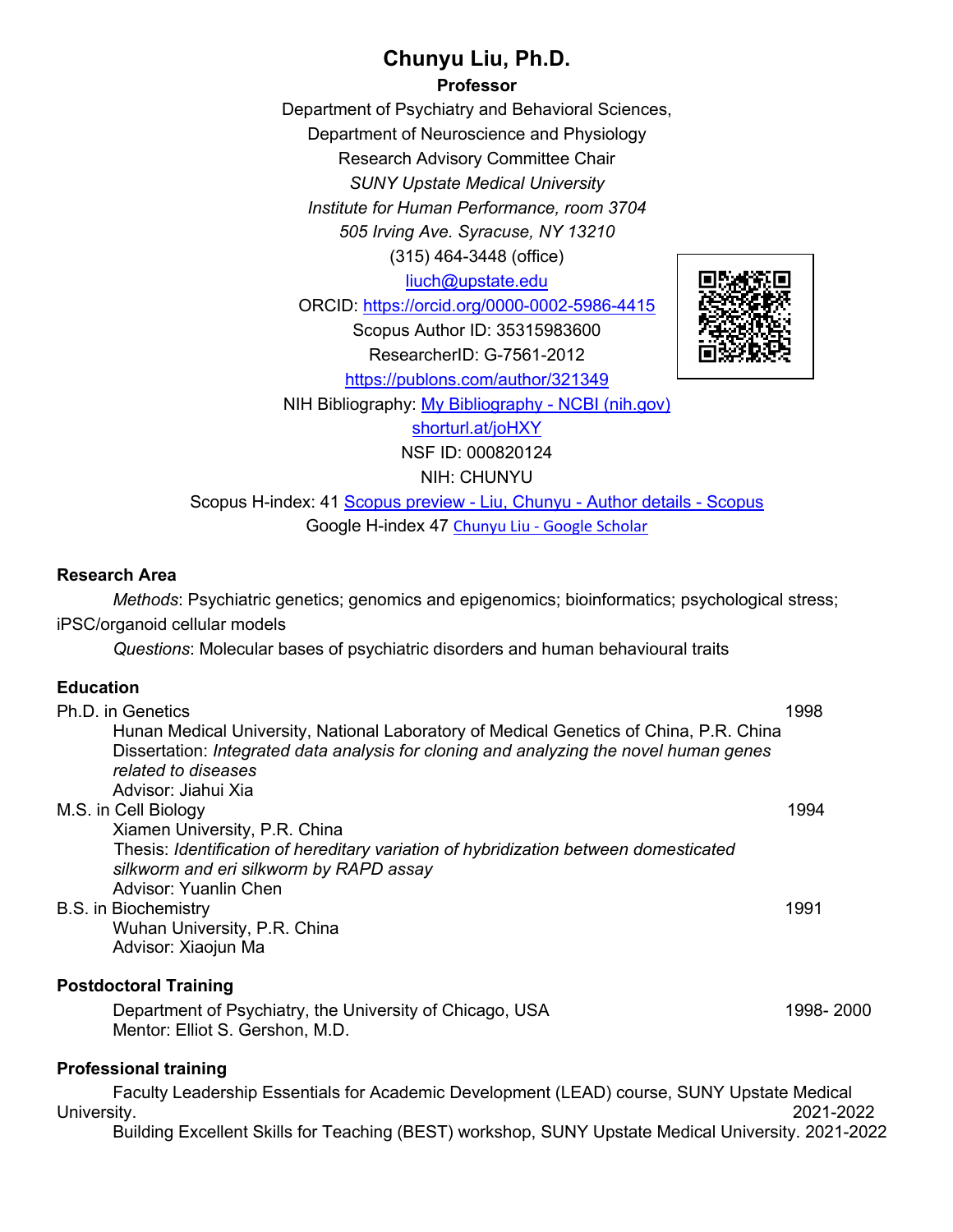# **Professional Experience**

| Professor (tenured)                                                                         | 2017- present |
|---------------------------------------------------------------------------------------------|---------------|
| Department of Psychiatry, SUNY Upstate Medical University, Syracuse, NY, USA                |               |
| Associate Professor (tenured in 2016)                                                       | 2011-2017     |
| Department of Psychiatry, University of Illinois at Chicago, USA                            |               |
| <b>Adjunct Professor</b>                                                                    | 2014-present  |
| State Key Laboratory of Medical Genetics, School of Life Science, Central South University, |               |
| Changsha, China                                                                             |               |
| <b>Visiting Professor</b>                                                                   | 2017-2020     |
| School of Psychology, Shaanxi Normal University, Xi'an, China                               |               |
| <b>Assistant Professor</b>                                                                  | 2005-2011     |
| Department of Psychiatry and Behavioral Neuroscience, the University of Chicago, USA        |               |
| Research Associate (Assistant Professor)                                                    | 2003-2005     |
| Department of Psychiatry, the University of Chicago, USA                                    |               |
| Research Associate                                                                          | 2000-2003     |
| Department of Psychiatry, the University of Chicago, USA                                    |               |
| Research Assistant & Research Associate                                                     | 1994-1998     |
| Hunan Medical University, National Laboratory of Medical Genetics of China, P.R. China      |               |
|                                                                                             |               |

Registered Consultant at AlphaSights; GLG 2021 -

#### **Completed Research Grants**

| 1R01MH110920-01 (MPI: Chunyu Liu (Contact), Kevin P. White)<br>$$2,055,000$ (total)<br><b>NIMH</b><br>1/2 Measuring translational dynamics and the proteome to identify potential brain biomarkers for psychiatric<br>disease | 07/01/2016 - 06/30/2020<br>1 calendar months   |
|-------------------------------------------------------------------------------------------------------------------------------------------------------------------------------------------------------------------------------|------------------------------------------------|
| 1 U01 MH103340-01 (MPIs: Chunyu Liu (Contact), Kevin White)<br><b>NIMH</b><br>\$1,100,000 (each year)<br>Genetic variants affect brain gene expression and risks of psychiatric disorders                                     | 07/01/2014 - 06/31/2017<br>2.4 calendar months |
| 1R21AG045789-01A1 (MPIs: Elliot Gershon (Contact), Chunyu Liu, Geoff Faulkner)<br>\$150,000<br>NIA.<br>Somatic Mutations in Brain in Alzheimer's Disease                                                                      | 07/01/2014 - 06/30/2017<br>0.6 calendar months |
| 1P50AA022538-01 (PI: Subhash Pandey)<br>\$1,137,842<br><b>NIAAA</b><br>Center for Alcohol Research in Epigenetics.                                                                                                            | 07/01/2014 - 06/30/2019<br>0.6 calendar months |
| NIH 1R01MH094358-01A1 (PI: Rajiv P Sharma)<br>The H3K9 Histone Switch 'Levels' in Schizophrenia Blood and Brain                                                                                                               | 2012-2017<br>0.6 calendar months               |
| 1R01ES024988 (PI: Chunyu Liu)<br><b>NIEHS</b><br>\$325,549<br>Integrating epigenomic maps to predict regulatory functions of genetic variants                                                                                 | 10/01/2014 - 09/30/2017<br>1.8 calendar months |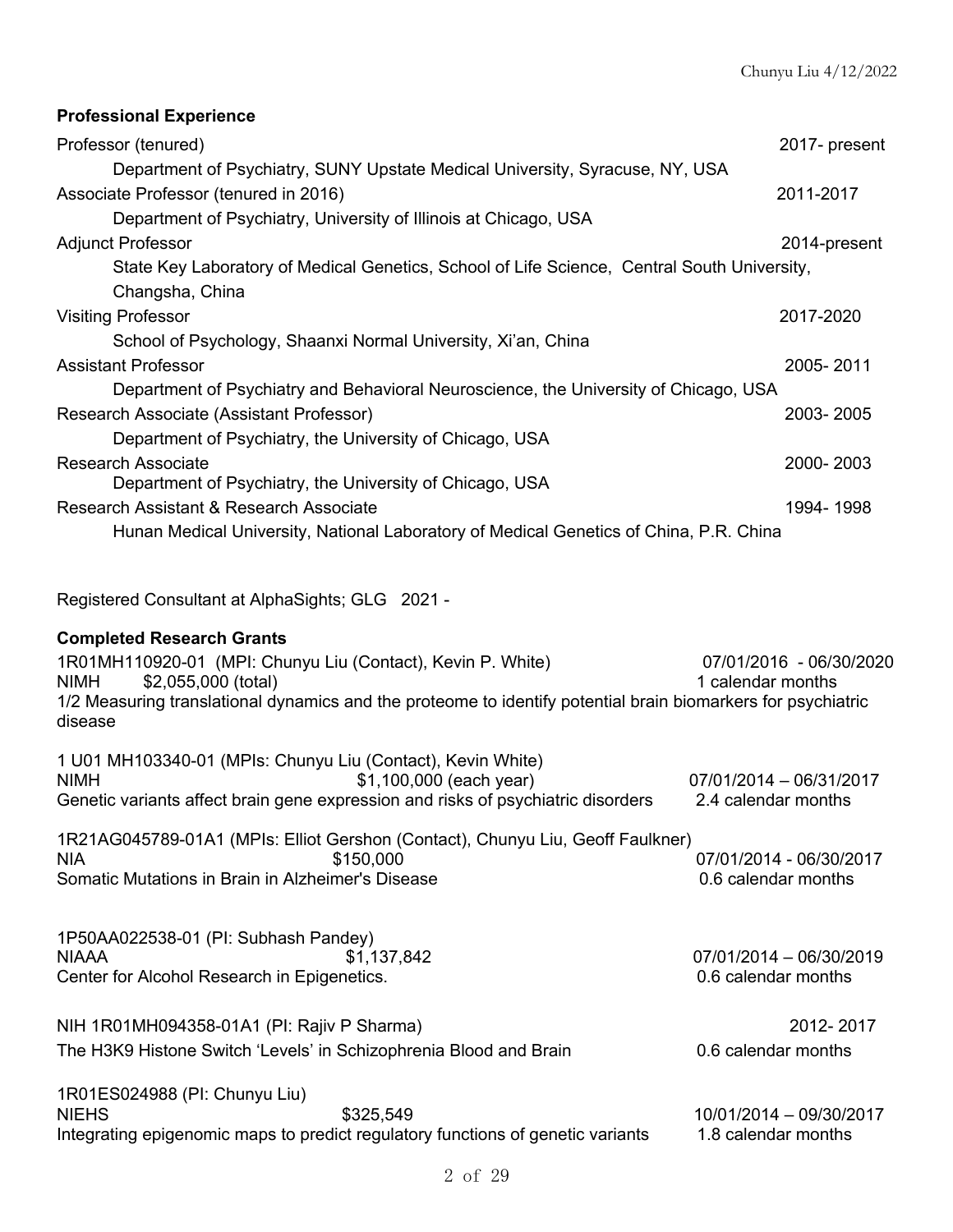| NIH 1R01MH094483-01 (MPIs: Craig, Edenberg, Gershon, Kelsoe, Nurnberger, and Schork)<br>The Bipolar Genome Study                                                                                                                                                                                              | 2012-2015 |
|---------------------------------------------------------------------------------------------------------------------------------------------------------------------------------------------------------------------------------------------------------------------------------------------------------------|-----------|
| NIH R01 MH080425-01 (direct costs \$1,720,459)<br>The Genetic and Genomic Study of MicroRNA in Bipolar and Schizophrenia, PI: Chunyu Liu                                                                                                                                                                      | 2007-2012 |
| NIH R33 MH083521 (\$132,107)<br>A Human-Specific Gene (G72/G30) in Transgenic Mice, PI: Chunyu Liu                                                                                                                                                                                                            | 2010-2012 |
| NIH R01 MH078151-01A1 (\$285,000)<br>Genomic Association Study of Bipolar Disorder, PI: John Kelsoe                                                                                                                                                                                                           | 2007-2010 |
| NIH R21 MH083521-01 (direct costs \$198,057)<br>A Human-Specific Gene (G72/G30) in Transgenic Mice, PI: Chunyu Liu                                                                                                                                                                                            | 2008-2010 |
| NIH R01 MH61613-05A1 (\$1,221,410)<br>Genetic Linkage Studies in Bipolar Disorder, PI: Elliot Gershon                                                                                                                                                                                                         | 2005-2010 |
| Brain Research Foundation Research Seed Grant (\$24,949)<br>Genetic Mapping of DNA Methylation Regulators in Human Cerebellum, PI: Chunyu Liu                                                                                                                                                                 | 2008-2009 |
| NIH R01 MH65560-01 (\$1,789,320)<br>Fine Genomic Mapping of 13q32 in Bipolar Disorder, PI: Elliot Gershon                                                                                                                                                                                                     | 2002-2007 |
| Brain Research Foundation Research Seed Grant (\$22,166)<br>Identification of Cis-regulatory Elements for Genes Expressed in Human Brain, PI: Chunyu Liu                                                                                                                                                      | 2006-2007 |
| Brain Research Foundation Research Seed Grant (\$25,000)<br>Neurogenesis and Plasticity in Bipolar Disorder, PI: Chunyu Liu                                                                                                                                                                                   | 2005-2006 |
| NARSAD Young Investigator Award (\$60,000)<br>Systematic Association Study of Candidate Genes in Bipolar Disorder, PI: Chunyu Liu                                                                                                                                                                             | 2004-2006 |
| NARSAD Young Investigator Award (\$60,000)<br>Mutation Screening and Linkage Disequilibrium Analysis of Bipolar Disorder on 13q32<br>PI: Chunyu Liu                                                                                                                                                           | 2001-2003 |
| <b>Current Research Grant Support</b><br>U01 MH122591-01 (PI: Chunyu Liu)<br>.6 Calendar Months<br>\$99,476<br><b>NIH</b><br>04/01/20 -03/31/2025<br>1/3 High-resolution mapping of cell type-specific DNA (hydroxy)methylation in the human brain during<br>postnatal development and in psychiatric disease |           |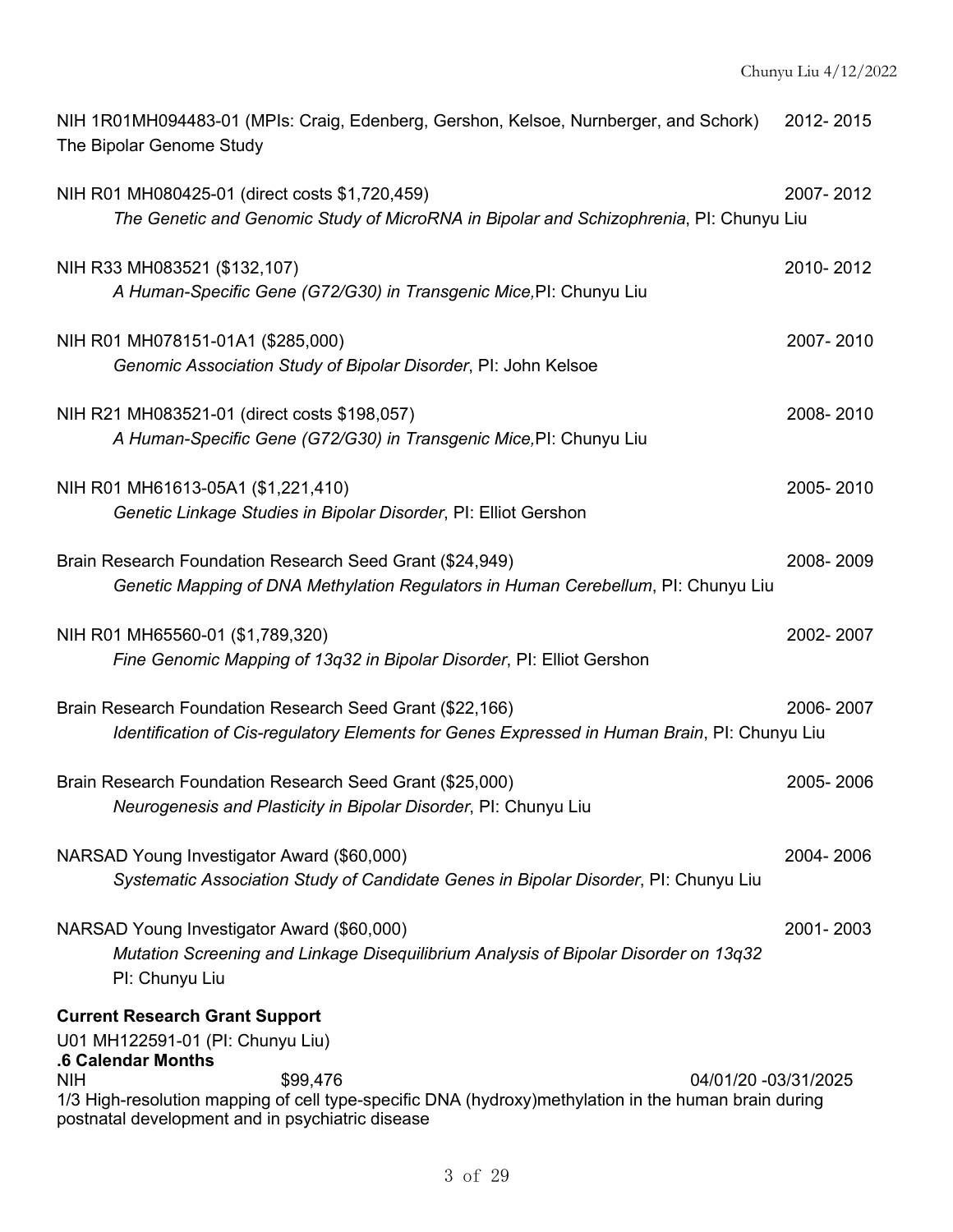• Single-base-pair resolution maps of DNA (hydroxy)methylation will be generated in sorted inhibitory and excitatory neurons at key time points of postnatal brain development as well as in the brains of psychiatrically normal individuals and patients with schizophrenia and bipolar disorder.

• Dr. Liu will coordinate data processing and perform analyses including QTL mapping, causal relationship, and GWAS integration.

1U01MH116489 (PI: Dan Geschwind) 8/17/2018 – 4/30/2023 NIMH \$107,680 a year (for subward) **0.5 calendar month** 2/2 Discovery and validation of neuronal enhancers associated with the development of psychiatric disorders.

R01MH122140 (PI: Chunyu Liu)

**1.6 Calendar Months**

NIH \$494,902 a year 02/01/2022 - 03/30/2027 Gene Expression Regulation in Brains of East Asian, African, and European Descent Explains Schizophrenia GWAS in Diverse Populations

•This study aims to learn whether well-known racial differences in schizophrenia genetic risks are due to different risk genes between populations or due to the same risk genes represented by different genetic variants by studying genetic regulators of brain gene expression.

• Dr. Liu will design the study, supervise data production and analysis, and organize publication and data release.

#### 31871276 (PI: Chunyu Liu)

National Natural Science Foundation of China 190,000 RMB (~\$30,000) a year 01/01/2019- 12/31/2022 Gene expression regulatory networks and master regulators of the schizophrenia risk genes.

No salary recovery

#### **Pending**

Center for Architecture of the Spliced Transcriptome in Human Brain Cells (CAST). Project Number: 1UM MH130974-01 Name of PD/PI: Liu Project/Proposal Start and End Date: 07/01/22–06/30/2027 Total Award Amount: \$23,817,271

An Atlas of RNA Elements and Their Regulatory Network Associated with ADRD Name of PD/PI: Xiajun Dong Primary Place of Performance: SUNY Upstate Medical University, New York State Project/Proposal Start and End Date: 07/01/22 – 06/30/2027 Total Award Amount: \$407,150

#### **Honors and Awards**

| Changjiang Scholar, Ministry of Education, China                                  | 2017 |
|-----------------------------------------------------------------------------------|------|
| Chair's Award for Most Outstanding Teaching 2007-2008                             | 2008 |
| Department of Psychiatry and Behavioral Neuroscience, the University of Chicago   |      |
| Southwest Florida Investigator Award 2002                                         | 2003 |
| NARSAD Research Partners Program, National Alliance for Research on Schizophrenia |      |
| and Depression, New York, USA                                                     |      |
| National Outstanding Doctoral Dissertation Award                                  | 2000 |
| Ministry of Education of P. R. China                                              |      |
| Cheung Kong Scholars Achievement Award                                            | 1999 |
| Ministry of Education of P. R. China                                              |      |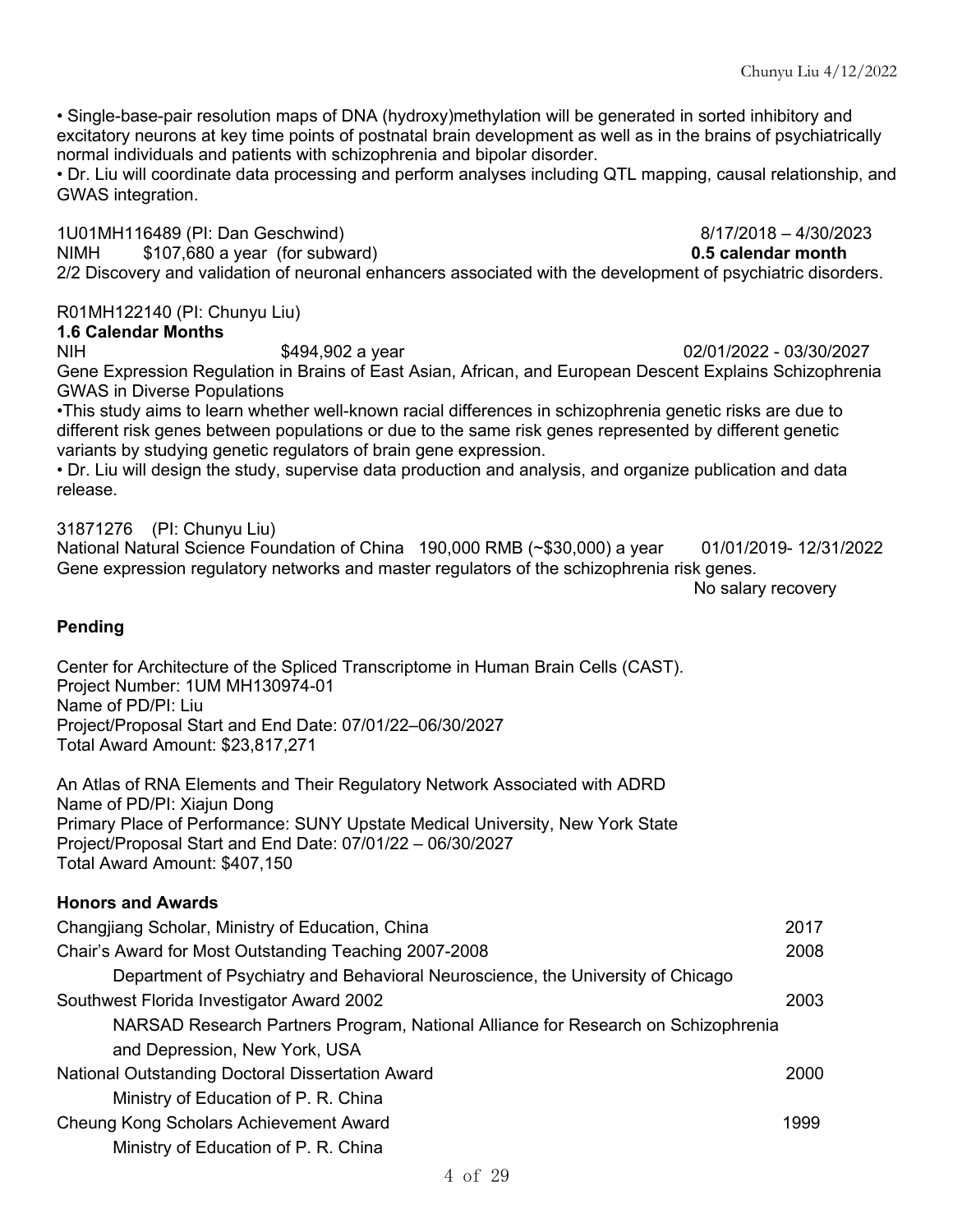### **Professional Organizations**

American College of Neuropsychopharmacology (Member since 2014) (Education and Training Committee 2022 - ) Genetics Society of China American Society of Human Genetics Society of Biological Psychiatry International Society of Psychiatric Genetics (Global Diversity Taskforce, Committee Chair 2015 - 2021) (IDEA committee 2022 - ) China International Exchange and Promotive Association for Medical and Health Care

### **Professional Service**

#### *Journal Academic Editor*

PLoS One (2011 -) Frontiers in Behavioral and Psychiatric Genetics (2014 -) Genetics & Epigenetics (2014 -) Journal of Psychiatry and Brain Science (2016 -) American Journal of Medical Genetics, Part B (2017 - )

### *Ad hoc Reviewer*

Genome Research Molecular Psychiatry Nature Communication The American Journal of Human Genetics The American Journal of Psychiatry The New England Journal of Medicine Biological Psychiatry Schizophrenia Bulletin Human Molecular Genetics Nucleic Acids Research Archives of General Psychiatry Psychiatry Research **BioTechniques** Proteins: Structure, Function and Bioinformatics Neuroscience Letters Neurological Sciences International Journal of Molecular Sciences Progress in Neuro-Psychopharmacology & Biological Psychiatry PLoS One Bipolar Disorders Journal of Psychopharmacology BMC Research Notes Journal of Cellular and Molecular Medicine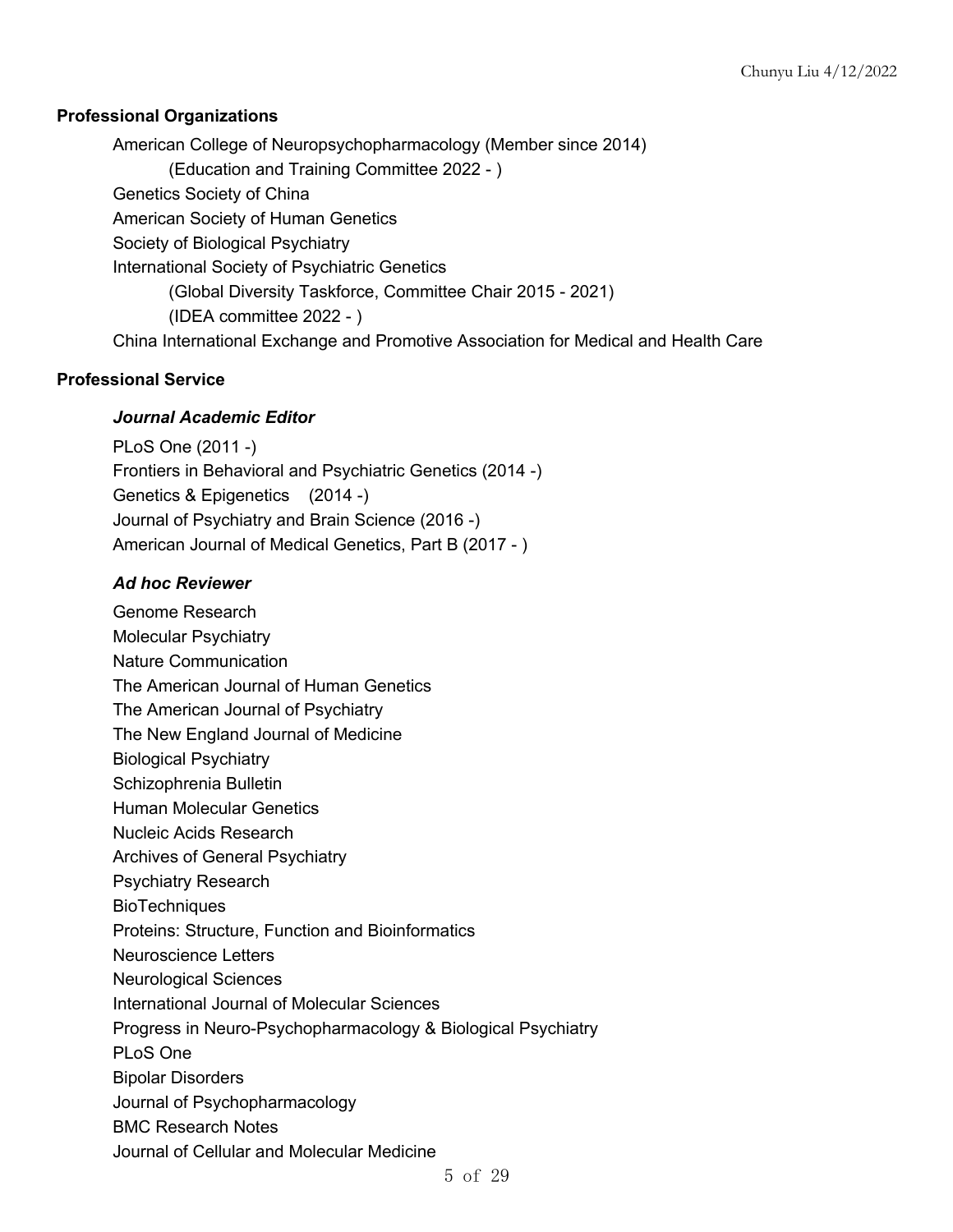Neuroscience & Biobehavioral Reviews Gene Neurobiology of Disease Pharmacogenomics Frontiers in Neuroscience **Science** 

## *Grant Review*

SUNY Upstate Medical University, Research Advisory Committee. 2018 - present Permanent member: BGES 2016 - 2020

# *Ad hoc*

Veternan Affair: Special Emphasis Panel on Million Veteran Program (SPLM) Subcommittee 2017 NIH Study section GHD 2016 NIH Special Emphasis Panel/Scientific Review Group 2010/01 ZRG1 BDCN-N (02); 2012/10 ZRG1 F08-Q (20); 2015 ZMH1-ERB-C; 2015 ZRG1 PSE-N NIH Study section F08, 2012- 2013 NIH Study section MESH-BBBP-J 2014; BGES 2014, 2015; NIH Study section GGG 2015 NIH Study section ZES1 2015 Mail reviewer for NIH 2013 ZRG1-BCMB-A 51 R. ZRG1 MDCN-P (57) 2020 NIDA Core and Research Center of Excellence Grant Program (P30/50) 2020 NIH ZNS1 SRB-M (06) 2021 NIH Transformative Research Award (TRA) 2021 VA Mental Health & Behavior Sciences-A (MHBA) 2021 NIH ZRG1 PSE-H (70) R 2022 Medical Research Council (MRC, UK), Career Development Award Fellowship, NMHB Research Grant Ontario Mental Health Foundation (Canada), Innovational Research Incentives Scheme Vidi, WOTRO Science for Global Development (Netherlands), National Natural Science Foundation (China), French Funding Organization (France). PSI Foundation (Canada), Israel Science Foundation (Israel), Hong Kong Innovation and Technology Commission (China).

UIC, Fall 2012 Chancellor's Graduate Research Fellowship reviewer

# *Sessions Chaired at National and International Conferences/Symposia*

- 1) Chair, Panel. Genetics of Intermediate Phenotypes in Psychosis. 60th American College of Neuropsychopharmacology. Annual Meeting. December 5-8, 2021.
- 2) Chair: PsychENCODE Updates: Discovery of Functional Elements for Psychiatric GWAS Signals. 2020 Virtual World Congress of Psychiatric Genetics. Virtual. October 16 – 22, 2020.
- 3) Chair, Education Session: microRNA: genetics, genomics and its relevance to psychiatry. XXIV. World Congress of Psychiatric Genetics. Jerusalem, Israel, Oct 28- Nov 3, 2016
- 4) Chair, Symposium: From Gene Expression to Disease Association. XXIV. World Congress of Psychiatric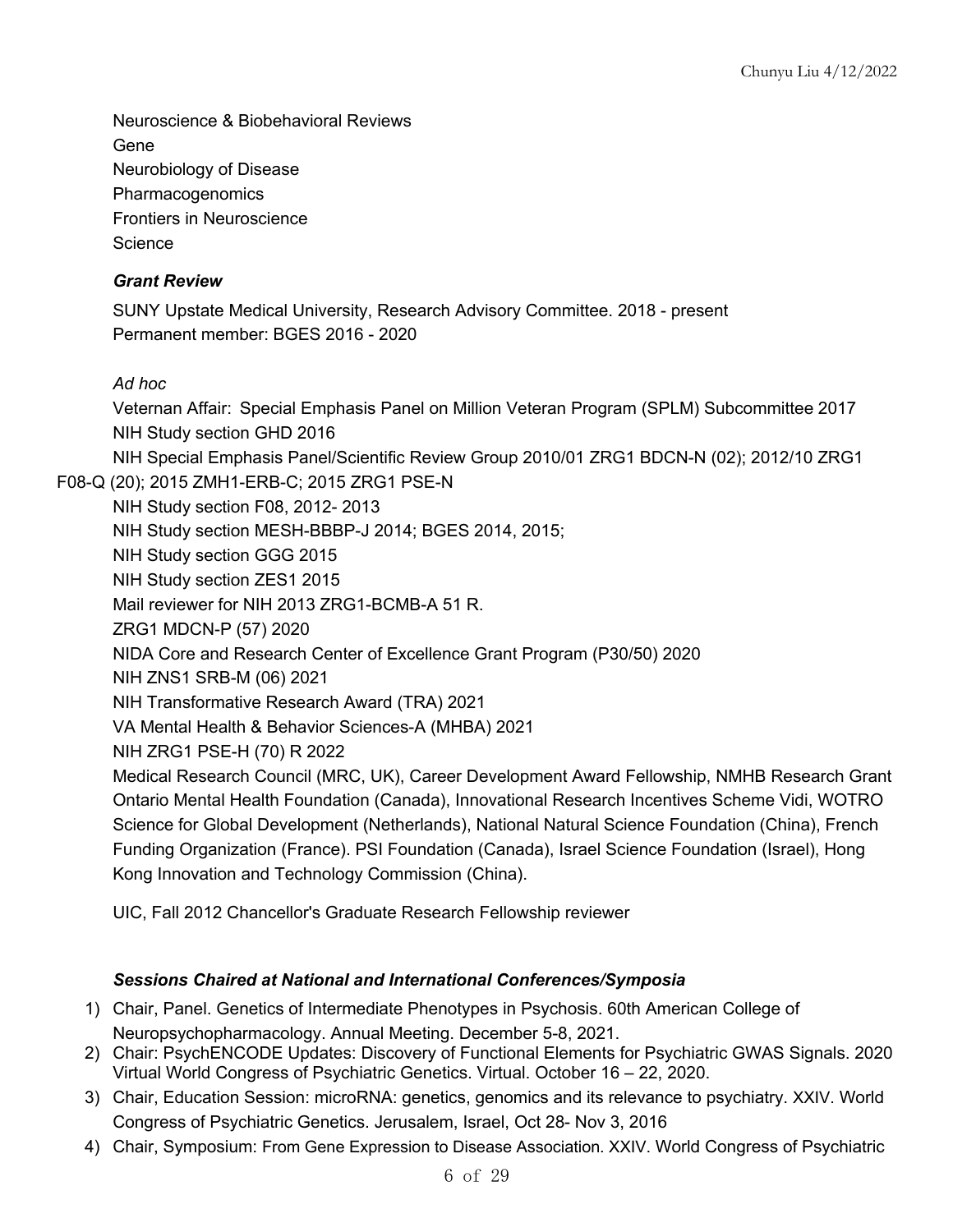Genetics. Jerusalem, Israel, Oct 28- Nov 3, 2016

- 5) Co-chair, Symposium: Progress in Psychiatric Genetics in China. XXIV. World Congress of Psychiatric Genetics. Jerusalem, Israel, Oct 28- Nov 3, 2016
- 6) Chair, Symposium: A Small Window to Psychiatric Genetics in China. XXII World Congress of Psychiatric Genetics. Copenhagen, Denmark, October 12-16, 2014
- 7) Discussant, Symposium: Towards Translational Psychiatry: From Genomic Discoveries to Prediction of Treatment Response. XXII World Congress of Psychiatric Genetics. Copenhagen, Denmark, October 12-16, 2014
- 8) Moderator, Chinese Psychiatric Genetics Summit, Changsha, Hunan, April 2-3, 2014
- 9) Chair, Symposium: Integration of Genomics, Epigenomics and Genetics for a Biological Understanding of Psychiatric Diseases. Society of Biological Psychiatry. Philadelphia, May 3-5, 2012.
- 10) Chair, Symposium: Functional Genomics in Post-GWAS of Neuropsychiatric Disease. XIX World Congress of Psychiatric Genetics. Washington DC, Sept 10-14, 2011.
- 11) Chair, Symposium: DNA Methylation in Human Brain and Neuropsychiatric Diseases. XVII World Congress of Psychiatric Genetics. San Diego, November3-8, 2009.
- 12) Co-chair, Workshop: Critical Assessment of Massive Data Analysis (CAMDA 2009). Chicago. October 5-6, 2009.
- 13) Chair, Symposium: microRNA in Human Brain and Neuropsychiatric Diseases. XVI World Congress of Psychiatric Genetics. Osaka, Japan. October 11-15, 2008.
- 14) Co-chair, Symposium: Functional Studies of DAOA. 63rd Annual Meeting of Society of Biological Psychiatry. Washington DC, USA. May 1- 3, 2008.

#### *Service to the community*

Faculty Judge for the 2011, 2012 UIC Student Research Forum, College of Medicine Postdoc-Faculty Speed Mentoring Program Judge for the 2011 UIC Research Forum ACNP Education and Training Committee, 2022-

#### **Teaching Experience**

#### *Course Developer and Instructor*

| Nanocourse: GS647-015 Nanocourse: Computer ABC for Biologists<br>Graduate School, SUNY Upstate Medical University | $2019 -$      |  |
|-------------------------------------------------------------------------------------------------------------------|---------------|--|
| Programming for Modern Biomedical Research (BIOS 20250)                                                           | 2007-2010     |  |
| Biological Sciences Collegiate Division, the University of Chicago                                                |               |  |
| <b>Course Lecturer</b>                                                                                            |               |  |
| N631: Topics in Neuroscience (Genetics and epigenetics), Upstate                                                  | $2022 -$      |  |
| PATH 512 Molecular Epidemiology And Biomarkers Of Disease:                                                        | 2012          |  |
| One lecture about microarray data analysis, University of Illinois at Chicago                                     |               |  |
| GCLS 504 Introduction to Research Methods: two lectures about microarray                                          | $2011 - 2012$ |  |
| Graduation Education in Medical Sciences, University of Illinois at Chicago                                       |               |  |
| Psychiatric Genetics Training Program course: Bioinformatics and Genomics                                         | $2011 - 2013$ |  |

Department of Psychiatry, the University of Chicago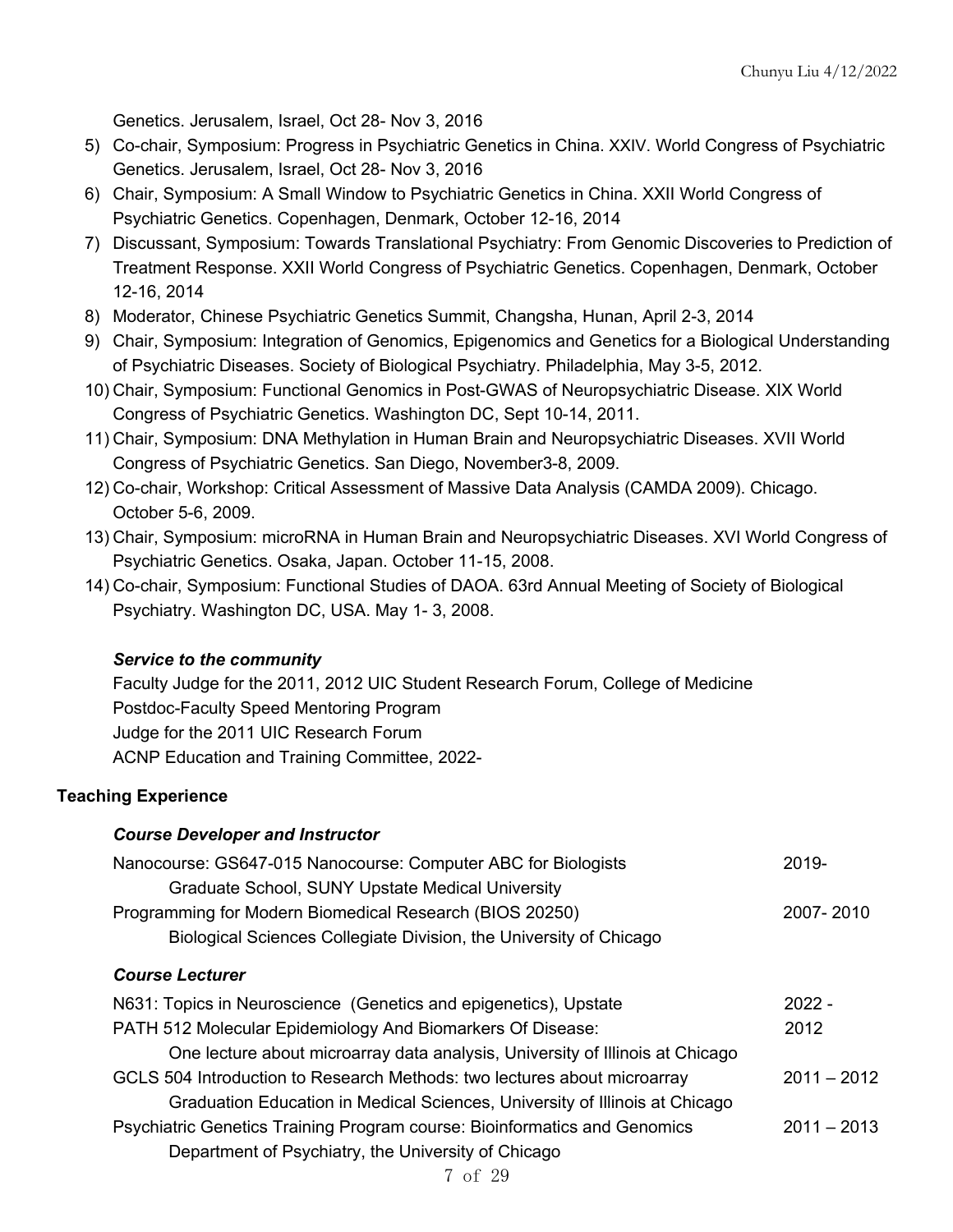Multidisciplinary Approaches to Psychiatric and Behavioral Genetics (PSYC 46900) 2003- 2009 Department of Psychiatry, the University of Chicago

Residency Training Program in Psychiatry: Neurobiology sequence 2007- 2009

Department of Psychiatry, the University of Chicago Medical Center

### *Research Mentor*

*Visiting Scientists*

- Weihong Kuang, M.D., Associate Professor, Department of Psychiatry, West China Hospital of Sichuan University, Chengdu, P.R. China, June, 2007 - June, 2008
- Wei Luo, M.D., Ph.D., Associate Professor, Department of Neurology, Zhejiang University, 2<sup>nd</sup> affiliated hospital, Hangzhou, P.R. China, Aug, 2008 - Aug, 2009
- Ran Zhao, M.D., Ph.D., Professor, Department of Psychology, Central University of Finance and Economics, Beijing, P.R. China, Sept, 2011- Sept, 2012
- Zhengmao Hu, Ph.D. Associate Professor, Central South University, Changsha, China, Jan, 2013- Dec, 2013
- Jing Peng, M.D., Ph.D., Associate Professor, Central South University, Changsha, China, Dec, 2012- Oct, 2013
- Ning Yuan, M.D., Associate Professor, Hunan Brain Hospital, Changsha, China, 2016-2017
- ShunKai Lai, Ph.D. Candidate, Jinan University, Guangzhou, China, Feb August, 2019
- Shishi Ming, Ph.D. Candidate, Central South University, Changsha, China, Oct 2019- Sept 2020
- Zhi Xu, Associate Professor, SouthEast University, Nanjing, China, Nov 2019 Oct 2020

#### *Postdoctoral Fellows*

- Jiajun Shi, Ph.D. Oct. 2005 –Oct. 2008
- Lijun Cheng, Ph.D. Oct. 2005 –Oct. 2010
- Hongmin Zhu, Ph.D. Sept 2006 Sept 2008
- Dandan Zhang, Ph.D. Nov. 2007.11- August, 2010
- Fabio Pibiri, Ph.D. Feb, 2009 –May, 2011
- Qi Chen, Ph.D. July, 2008–June, 2011
- Chao Chen, Ph.D. July, 2011- 2014
- Annie Shieh, Ph.D. August 2015 2018
- Shan Jiang, Ph.D. November 2015 2016
- Ramu Vadukapuram, Ph.D. 2016 2019

## *Graduate Students*

Tang Haiyan, Meng Qingtuan, Bin Langman, Yan Jing, Central South University, 2014 – 2015 Meng Qingtuan, Yan Xia, Chuan Jiao, Kangli Wang, Central South University, 2015 – 2019 Cuihua Xia, Rujia Dai, Yi Jiang, Chaodong Ding, Central South University, 2015 – 2020

## *Visiting Graduate Students*

Yongjun Wang, Ph.D. 2014-2015.

Jinsong Tang, Ph.D. 2007-2008, Thesis: MRI Study on Brain Neuronetwork Connections in Early Onset Schizophrenia and DNA Copy Number Variations in Major Psychosis Chao Chen, Ph.D. 2008- 2011, Thesis: Evaluation of Six Batch Adjustment Methods in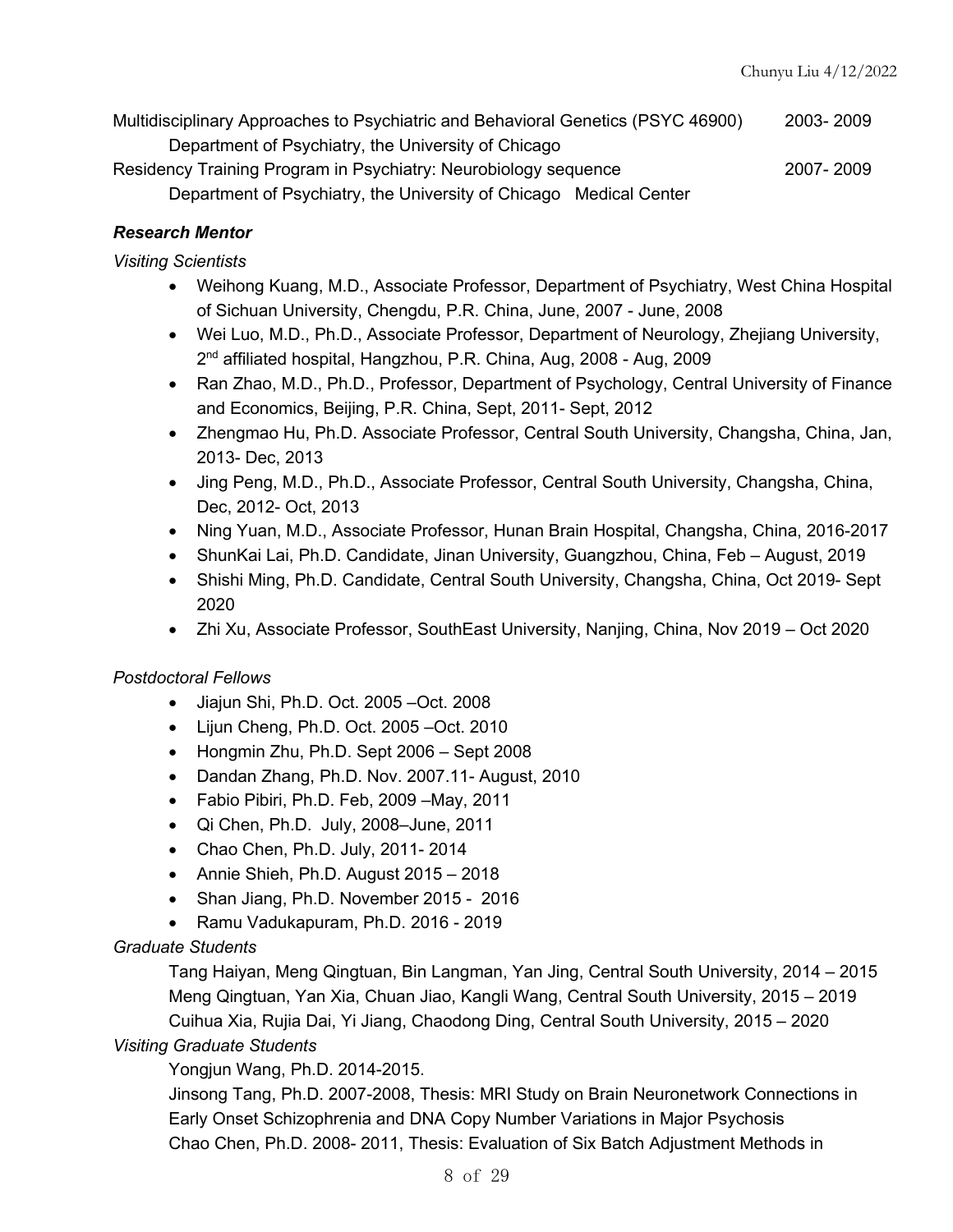Expression Microarray Data and Application of Gene Co-expression Network in Schizophrenia *Undergraduate Students*

Christopher Armoskus, the University of Chicago, 2008 Karishma Furtado, the University of Chicago, 2009 Raj Patel, Loyola University, 2009 Lewie Zeng, the University of Chicago, 2009 - 2010 Kevin Zhang, the University of Chicago, 2009 - 2012 2012 Conte Center Summer Research Program Ashwin Nayak, University of Illinois at Urbana-Champaign, 2012 Conte Center Summer Research Program Alex Merlo, University of Illinois at Chicago, 2012 Noah Stephen Curtis, University of Illinois at Chicago, 2012 Lindsey Jay, University of Chicago, 2016 2016 Conte Center Summer Research Program *Pre-College Research Student Advisees, Illinois Mathematics and Science Academy* Ashley Ro, Nikita Veera, Shannon Tai, Kelly Yom, 2009 -2011 *Summer interns* Jaden Tian (WashU), Zhanlin Chen (Yale), Lindsey Jay (U of C), Contessa Norris (Purdue) 2016 Basia Walenkiewicz (SUNY SURF program) 2018 Xiangyu Liao (UC Davis), Dina Silvestri (Syracuse University) 2021

## *Students that won awards:*

Yan Xia (2016, ISPG Hugh Gurling Memorial Award) Yan Xia (2017, ASHG Charles J. Epstein Awards) Yan Xia (2017, ACGA Outstanding Graduate Student Presentation Award) Chadong Ding (2018, ACGA Outstanding Graduate Student Presentation Award) Rujia Dai (2018, ISPG Hugh Gurling Memorial Award) Chuan Jia (2018, ASHG Charles J. Epstein Trainee Awards for Excellence in Human Genetics Research, Semifinalists)

Yu Chen (2021, ISPG Hugh Gurling Memorial Award) Yu Chen (2021, ASHG Reviewer's Choice Award)

## **Current students at SUNY Upstate Medical University**

Ph.D. candidates

- Rujia Dai (2019- )
- Gayathri Ganesh (2022 )
- Yu Wei (2022 )

MD/PhD candidates

• Tatiana Mikhailova (2022 - )

## *Extracurricular Education Program Created*

BioMedical Programming Club: Biological Sciences Collegiate Division, the University of Chicago.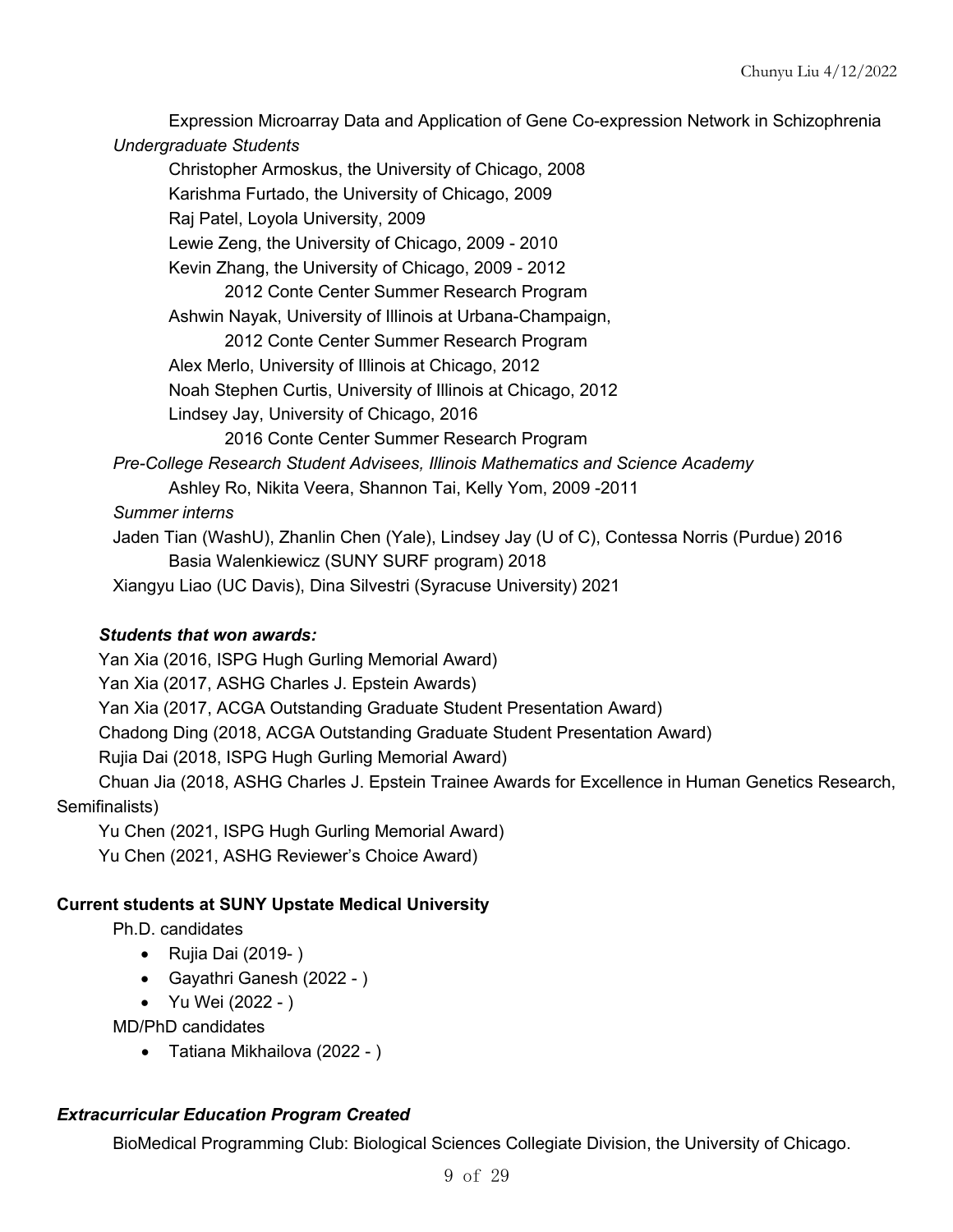## 2007- 2010

#### **Invited Presentations**

- 1. Genetics and brain epigenetics of psychiatric disorders and human behavior. University of Connecticut. Animal Science Seminar. Sept 10, 2021. Online.
- 2. PsychENCODE and Psychiatric Genetics. WCPG. PGC Day. Online. Oct 12-14, 2021.
- 3. Basic Science Research of Psychiatry. Keynote speaker for the Annual meeting of Society of Basic Theory in Chinese Medicine. Online. Nov 3, 2020.
- 4. Functional Annotation of GWAS Findings in Psychiatric Disorders. Program in Quantitative Genomics Seminar. Harvard School of Public Health. Online. Nov 17. 2020.
- 5. Genetics and Epigenetics of Drug Response. SUNY Upstate Medical University, Department of Psychiatry. Grand Round. Feb 7, 2019
- 6. Studies of Genetics and Epigenetics of Drug Response. The University of Chicago HongKong Center. April 15, 2019
- 7. Open Science and Big Data. Zhejiang University. Hanzhou, China April 21. 2019.
- 8. Studies of Genetics and Epigenetics of Drug Response. Hunan Society of Psychiatrist 2019 Annual Meeting. Changsha, China, June 1<sup>st</sup> 2019
- 9. Current Psychiatric Genetics, Epigenetics, and Cellular Models. Chinese Society of Psychiatry 2019 Annual Meeting, Nanjing, China. August 29-31, 2019.
- 10. Psychiatric Genetics, Epigenetics, and Cellular Models in Coming Years. Beijing Normal University. Beijing China, Sept 6, 2019.
- 11. Psychiatric GWAS, PsychENCODE, and After. University of Texas at Houston. Oct 4<sup>th</sup>. 2019
- 12. Multi –omics of psychiatric disorders, SUNY Upstate Medical University, 18th annual Biomedical Sciences Retreat on September 11, 2018, Welch Allyn in Skaneateles, NY, USA
- 13. Aproaching Psychiatric Genetics. SURF Reseasrch Seminar, SUNY Upstate Medical University, June 28<sup>th</sup>, 2018, Syracuse, NY, USA
- 14. Precision Medicine on DSM5-based Psychiatric Disorders. 2018 Annual Sino-American Convention for the Diagnosis and Treatment of Major Mental Illnesses. May  $25<sup>th</sup>$ , 2018, Beijing, China
- 15. Updates on PsychENCODE a path to functional interpretation of GWAS signals. The Fifth Chinese Psychiatric Genetics Summit, Suzhou Mental Health Hospital, May 17<sup>th</sup>, 2018, Suzhou, Jiangsu, China.
- 16. Ten Years of Psychiatric GWAS and After. Vanderbilt Genetics Institute. Feb 21, 2018. Nashville, Tennessee. USA
- 17. Psychiatric GWAS and Clinical Implications. SUNY Upstate Psychiatry Grand Round. March 1, 2018. Syracuse, New York. USA
- 18. From Genetics to Regulatory Networks Underlying Psychiatric Disorders. Beijing Pediatric Research Institute. June 15, 2017. Beijing, China.
- 19. Brain Functional Annotation of Genetic Variants/Mutations. Xiangya International Summit of Pediatric Neurology. June 10, 2017. Changsha, China
- 20. Current Genetics of Schizophrenia from phenotype to gene, and drug targets. Xiangya Workshop on Schizophrenia. April 21, 2017. Changsha, China
- 21. Epigenetics of Psychiatric Disorders. 50<sup>th</sup> Winter Conference on Brain Research. January 28- Feb 2, 2017. Big Sky, Montana.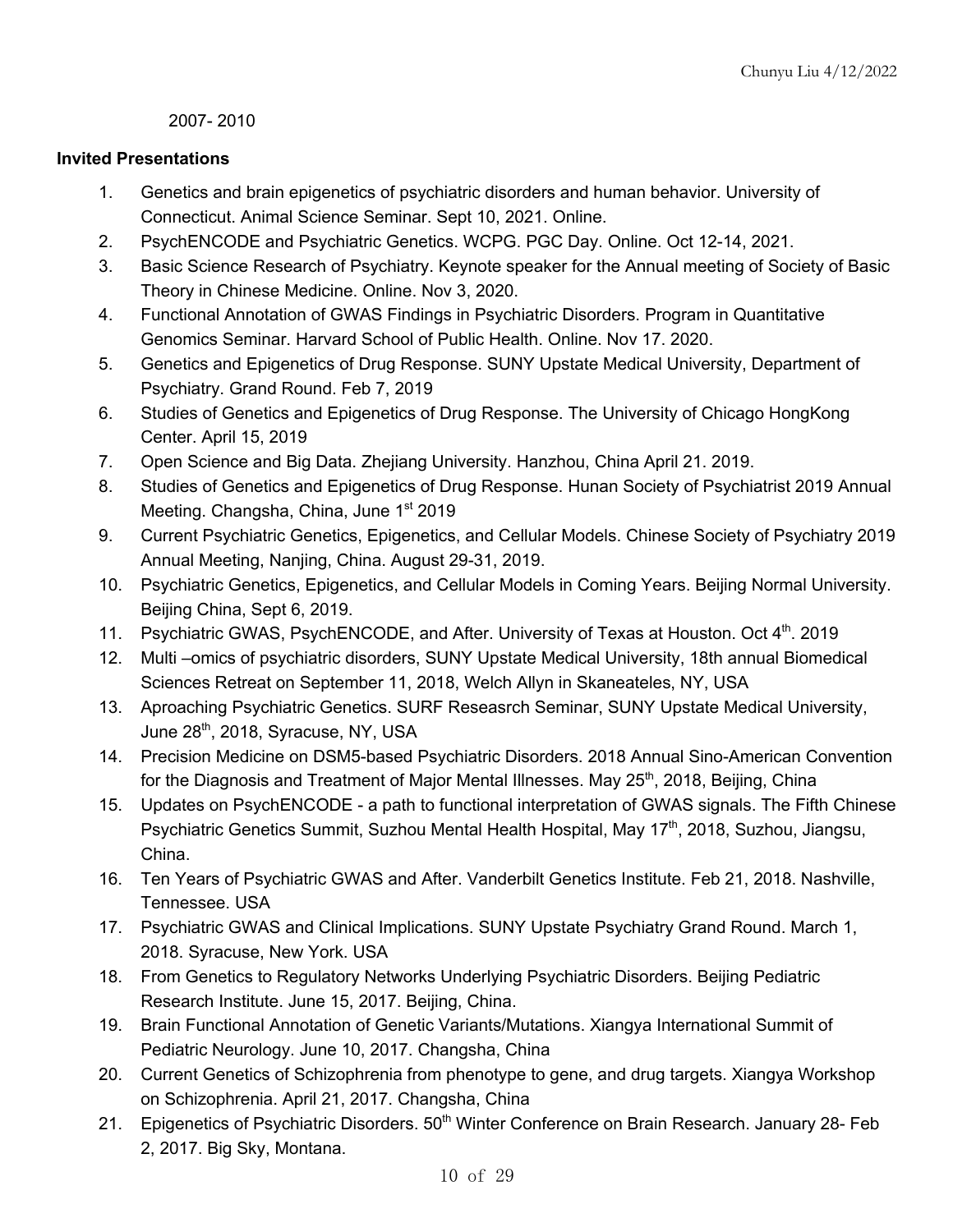- 22. Coexpression Network Analyses Identify Regulatory Systems Associated With Psychiatric Disorders. American College of Neuropsychopharmacology Panel: Using Human Genetics GWAS and Expression Data to Drive Discovery. Dec 4-8, 2016. Hollywood, Florida,
- 23. From gene expression regulation networks to genetic association of psychiatric disorders. 14th Annual CBC Symposium. November 11, 2016. Chicago.
- 24. GWAS of Psychiatry: the told and untold. Retreat of the T32 Training Program. The University of Chicago. April 15, 2016. Chicago
- 25. Progress of genetics and epigenetics of psychiatric disorders. Forum for Development and Innovation of Mental Health Research. Huilongguan Hospital. May 8-9, 2015. Beijing, China.
- 26. Genetics and epigenetics of psychiatric disorders, today and future. Kangning Mental Hospital. May 7, 2015. Shenzhen, China.
- 27. Research progress of genetics and epigenetics of psychiatric disorders. Hunan Mental Hospital. April 30, 2015. Changsha, China.
- 28. Circadian rhythms of DNA methylation and gene expression. Global Chinese Congress of Genetics. October 29 to November 1st, 2014. Changsha, Hunan, China
- 29. Somatic mutation in Alzheimer's brain. Forum of Neuronal Circuitry of Emotion and Memory. November 8-9, 2014. Changsha, Hunan, China
- 30. De novo mutations in neuropsychiatric disorders. Xiangya Forum of Pediatric Neurology. November 8-9, 2014. Changsha, Hunan, China
- 31. Current psychiatric genetics and future perspective. Society of Chinese Traditional Medicine. August 21-23, 2014. Hanzhou, Zhejiang, China
- 32. Brain expression QTLs and GWAS signals of psychiatric diseases. International Conference on Functional and Comparative Genomics & Pharmacogenomics, November 12-14, 2013. North Shore, Chicago
- 33. Current genetics of Alzheimer's diseases. Neuropsychiatry Forum. July 6th, 2013. 148th Hospital. Zibo, Shangdong, China
- 34. Brain molecular QTL mapping and GWAS of psychiatric diseases, Symposium at Society of Biological Psychiatry, 68th Annual Scientific Convention, May 16-18, 2013. San Francisco, California
- 35. Sexually dimorphic DNA methylation sites are conserved across human brain and blood, Symposium at Society of Biological Psychiatry, 68th Annual Scientific Convention, May 16-18, 2013. San Francisco, California
- 36. Integrate genetics, epigenetics and genomics to understand psychiatric disorders. Psychiatry Institute Neuroscience Seminar. June 18th, 2012. University of Illinois at Chicago.
- 37. Brain eQTLs and function-based GWAS of bipolar disorder identified novel disease risk genes. American College of Neuropsychopharmacology Panel: Beyond genome-wide association studies - - new approaches to risk of psychiatric illness Dec 4-8, 2011. Waikoloa, Hawaii
- 38. Genetics of gene expression regulation and bipolar disorder. August 21, 2011. Beijing University. 6th Mental Health Hospital. Beijing, China
- 39. Genetics of gene expression regulation and bipolar disorder. March 21, 2011. Anschutz Medical Campus, University of Colorado, Colorado.
- 40. Genetics and epigenetics of schizophrenia and bipolar disorder. Nov. 24, 2009. Fudan University, State Key Laboratory of Genetic Engineering, Shanghai, China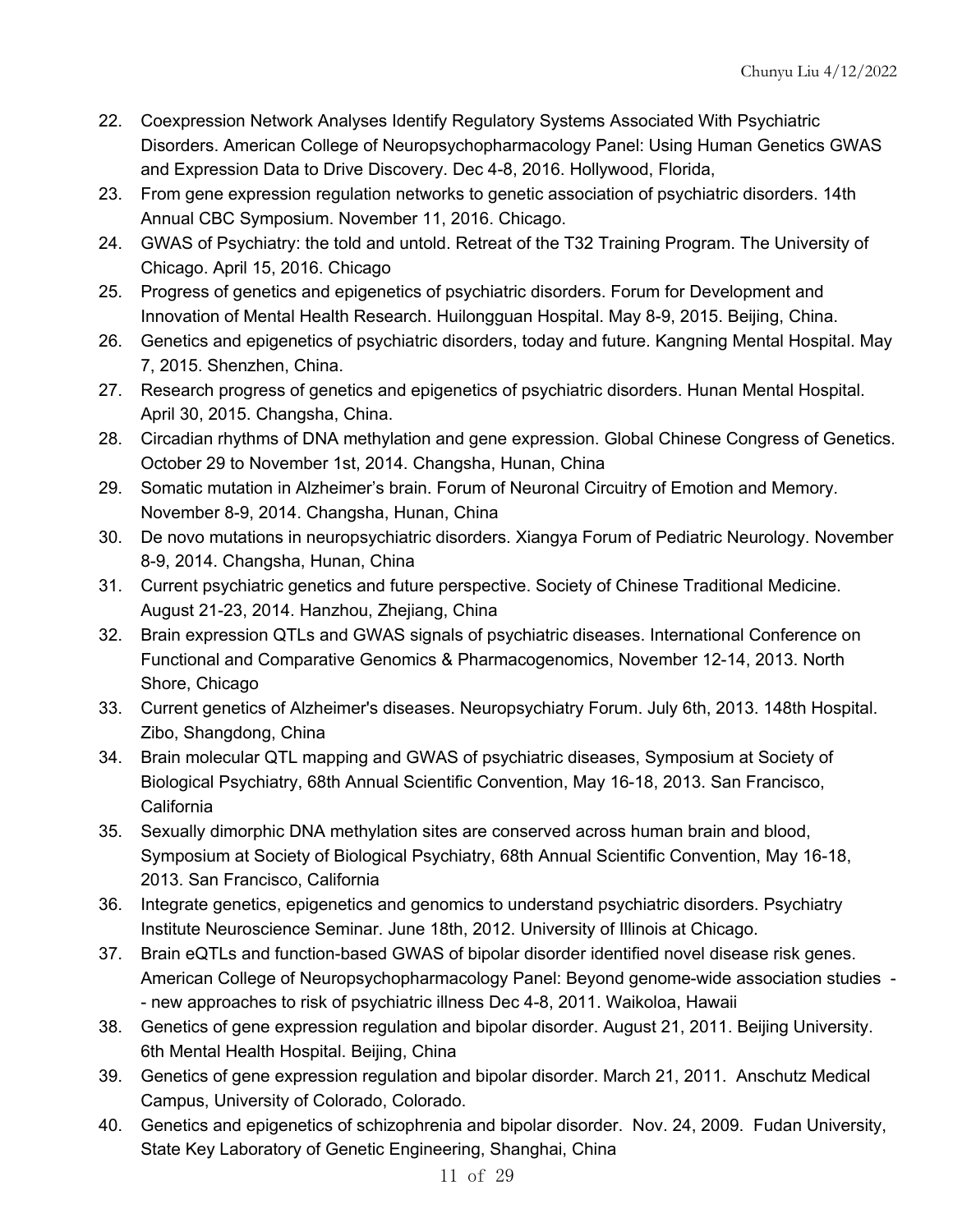- 41. Genetics and epigenetics of schizophrenia and bipolar disorder. Nov. 19, 2009. Kunming Primate Research Center, Chinese Academy of Sciences, Kunming, China
- 42. Current genetics and epigenetics of schizophrenia and bipolar disorder. Nov. 23, 2009. Wenzhou Medical College, Genomic Medicine Institute, Wenzhou, Zhejiang, China
- 43. Genetics and epigenetics of schizophrenia and bipolar disorder. Nov. 24, 2009. Bio-X Center, Shanghai Jiaotong University, Shanghai, China
- 44. MicroRNA genomic variations in psychiatric diseases. Symposium at the International Congress on Schizophrenia Research. March 28-31, 2009. San Diego, California
- 45. Genetics of schizophrenia and bipolar disorders. NCIBI (National Center for Integrative Biomedical informatics) Workshop on Translational Bioinformatics. July 29-30, 2009. Ann Arbor, Michigan
- 46. Sequencing in the study of psychiatric diseases. Symposium, Next Generation Sequencing Data Analysis and Exploring Next Generation Sequencing meetings. Sept. 21-23, 2009. Providence, Rhode Island
- 47. Genome-wide association study in psychiatric disorders. Lecture, Oct. 6, 2008. Institute of Mental Health, Central South University. Changsha, China
- 48. Association study of trace amine receptors in bipolar disorder. Symposium at the CINP International College of Neuropsychopharmacology. July 9-13, 2006. Chicago, Illinois

**Patents Obtained:**(Patent title: International Application Number: International Publication Number)

- 1. Human M6b1 gene: PCT/CN97/00107: WO 99/21982
- 2. Human Atrophin-1 related gene: PCT/CN97/00108: WO 99/21983
- 3. Exostosin-4 gene: PCT/CN97/00126: WO 99/25822
- 4. An Ataxin-2 like gene: PCT/CN98/00009: WO 99/36527
- 5. Isoform 1 of Dimethylglycine dehydrogenase-like gene: PCT/CN98/00040: WO 99/47559
- 6. Isoform 2 of Dimethylglycine dehydrogenase-like gene: PCT/CN98/00041: WO 99/47560
- 7. Connexin 31, Human Gap Junction Protein beta-3: PCT/CN98/00056: WO 99/51634
- 8. Connexin 31.1, Human Gap Junction Protein beta-4: PCT/CN98/00055: WO 99/51738

## **Copyright Held**

SNP-Cruncher: SNP Data Mining Toolkit, the University of Chicago, 2001

#### **Bioinformatics Web/Applications Developed**

http://bioinfo.psych.uic.edu/ for a group of tools R package: Meth27QC, Teng L., Chen C., Liu C\*. 2011.

## **Bibliography** (H-index 45)

## *Peer-reviewed Journal Articles (updated 01/01/2022)*

58 first or corresponding (\*) author

- 1. Yu Chen, Jiacheng Dai, Longfei Tang, Tatiana Mikhailova, Qiuman Liang, Miao Li, Jiaqi Zhou, Jinghong Qiu, Richard Kopp, Cynthia Weickert, Chao Chen\*, Chunyu Liu\*. Neuroimmune transcriptome changes in patient brains of psychiatric and neurological disorders. 2022. (submitted)
- 2. Cuihua Xia, Rujia Dai, Jing Yu, Chunling Zhang, Ma-li Wong\*, Chunyu Liu\*. Dysregulated spliceosome gene expression may be a common process in brains of neurological and psychiatric disorders.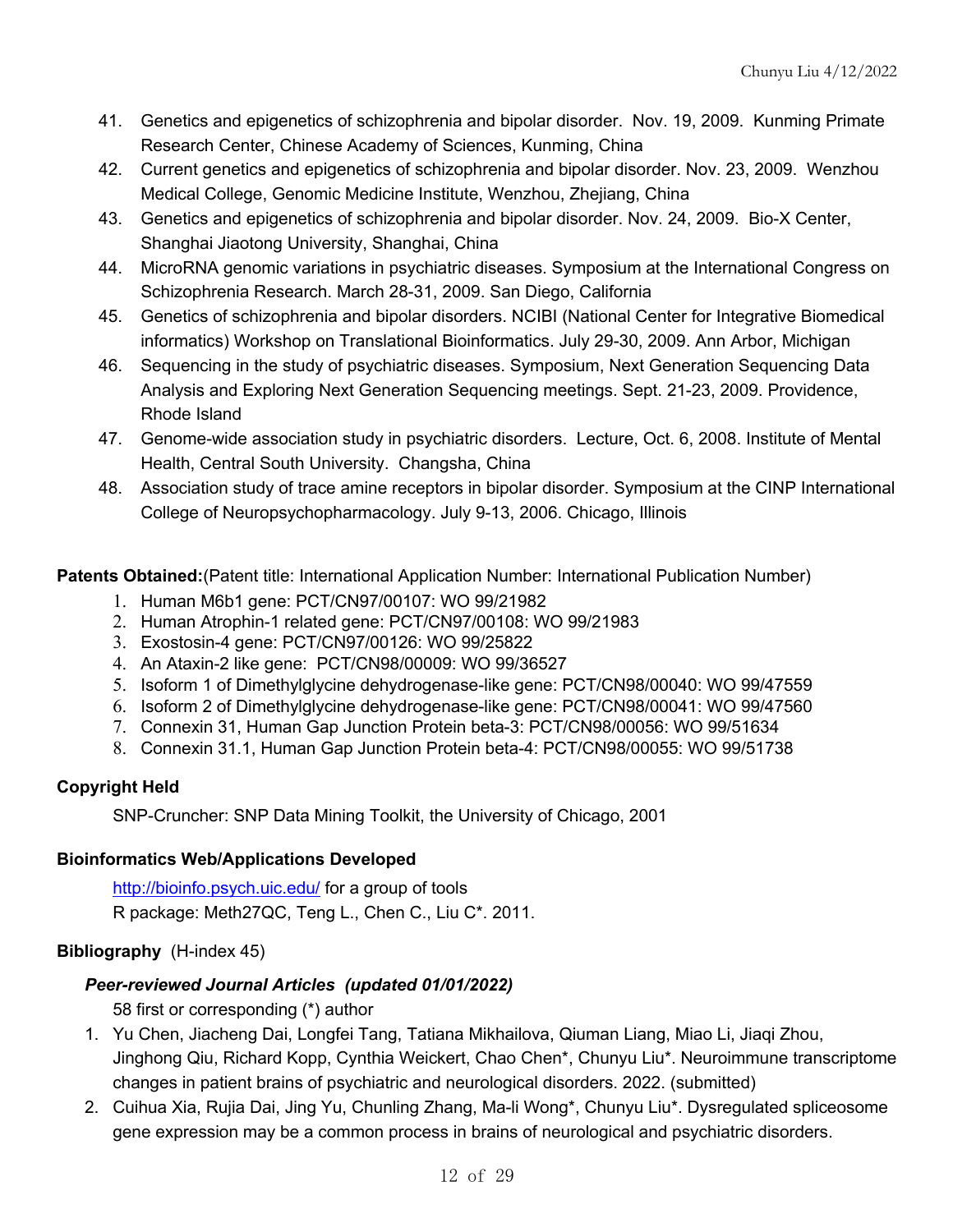Discover Mental Health. 2022 (revision)

- 3. **Chunyu Liu\***, Elliot S. Gershon. Disease-related Phenotypes for Genetic Studies of Psychiatric Disorders. Molecular Psychiatry. (revision)
- 4. Chao Chen, Qingtuan Meng, Wendiao Zhang, Xuan Wang, Chuan Jiao, Sheng Xu, Chunyu Liu, and Beisha Tang. Human forebrain organoids reveal connections between valproic acid exposure and autism risk. Translational Psychiatry. (accepted)
- 5. Yun Zhang, Chunyu Liu\*. Evaluating the challenges and reproducibility of studies investigating DNA methylation signatures of psychological stress. Epigenomics. 2022. (Online)
- 6. Haixia Gu, Xue'er Ma, Jingjing Zhao, Chunyu Liu\*. A Meta-analysis of Salivary Cortisol Responses in the Trier Social Stress Test to Evaluate the Effects of Speech Topics, Sex, and Sample Size. Comprehensive. Psychoneuroendocrinology. Volume 10, May 2022.
- 7. Kangli Wang, Rujia Dai, Yan Xia, Jianghua Tian, Chuan Jiao, Tatiana Mikhailova, Chunling Zhang, Chao Chen, **Chunyu Liu**\*. Spatiotemporal specificity of correlated DNA methylation and gene expression pairs across different human tissues and stages of brain development. *Epigenetics*. 2021. (online).
- 8. Lulu Chen, Chiung-Ting Wu, Chia-Hsiang Lin, Rujia Dai, Chunyu Liu, Robert Clarke, Guoqiang Yu, Jennifer E Van Eyk, David M Herrington, Yue Wang. swCAM: estimation of subtype-specific expressions in individual samples with unsupervised sample-wise deconvolution. *Bioinformatics*. 2021 (in press)
- 9. Shishi Min; Zongchang Li; Annie Shieh; Gina Giase; Riyue Bao; Chunling Zhang; Liz Kuney; Richard Kopp; Huma Asif; Ney Alliey Rodriguez; Lixia Qin; David Wesley Craig; Geoffrey J. Faulkner; Elliot S. Gershon; Beisha Tang; Chao Chen; **Chunyu Liu**\*. Absence of coding somatic single nucleotide variants within well-known candidate genes in late-onset sporadic Alzheimer's Disease based on the analysis of multi-omics data. *Neurobiology of Aging*. 2021 (accepted)
- 10. Jiaqi Zhou, Miao Li, Xueying Wang, Yuwen He, Yan Xia, John A Sweeney, Richard F Kopp, **Chunyu Liu\*** and Chao Chen\*. Drug response-related DNA methylation changes in schizophrenia, bipolar disorder and major depressive disorder. *Frontiers in Neuroscience - Neurogenomics*. 2021.
- 11. Xianjun Dong\*, **Chunyu Liu**, Mikhail Dozmorov\*. Multi-omics Data Resources and Integration for Human Brain Disorders. *Briefings in Functional Genomics*. 2021
- 12. Todd Lencz, Max Lam, Chia-Yen Chen, tian ge, Xia Yan, David Hill, Joey Trampush, Jin Yu, Emma Knowles, Gail Davies, Eli Stahl, Laura Huckins, David Liewald, Srdjan Djurovic, Ingrid Melle, Andrea Christoforou, Ivar Reinvang, Pamela DeRosse, Astri Lundervold, Vidar Steen, Thomas Espeseth, Katri Raikkonen, Elisabeth Widen, Aarno Palotie, Johan Eriksson, Ina Giegling, Bettina Konte, Annette Hartmann, Panos Roussos, Stella Giakoumaki, Katherine Burdick, Antony Payton, William Ollier, Ornit Chiba-Falek, Deborah Koltai, Anna Need, Elizabeth Cirulli, Aristotle Voineskos, Nikos Stefanis, Dimitrios Avramopoulos, Alex Hatzimanolis, Nikolaos Smyrnis, Robert Bilder, nelson freimer, Tyrone Cannon, Edythe London, Russell Poldrack, Fred Sabb, Eliza Congdon, Emily Drabant Conley, Matthew Scult, Dwight Dickinson, Richard Straub, Gary Donohoe, Derek Morris, Aiden Corvin, Michael Gill, Ahmad Hariri, Daniel Weinberger, Neil Pendleton, Panos Bitsios, Dan Rujescu, Jari Lahti, Stephanie Hellard, Matthew Keller, Ole Andreassen, Ian Deary, David Glahn, Hailiang Huang, **Chunyu Liu**, and Anil Maholtra. Identifying Nootropic Drug Targets via Large-Scale Cognitive GWAS and Transcriptomics. *Neuropsychopharmacology*. 2021
- 13. Jiacheng Dai, Chao Chen, Yu Chen, Rujia Dai, Yi Jiang, Jianghua Tian, Sihan Liu, Meng Xu, Miao Li, Jiaqi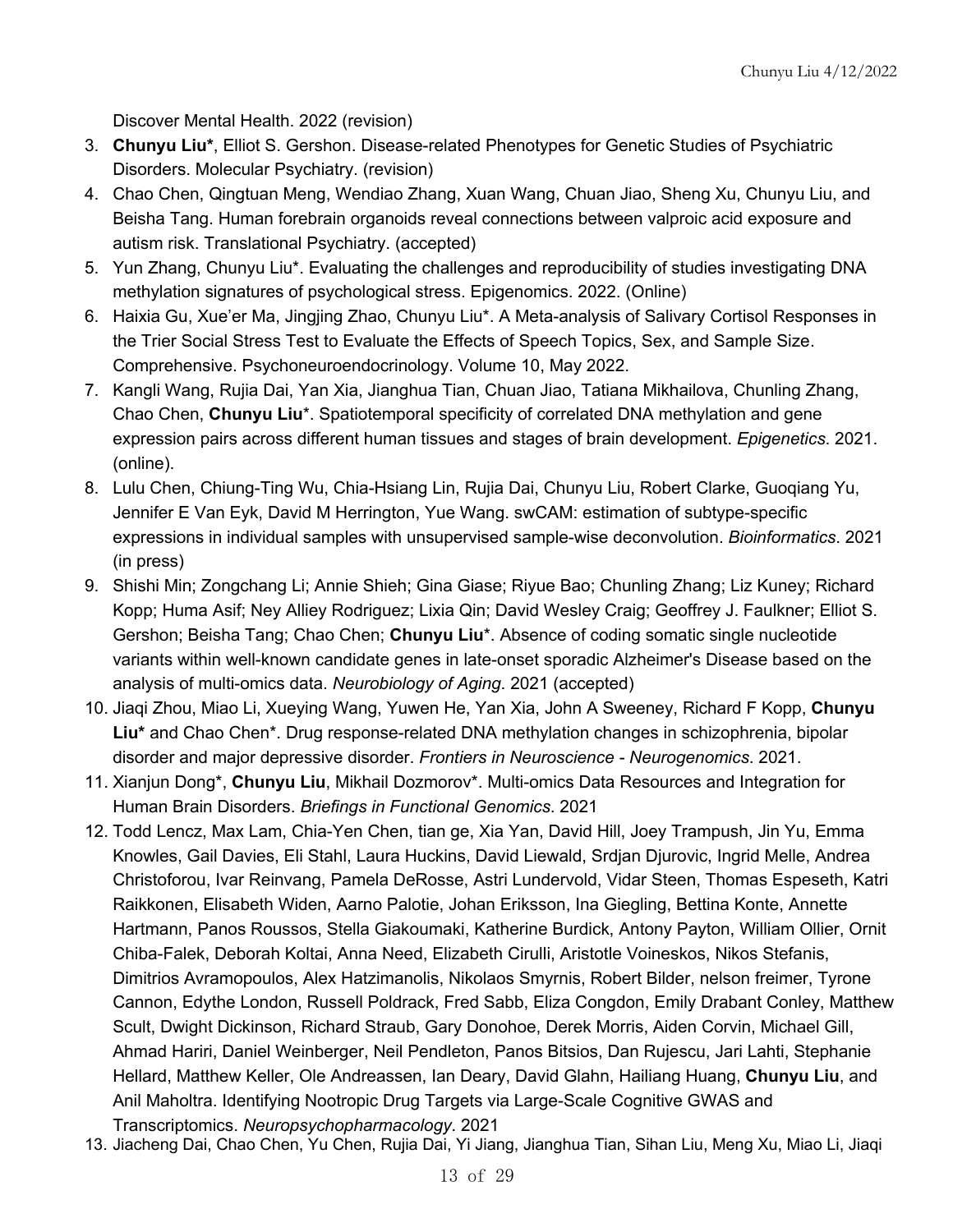Zhou, **Chunyu Liu**\*. Agonal factors distort gene-expression patterns in human postmortem brains. *Frontiers Neuroscience*. 2021.

- 14. Chaodong Ding, Chunling Zhang, Richard Kopp, Liz Kuney, Qingtuan Meng, Le Wang, Yan Xia, Yi Jiang, Rujia Dai, Shishi Min, Wei-Dong Yao, Ma-Li Wong, Hongyu Ruan\*, **Chunyu Liu\***, Chao Chen\*. Transcription factor POU3F2 regulates TRIM8 expression contributing to cellular functions implicated in schizophrenia. Molecular Psychiatry. 2020. (online)
- 15. Qingtuan Meng, Le Wang, Rujia Dai, Jiawen Wang, Zongyao Ren, Sihan Liu, Yan Xia, Yi Jiang, Fangyuan Duan, Kangli Wang, **Chunyu Liu\***, Chao Chen\*. Integrative analyses prioritize GNL3 as a risk gene for bipolar disorder. Molecular Psychiatry. 2020. (online)
- 16. Jiacheng Dai, Yu Chen, Cuihua Xia, Jiaqi Zhou, **Chunyu Liu\***, Chao Chen\*. Digital Sensory Phenotyping for Psychiatric Disorders. Journal of Psychiatry and Brain Science 2020;5(3):e200015
- 17. Yi Jiang, Gina Giase, Kay Grennan, Annie Shieh, Yan Xia, Lide Han, Quan Wang, Qiang Wei, Rui Chen, Sihan Liu, Chao Chen\*, Bingshan Li\*, **Chunyu Liu**\*. DRAMS: A Tool to Detect and Re-Align Mixed-up Samples for Integrative Studies of Multi-omics Data. PLOS Computational Biology. 2020 (online)
- 18. Dan Zhou, Yi Jiang, Xue Zhong, Nancy J Cox, **Chunyu Liu**, Eric R Gamazon. A unified framework for jointtissue transcriptome-wide association and Mendelian randomization analysis. Nat Genet. 2020 Oct 5. doi: 10.1038/s41588-020-0706-2. Online ahead of print.
- 19. Huma Asif, Ney Alliey-Rodriguez, Sarah Keedy, Carol Tamminga, John Sweeney, Godfrey Pearlson, Brett Clementz, Matcheri Keshavan, Peter Buckley, Chunyu Liu, Benjamin Neale, and Elliot Gershon. GWAS Significance Thresholds for Deep Phenotyping Studies Can Depend Upon Minor Allele Frequencies and Sample Size. Molecular Psychiatry. 2020. (online)
- 20. Ney Alliey-Rodriguez, Tamar Grey, Rebecca Shafee, Huma Asif, Olivia Lutz, Nicolas Bolo, Jaya Padmanabhan, Neeraj Tandon, Madeline Klinger, Katherine Reis, Jonathan Spring, Lucas Coppes, Victor Zeng, Rachal Hegde, Dung Hoang, Deepthi Bannai, Uzma Nawaz, Philip Henson, Siyuan Liu, Diane Gage, Steven McCarroll, Jeffrey Bishop, Scot Hill, James Reilly, Rebekka Lencer, Brett Clementz, Peter Buckley, David Glahn, Shashwath Meda, Balaji Narayanan, Godfrey Pearlson, Matcheri Keshavan, Elena Ivleva, Carol Tamminga, John Sweeney, David Curtis, Judith Badner, Sarah Keedy, Judith Rapoport, Chunyu Liu, and Elliot Gershon. NRXN1 is associated with enlargement of the temporal horns of the lateral ventricles in psychosis. Translational Psychiatry. 2019. 9(1):230.
- 21. **Chunyu Liu**\*; Stephen V. Faraone; Stephen J. Glatt. Psychiatric Genetics, Epigenetics, and Cellular Models in Coming Years. Journal of Psychiatry and Brain Science 2019;4(4):e190012
- *22.* Bryois J, Garrett ME, Song L, Safi A, Giusti-Rodriguez P, Johnson GD, Shieh AW, Buil A, Fullard JF, Roussos P, Sklar P, Akbarian S, Haroutunian V, Stockmeier CA, Wray GA, White KP, Liu C, Reddy TE, Ashley-Koch A, Sullivan PF, Crawford GE. Evaluation of chromatin accessibility in prefrontal cortex of individuals with schizophrenia. Nat Commun. 2018 Aug 7;9(1):3121. doi: 10.1038/s41467-018-05379-y. PubMed PMID: 30087329; PubMed Central PMCID: PMC6081462.
- 23. Yan Xia, Rujia Dai, Kangli Wang, Chuan Jiao, Yuchen Xu, Honglei Li, Xi Jing, Chunling Zhang, Chao Chen\* and **Chunyu Liu\*.** Sex-differential DNA methylation and associated regulation networks in human brain implicated in the sex-biased risks of psychiatric disorders. Mol Psychiatry. 2019. Apr 11. doi: 10.1038/s41380-019-0416-2
- 24. Quan Wang , Rui Chen , Feixiong Cheng , Qiang Wei , Ying Ji , Dr. Hai Yang , Xue Zhong , Ran Tao , Dr. Zhexing Wen , Dr. James Sutcliffe , Dr. Chunyu Liu , Prof. Edwin Cook , Nancy Cox. A Bayesian framework that integrates multi-omics data and gene networks predicts risk genes from schizophrenia GWAS data. Nature Neuroscience. 2019. 22(5):691-699.
- 25. Guoqiang Yu, David Miller, Chiung-Ting Wu, Eric Hoffman, Chunyu Liu, David Herrington, and Yue Wang. Asymmetric independence modeling identifies novel gene-environment interactions. by Scientific Reports. 2019. 9(1):2455
- 26. Yuan N, Chen Y, Xia Y, Dai J, **Liu C\***.Inflammation-related biomarkers in major psychiatric disorders: a cross-disorder assessment of reproducibility and specificity in 43 meta-analyses. Translational Psychiatry. 2019. 9(1):233
- 27. Gandal MJ\*, Zhang P, Hadjimichael E, Walker RL, Chen C, Liu S, Won H, van Bakel H, Varghese M, Wang Y, Shieh AW, Haney J, Parhami S, Belmont J, Kim M, Moran Losada P, Khan Z, Mleczko J, Xia Y, Dai R, Wang D, Yang YT, Xu M, Fish K, Hof PR, Warrell J, Fitzgerald D, White K, Jaffe AE; PsychENCODE Consortium, Peters MA, Gerstein M, **Liu C\***, Iakoucheva LM\*, Pinto D\*, Geschwind DH\*. Transcriptomewide isoform-level dysregulation in ASD, schizophrenia, and bipolar disorder. Science. 2018.
- 28. Meng Q, Wang K, Brunetti T, Xia Y, Jiao C, Dai R, Fitzgerald D, Thomas A, Jay L, Eckart H, Grennan K,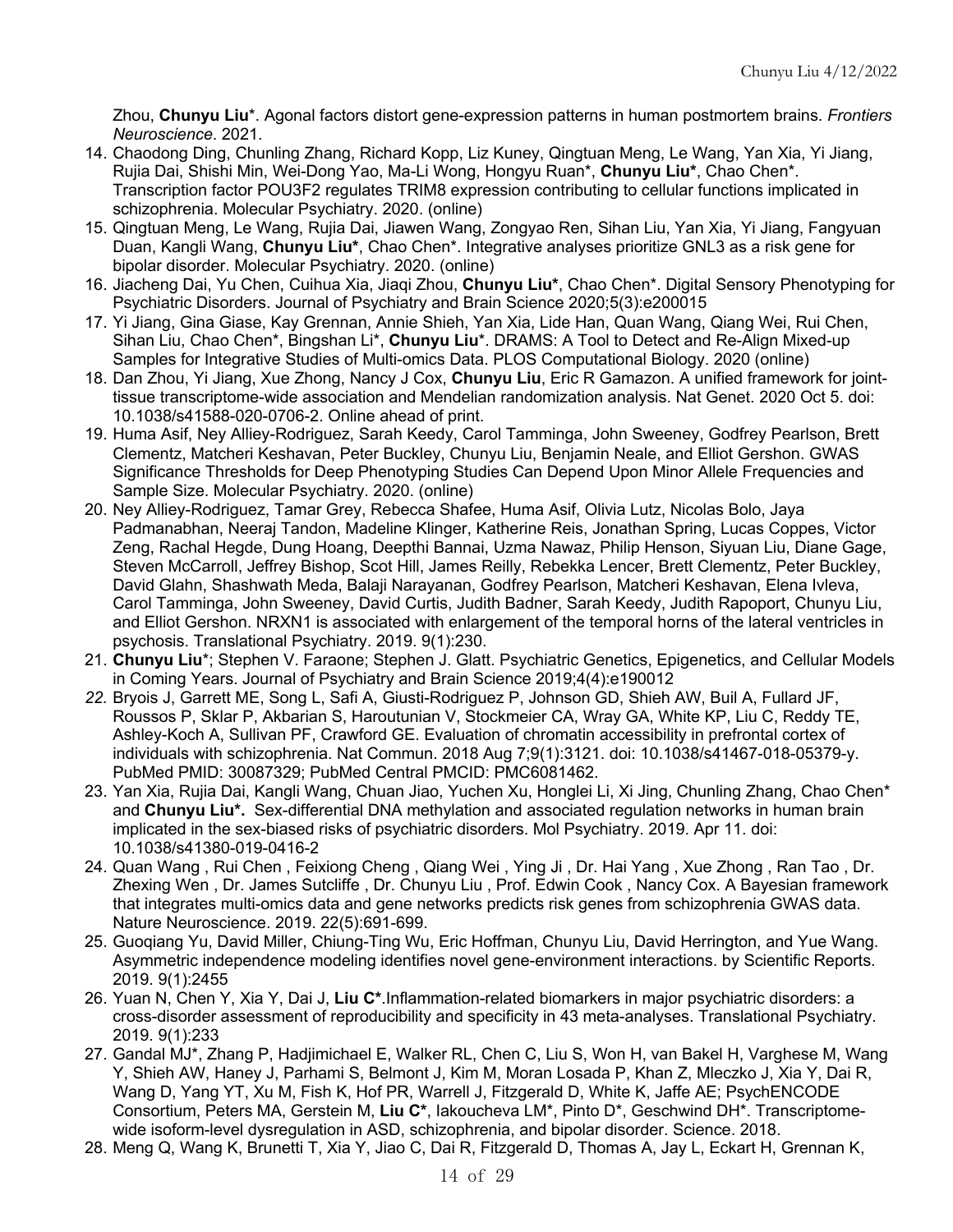Imamura-Kawasawa Y, Li M, Sestan N, White KP, Chen C\*, **Liu C\*.** (2018). The DGCR5 long noncoding RNA may regulate expression of several schizophrenia-related genes. Science Translational Medicine. 2018. 10(472)

- 29. Chen C\*, Meng Q, Xia Y, Ding C, Wang L, Dai R, Cheng L, Gunaratne P, Gibbs RA, Min S, Coarfa C, Reid JG, Zhang C, Jiao C, Jiang Y, Giase G, Thomas A, Fitzgerald D, Brunetti T, Shieh A, Xia C, Wang Y, Wang Y, Badner JA, Gershon ES, White KP, **Liu C\***. The transcription factor POU3F2 regulates a gene coexpression network in brain tissue from patients with psychiatric disorders. Science Translational Medicine 2018.10(472)
- 30. Li J, Hu S, Zhang K, Shi L, Zhang Y, Zhao T, Wang L, He X, Xia K, **Liu C**\*, Sun Z. A comparative study of the genetic components of three subcategories of autism spectrum disorder. Mol Psychiatry. 2018.
- 31. Jiao C, Zhang C, Dai R, Xia Y, Wang K, Giase G, Chen C, **Liu C**\*. Positional effects revealed in Illumina methylation array and the impact on analysis. Epigenomics. 2018;10(5):643-59. PMC6021926.
- 32. Jiao C, Yan P, Xia C, Shen Z, Tan Z, Tan Y, Wang K, Jiang Y, Huang L, Dai R, Wei Y, Xia Y, Meng Q, Ouyang Y, Yi L, Duan F, Dai J, Zhao S, **Liu C**\*, Chen C. BrainEXP: a database featuring with spatiotemporal expression variations and co-expression organizations in human brains. Bioinformatics. 2018.
- 33. Horwitz T, Lam K, Chen Y, Xia Y, **Liu C\***. A decade in psychiatric GWAS research. Mol Psychiatry. 2019 Mar;24(3):378-389.
- 34. Gandal MJ, Haney JR, Parikshak NN, Leppa V, Ramaswami G, Hartl C, Schork AJ, Appadurai V, Buil A, Werge TM, Liu C, White KP, CommonMind C, Psych EC, i P-BWG, Horvath S, Geschwind DH. Shared molecular neuropathology across major psychiatric disorders parallels polygenic overlap. Science. 2018;359(6376):693-7. PMC5898828.
- 35. Cen Z, Jiang Z, Chen Y, Zheng X, Xie F, Yang X, Lu X, Ouyang Z, Wu H, Chen S, Yin H, Qiu X, Wang S, Ding M, Tang Y, Yu F, Li C, Wang T, Ishiura H, Tsuji S, Jiao C, **Liu C**, Xiao J, Luo W. Intronic pentanucleotide TTTCA repeat insertion in the SAMD12 gene causes familial cortical myoclonic tremor with epilepsy type 1. Brain. 2018.
- 36. Tang J, Fan Y, Li H, Xiang Q, Zhang DF, Li Z, He Y, Liao Y, Wang Y, He F, Zhang F, Shugart YY, **Liu C**, Tang Y, Chan RCK, Wang CY, Yao YG, Chen X. Whole-genome sequencing of monozygotic twins discordant for schizophrenia indicates multiple genetic risk factors for schizophrenia. J Genet Genomics. 2017;44(6):295-306.
- 37. Li J, Wang L, Guo H, Shi L, Zhang K, Tang M, Hu S, Dong S, Liu Y, Wang T, Yu P, He X, Hu Z, Zhao J, **Liu C**\*, Sun ZS, Xia K. Targeted sequencing and functional analysis reveal brain-size-related genes and their networks in autism spectrum disorders. Mol Psychiatry. 2017;22(9):1282-90.
- 38. Alliey-Rodriguez N, Grey TA, Shafee R, Padmanabhan J, Tandon N, Klinger M, Spring J, Coppes L, Reis K, Keshavan MS. Common variants of NRXN1, LRP1B and RORA are associated with increased ventricular volumes in psychosis-GWAS findings from the B-SNIP deep phenotyping study. bioRxiv. 2017:175489.
- 39. Zarayeneh N, Oh JH, Kim D, Liu C, Gao J, Suh SC, Kang M, editors. Integrative Gene Regulatory Network inference using multi-omics data. Bioinformatics and Biomedicine (BIBM), 2016 IEEE International Conference on; 2016: IEEE.
- 40. **Liu C**\*. A Case for Core Genes. Journal of Psychiatry and Brain Science. 2017.
- 41. **Liu C**\*, Grennan KS, Gershon ES. Current Practice of Genetics Research of Psychiatric Disorders. Journal of Psychiatry and Brain Science. 2016.
- 42. Kim D, Kang M, Biswas A, **Liu C**, Gao J. Integrative approach for inference of gene regulatory networks using lasso-based random featuring and application to psychiatric disorders. BMC Med Genomics. 2016.
- 43. PsychENCODE Consortium, Akbarian S, **Liu C**, Knowles JA, Vaccarino FM, Farnham PJ, Crawford GE, Jaffe AE, Pinto D, Dracheva S, Geschwind DH, Mill J, Nairn AC, Abyzov A, Pochareddy S, Prabhakar S, Weissman S, Sullivan PF, State MW, Weng Z, Peters MA, White KP, Gerstein MB, Amiri A, Armoskus C, Ashley-Koch AE, Bae T, Beckel-Mitchener A, Berman BP, Coetzee GA, Coppola G, Francoeur N, Fromer M, Gao R, Grennan K, Herstein J, Kavanagh DH, Ivanov NA, Jiang Y, Kitchen RR, Kozlenkov A, Kundakovic M, Li M, Li Z, Liu S, Mangravite LM, Mattei E, Markenscoff-Papadimitriou E, Navarro FC, North N, Omberg L, Panchision D, Parikshak N, Poschmann J, Price AJ, Purcaro M, Reddy TE, Roussos P, Schreiner S, Scuderi S, Sebra R, Shibata M, Shieh AW, Skarica M, Sun W, Swarup V, Thomas A, Tsuji J, van Bakel H, Wang D, Wang Y, Wang K, Werling DM, Willsey AJ, Witt H, Won H, Wong CC, Wray GA, Wu EY, Xu X, Yao L, Senthil G, Lehner T, Sklar P, Sestan N. Nat Neurosci. 2015 Dec;18(12):1707-12. The PsychENCODE project.
- 44. Wang N, Hoffman EP, Chen L, Chen L, Zhang Z, **Liu C**, Yu G, Herrington DM, Clarke R, Wang Y.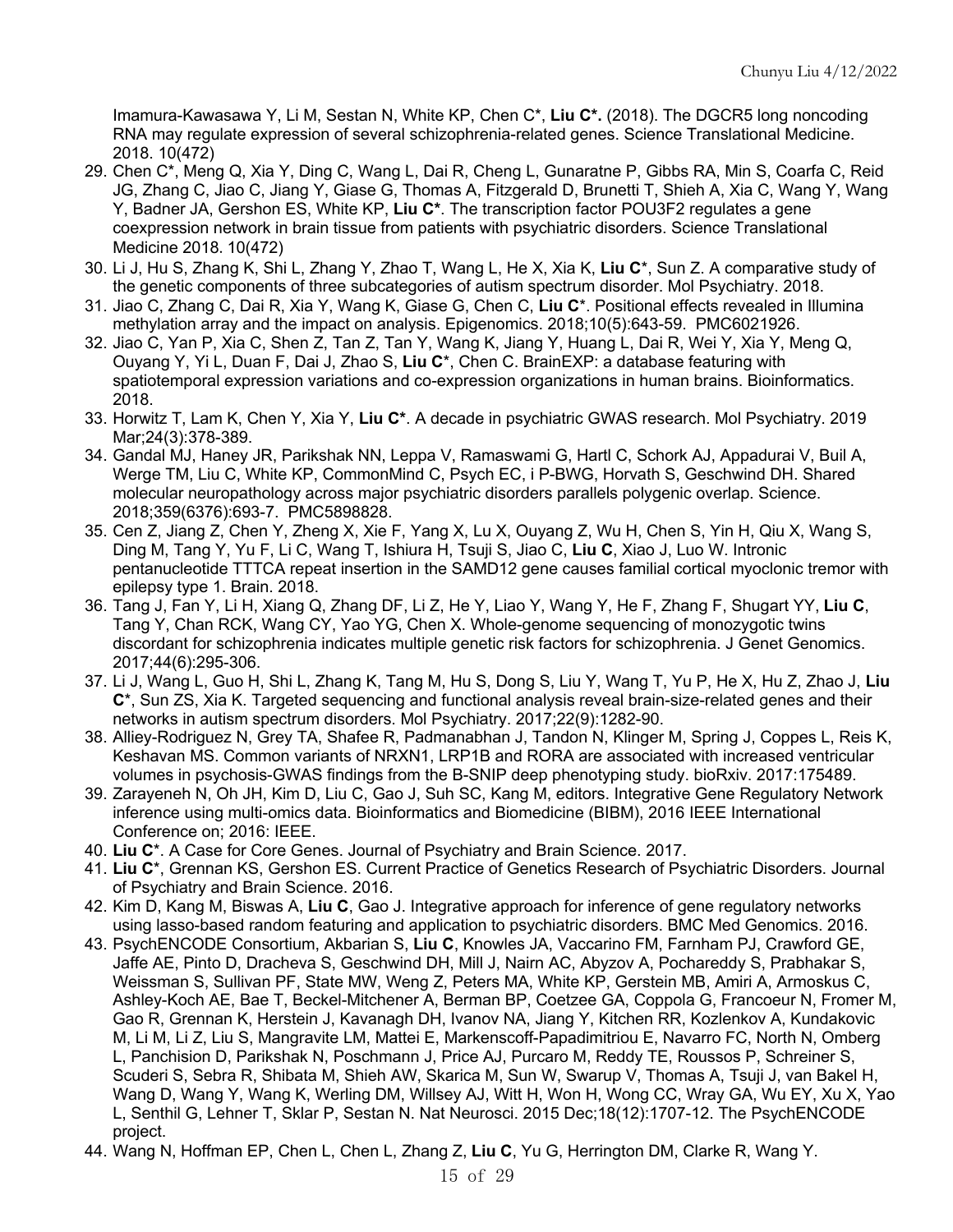Mathematical modelling of transcriptional heterogeneity identifies novel markers and subpopulations in complex tissues. Sci Rep. 2016;6:18909. PMC4703969.

- 45. **Liu C**\*, Saffen D, Schulze TG, Burmeister M, Sham PC, Yao YG, Kuo PH, Chen C, An Y, Dai J, Yue W, Li MX, Xue H, Su B, Chen L, Shi Y, Qiao M, Liu T, Xia K, Chan RCK. Psychiatric genetics in China: achievements and challenges. Mol Psychiatry. 2016;21(1):4-9. PMC4830695.
- 46. Li M, Luo XJ, Landén M, Bergen SE, Hultman CM, Li X, Zhang W, Yao YG, Zhang C, Liu J, Mattheisen M, Cichon S, Mühleisen TW, Degenhardt FA, Nöthen MM, Schulze TG, Grigoroiu-Serbanescu M, Li H, Fuller CK, Chen C, Dong Q, Chen C, Jamain S, Leboyer M, Bellivier F, Etain B, Kahn JP, Henry C, Preisig M, Kutalik Z, Castelao E, Wright A, Mitchell PB, Fullerton JM, Schofield PR, Montgomery GW, Medland SE, Gordon SD, Martin NG; MooDS Consortium; Swedish Bipolar Study Group, Rietschel M, **Liu C**, Kleinman JE, Hyde TM, Weinberger DR, Su B. Impact of a cis-associated gene expression SNP on chromosome 20q11.22 on bipolar disorder susceptibility, hippocampal structure and cognitive performance. Br J Psychiatry. 2015 Sep 3. [Epub ahead of print]
- 47. Li J, Cai T, Jiang Y, Chen H, He X, Chen C, Li X, Shao Q, Ran X, Li Z, Xia K, Liu C, Sun ZS, Wu J. Genes with de novo mutations are shared by four neuropsychiatric disorders discovered from NPdenovo database. Mol Psychiatry. 2016;21(2):290-7. PMC4837654.
- 48. **Liu C\***, Chung M. Genetics and epigenetics of circadian rhythms and their potential roles in neuropsychiatric disorders. Neurosci Bull. 2015 Feb;31(1):141-59.
- 49. Kang M, Zhang C, Chun H-W, Ding C, **Liu C**, Gao J. eQTL epistasis: detecting epistatic effects and inferring hierarchical relationships of genes in biological pathways. Bioinformatics. 2015;31(5):656-64.
- 50. Chen C, Zhang C, Cheng L, Reilly JL, Bishop JR, Sweeney JA, Chen HY, Gershon ES, **Liu C**\*. Correlation between DNA methylation and gene expression in the brains of patients with bipolar disorder and schizophrenia. Bipolar Disord. 2014;16(8):790-9. PMC4302408.
- 51. Zhao Z, Xu J, Chen J, Kim S, Reimers M, Bacanu SA, Yu H, **Liu C**, Sun J, Wang Q, Jia P, Xu F, Zhang Y, Kendler KS, Peng Z, Chen X. Transcriptome sequencing and genome-wide association analyses reveal lysosomal function and actin cytoskeleton remodeling in schizophrenia and bipolar disorder. Mol Psychiatry. 2015;20(5):563-72. PMC4326626.
- 52. Kim DC, Wang J, **Liu C**, Gao J. Inference of SNP-gene regulatory networks by integrating gene expressions and genetic perturbations. Biomed Res Int. 2014;2014:629697. PMC4127230.
- 53. Yu D, Mathews CA, Scharf JM, Neale BM, Davis LK, Gamazon ER, Derks EM, Evans P, Edlund CK, Crane J, Fagerness JA, Osiecki L, Gallagher P, Gerber G, Haddad S, Illmann C, McGrath LM, Mayerfeld C, Arepalli S, Barlassina C, Barr CL, Bellodi L, Benarroch F, Berrio GB, Bienvenu OJ, Black DW, Bloch MH, Brentani H, Bruun RD, Budman CL, Camarena B, Campbell DD, Cappi C, Silgado JC, Cavallini MC, Chavira DA, Chouinard S, Cook EH, Cookson MR, Coric V, Cullen B, Cusi D, Delorme R, Denys D, Dion Y, Eapen V, Egberts K, Falkai P, Fernandez T, Fournier E, Garrido H, Geller D, Gilbert DL, Girard SL, Grabe HJ, Grados MA, Greenberg BD, Gross-Tsur V, Grunblatt E, Hardy J, Heiman GA, Hemmings SM, Herrera LD, Hezel DM, Hoekstra PJ, Jankovic J, Kennedy JL, King RA, Konkashbaev AI, Kremeyer B, Kurlan R, Lanzagorta N, Leboyer M, Leckman JF, Lennertz L, **Liu C,** Lochner C, Lowe TL, Lupoli S, Macciardi F, Maier W, Manunta P, Marconi M, McCracken JT, Mesa Restrepo SC, Moessner R, Moorjani P, Morgan J, Muller H, Murphy DL, Naarden AL, Nurmi E, Ochoa WC, Ophoff RA, Pakstis AJ, Pato MT, Pato CN, Piacentini J, Pittenger C, Pollak Y, Rauch SL, Renner T, Reus VI, Richter MA, Riddle MA, Robertson MM, Romero R, Rosario MC, Rosenberg D, Ruhrmann S, Sabatti C, Salvi E, Sampaio AS, Samuels J, Sandor P, Service SK, Sheppard B, Singer HS, Smit JH, Stein DJ, Strengman E, Tischfield JA, Turiel M, Valencia Duarte AV, Vallada H, Veenstra-VanderWeele J, Walitza S, Wang Y, Weale M, Weiss R, Wendland JR, Westenberg HG, Shugart YY, Hounie AG, Miguel EC, Nicolini H, Wagner M, Ruiz-Linares A, Cath DC, McMahon W, Posthuma D, Oostra BA, Nestadt G, Rouleau GA, Purcell S, Jenike MA, Heutink P, Hanna GL, Conti DV, Arnold PD, Freimer NB, Stewart SE, Knowles JA, Cox NJ, Pauls DL. Cross-disorder genome-wide analyses suggest a complex genetic relationship between Tourette's syndrome and OCD. Am J Psychiatry. 2015;172(1):82-93. PMC4282594.
- 54. Grennan, K. S., Chen, C., Gershon, E. S. and **Liu, C**\*. (2014), Molecular network analysis enhances understanding of the biology of mental disorders. Bioessays, 36: 606–616.
- 55. Lencz T, Guha S, **Liu C**, Rosenfeld J, DeRosse P, John M, Kirtley A, Cheng L, Zhang C, Badner J, Ikeda M, Iwata N, Cichon S, Rietschel M, Nöthen M, Cheng A, Hodgkinson C, Yuan Q, Kane1 J, Lee A, Pisanté A, Gregersen P, Pe'er I, Malhotra A, Goldman A, Darvasi A. (2013) Genome-wide association study implicates NDST3 in Schizophrenia and Bipolar disorder. Nature Communication. 4:2739.
- 56. Liu X, Chen Q, Tsai HJ; Wang G, Hong X, Zhou Y, Zhang C, **Liu C**, Liu R, Wang H, Zhang S, Yu Y,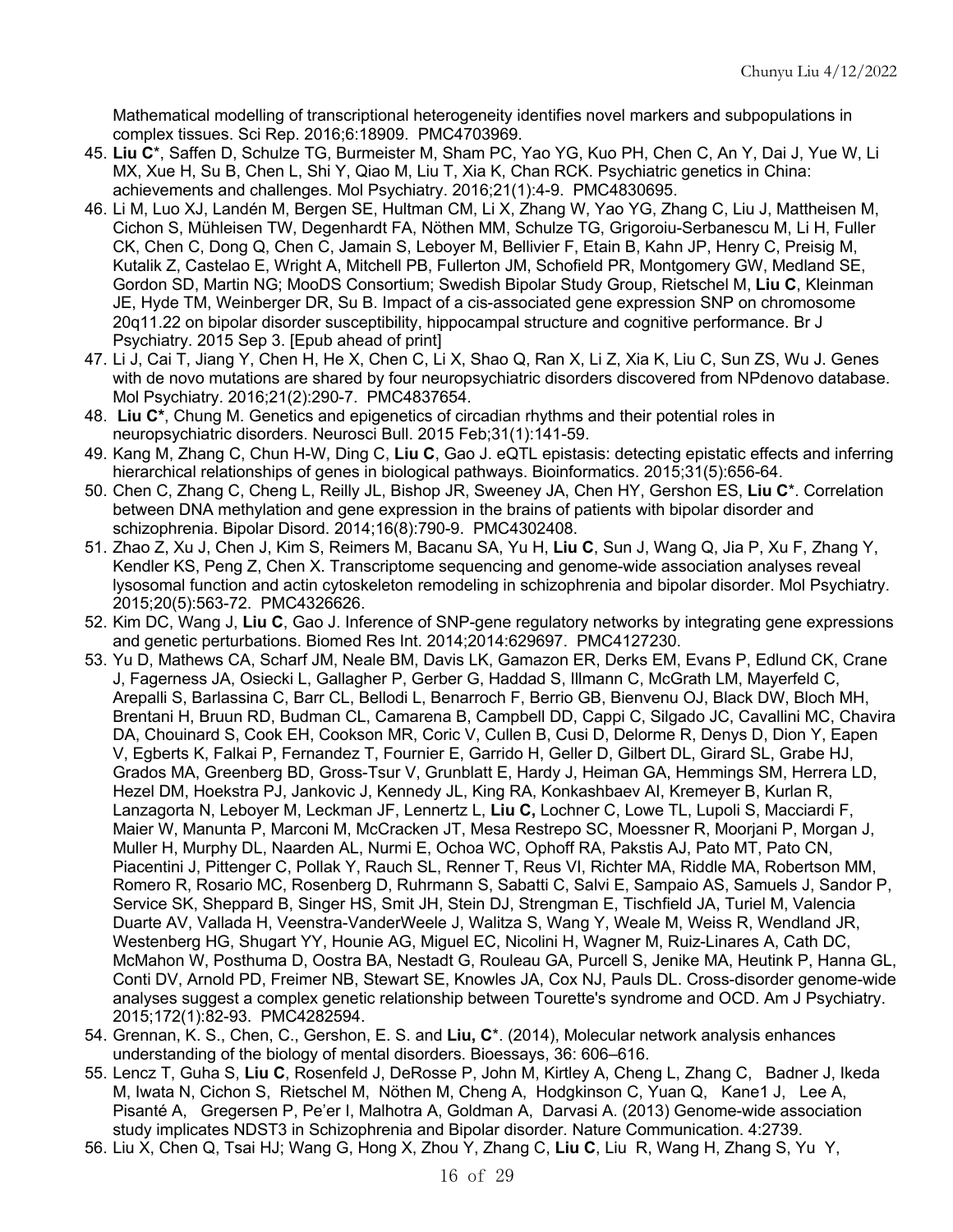Mestan K, Pearson C, Otlans P, Zuckerman B, Wang X. (2013) Maternal Preconception Body Mass Index and Offspring Cord Blood DNA Methylation: Exploration of Early Life Origins of Disease. Environmental and Molecular Mutagenesis. 2013 Nov 15. doi: 10.1002/em.21827. [Epub ahead of print]

- 57. Davis LK, Yu D, Keenan CL, Gamazon ER, Konkashbaev AI, Derks EM, Neale BM, Yang J, Lee SH, Evans P, Barr CL, Bellodi L, Benarroch F, Berrio GB, Bienvenu OJ, Bloch MH, Blom RM, Bruun RD, Budman CL, Camarena B, Campbell D, Cappi C, Cardona Silgado JC, Cath DC, Cavallini MC, Chavira DA, Chouinard S, Conti DV, Cook EH, Coric V, Cullen BA, Deforce D, Delorme R, Dion Y, Edlund CK, Egberts K, Falkai P, Fernandez TV, Gallagher PJ, Garrido H, Geller D, Girard SL, Grabe HJ, Grados MA, Greenberg BD, Gross-Tsur V, Haddad S, Heiman GA, Hemmings SM, Hounie AG, Illmann C, Jankovic J, Jenike MA, Kennedy JL, King RA, Kremeyer B, Kurlan R, Lanzagorta N, Leboyer M, Leckman JF, Lennertz L, **Liu C**, Lochner C, Lowe TL, Macciardi F, McCracken JT, McGrath LM, Mesa Restrepo SC, Moessner R, Morgan J, Muller H, Murphy DL, Naarden AL, Ochoa WC, Ophoff RA, Osiecki L, Pakstis AJ, Pato MT, Pato CN, Piacentini J, Pittenger C, Pollak Y, Rauch SL, Renner TJ, Reus VI, Richter MA, Riddle MA, Robertson MM, Romero R, Rosàrio MC, Rosenberg D, Rouleau GA, Ruhrmann S, Ruiz-Linares A, Sampaio AS, Samuels J, Sandor P, Sheppard B, Singer HS, Smit JH, Stein DJ, Strengman E, Tischfield JA, Valencia Duarte AV, Vallada H, Van Nieuwerburgh F, Veenstra-Vanderweele J, Walitza S, Wang Y, Wendland JR, Westenberg HG, Shugart YY, Miguel EC, McMahon W, Wagner M, Nicolini H, Posthuma D, Hanna GL, Heutink P, Denys D, Arnold PD, Oostra BA, Nestadt G, Freimer NB, Pauls DL, Wray NR, Stewart SE, Mathews CA, Knowles JA, Cox NJ, Scharf JM. (2013) Partitioning the heritability of Tourette syndrome and obsessive compulsive disorder reveals differences in genetic architecture. PLoS Genet. 9(10):e1003864.
- 58. Gershon ES\*, Grennan K, Busnello J, Badner JA, Ovsiew F, Memon S, Alliey-Rodriguez N, Cooper J, Romanos B, **Liu C\***. (2014) A rare mutation of CACNA1C in a patient with Bipolar disorder, and decreased gene expression associated with a Bipolar-associated common SNP of CACNA1C in brain. Mol Psychiatry. 19(8):890-4.
- 59. Cross-Disorder Group of the Psychiatric Genomics Consortium\*. (2013).Genetic relationship between five psychiatric disorders estimated from genome-wide SNPs. Nature Genetics. 45(9):984-94
- 60. Qiu R, Chen C, Jiang H, Shen L, Wu M, **Liu C\***. (2013). Large genomic region free of GWAS-based common variants contains fertility-related genes. PLoS One. 8(4):e61917
- 61. Cheng L, Hattori E, Nakajima A, Woehrle N, Opal MD, Zhang C, Grennan K, Dulawa SC, Tang YP, Gershon ES, **Liu C\***. (2014). Expression of the G72/G30 gene in transgenic mice induces behavioral changes. Mol Psychiatry. 19(2):175-83.
- 62. Chen C, Cheng L, Grennan K, Pibiri F, Zhang C, Badner JA, Gershon ES, **Liu C\*.**(2013).Two Gene Coexpression Modules Robustly Differentiate Psychotics and Controls. Mol Psychiatry. 18(12):1308-14.
- 63. Gamazon ER, Badner JA, Cheng L, Zhang C, Zhang D, Cox NJ, Gershon ES, Kelsoe JR, Greenwood TA, Nievergelt CM, Chen C, McKinney R, Shilling PD, Schork NJ, Smith EN, Bloss CS, Nurnberger JI, Edenberg HJ, Foroud T, Koller DL, Scheftner WA, Coryell W, Rice J, Lawson WB, Nwulia EA, Hipolito M, Byerley W, McMahon FJ, Schulze TG, Berrettini WH, Potash JB, Zandi PP, Mahon PB, McInnis MG, Zollner S, Zhang P, Craig DW, Szelinger S, Barrett TB, **Liu C\*.** (2013). Enrichment of cis-regulatory gene expression SNPs and methylation quantitative trait loci among bipolar disorder susceptibility variants. Mol Psychiatry. 18(3):340-6
- 64. Gao Y, Galante M, El-Mallakh J, Nurnberger JI, Jr., Delamere NA, Lei Z, El-Mallakh RS, **BiGS Consortium.** (2012). BDNF expression in lymphoblastoid cell lines carrying BDNF SNPs associated with bipolar disorder. *Psychiatr Genet* 22: 253-255.
- 65. Lahey BB, Michalska KJ, **Liu C**, Chen Q, Hipwell AE, Chronis-Tuscano A, Waldman ID, Decety J. (2012): Preliminary genetic imaging study of the association between estrogen receptor-alpha gene polymorphisms and harsh human maternal parenting. *Neurosci Lett* 525: 17-22.
- 66. Davis LK, Gamazon ER, Kistner-Griffin E, Badner JA, **Liu C**, Cook EH, Sutcliffe JS, Cox NJ. (2012): Loci nominally associated with autism from genome-wide analysis show enrichment of brain expression quantitative trait loci but not lymphoblastoid cell line expression quantitative trait loci. *Mol Autism* 3: 3.
- 67. Meier S, Mattheisen M, Vassos E, Strohmaier J, Treutlein J, Josef F, Breuer R, Degenhardt F, Muhleisen TW, Muller-Myhsok B, Steffens M, Schmael C, McMahon FJ, Kelsoe JR, Greenwood TA, Nievergelt CM, Barrett TB, McKinney R, Shilling PD, Schork NJ, Smith EN, Bloss CS, Nurnberger J, Edenberg HJ, Foroud T, Koller DL, Gershon ES, **Liu C**, Badner JA, Scheftner W, Lawson WB, Nwulia EA, Hipolito M, Coryell W, Rice J, Byerley W, McMahon F, Chen DT, Schulze TG, Berrettini W, Potash JB, Zandi PP, Mahon PB, McInnis M, Craig D, Szelinger S, Nothen MM, Cichon S, Schulze TG, Rietschel M. (2012): Genome-wide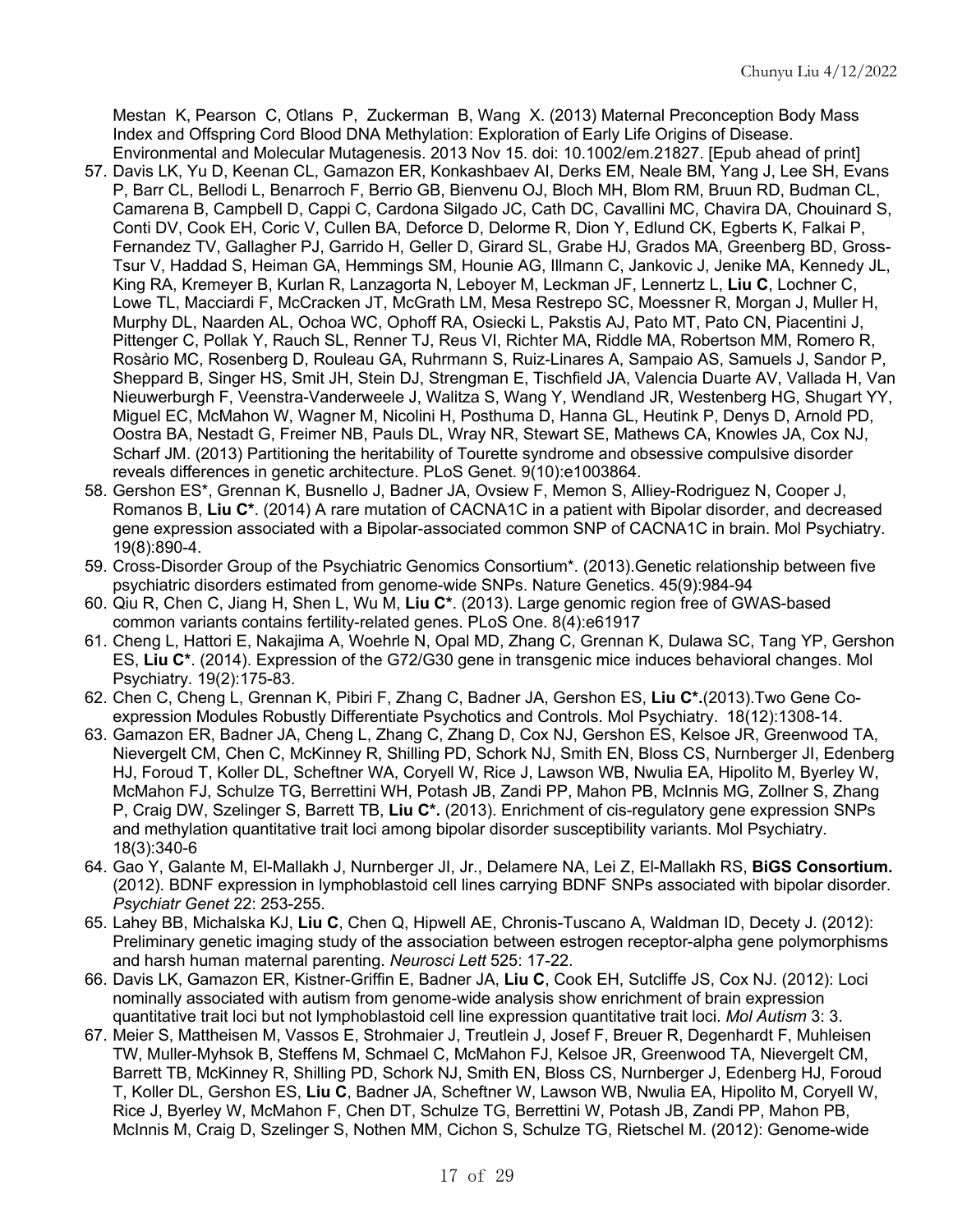significant association between a 'negative mood delusions' dimension in bipolar disorder and genetic variation on chromosome 3q26.1. *Transl Psychiatry* 2: e165.

- 68. Nissen S, Liang S, Shehktman T, Kelsoe JR, **BiGS Consortium.** (2012): Evidence for association of bipolar disorder to haplotypes in the 22q12.3 region near the genes stargazin, ift27 and parvalbumin. *Am J Med Genet B Neuropsychiatr Genet*.2012 Dec;159B(8):941-50. doi: 10.1002/ajmg.b.32099.
- 69. Pirooznia M, Seifuddin F, Judy J, Mahon PB, **BiGS Consortium,** Potash JB, Zandi PP. (2012): Data mining approaches for genome-wide association of mood disorders. *Psychiatr Genet* 22: 55-61.
- 70. Scharf JM, Yu D, Mathews CA, Neale BM, Stewart SE, Fagerness JA, Evans P, Gamazon E, Edlund CK, Service SK, Tikhomirov A, Osiecki L, Illmann C, Pluzhnikov A, Konkashbaev A, Davis LK, Han B, Crane J, Moorjani P, Crenshaw AT, Parkin MA, Reus VI, Lowe TL, Rangel-Lugo M, Chouinard S, Dion Y, Girard S, Cath DC, Smit JH, King RA, Fernandez TV, Leckman JF, Kidd KK, Kidd JR, Pakstis AJ, State MW, Herrera LD, Romero R, Fournier E, Sandor P, Barr CL, Phan N, Gross-Tsur V, Benarroch F, Pollak Y, Budman CL, Bruun RD, Erenberg G, Naarden AL, Lee PC, Weiss N, Kremeyer B, Berrio GB, Campbell DD, Cardona Silgado JC, Ochoa WC, Mesa Restrepo SC, Muller H, Valencia Duarte AV, Lyon GJ, Leppert M, Morgan J, Weiss R, Grados MA, Anderson K, Davarya S, Singer H, Walkup J, Jankovic J, Tischfield JA, Heiman GA, Gilbert DL, Hoekstra PJ, Robertson MM, Kurlan R, **Liu C**, Gibbs JR, Singleton A, for the North American Brain Expression Consortium, Hardy J, for the UK Human Brain Expression Database, Strengman E, Ophoff RA, Wagner M, Moessner R, Mirel DB, Posthuma D, Sabatti C, Eskin E, Conti DV, Knowles JA, Ruiz-Linares A, Rouleau GA, Purcell S, Heutink P, Oostra BA, McMahon WM, Freimer NB, Cox NJ, Pauls DL. (2013): Genome-wide association study of Tourette's syndrome. *Mol Psychiatry*. 18(6):721-8
- 71. Stewart SE, Yu D, Scharf JM, Neale BM, Fagerness JA, Mathews CA, Arnold PD, Evans PD, Gamazon ER, Osiecki L, McGrath L, Haddad S, Crane J, Hezel D, Illman C, Mayerfeld C, Konkashbaev A, **Liu C**, Pluzhnikov A, Tikhomirov A, Edlund CK, Rauch SL, Moessner R, Falkai P, Maier W, Ruhrmann S, Grabe HJ, Lennertz L, Wagner M, Bellodi L, Cavallini MC, Richter MA, Cook EH, Jr., Kennedy JL, Rosenberg D, Stein DJ, Hemmings SM, Lochner C, Azzam A, Chavira DA, Fournier E, Garrido H, Sheppard B, Umana P, Murphy DL, Wendland JR, Veenstra-Vanderweele J, Denys D, Blom R, Deforce D, Van NF, Westenberg HG, Walitza S, Egberts K, Renner T, Miguel EC, Cappi C, Hounie AG, Conceicao do RM, Sampaio AS, Vallada H, Nicolini H, Lanzagorta N, Camarena B, Delorme R, Leboyer M, Pato CN, Pato MT, Voyiaziakis E, Heutink P, Cath DC, Posthuma D, Smit JH, Samuels J, Bienvenu OJ, Cullen B, Fyer AJ, Grados MA, Greenberg BD, McCracken JT, Riddle MA, Wang Y, Coric V, Leckman JF, Bloch M, Pittenger C, Eapen V, Black DW, Ophoff RA, Strengman E, Cusi D, Turiel M, Frau F, Macciardi F, Gibbs JR, Cookson MR, Singleton A, for the North American Brain Expression Consortium, Hardy J, for the UK Brain Expression Database, Crenshaw AT, Parkin MA, Mirel DB, Conti DV, Purcell S, Nestadt G, Hanna GL, Jenike MA, Knowles JA, Cox N, Pauls DL (2013): Genome-wide association study of obsessive-compulsive disorder. *Mol Psychiatry*. 18(7):788-98.
- 72. Akula N, Baranova A, Seto D, Solka J, Nalls MA, Singleton A, Ferrucci L, Tanaka T, Bandinelli S, Cho YS, Kim YJ, Lee JY, Han BG, **BiGS Consortium**, WTCCC, McMahon FJ. (2011): A network-based approach to prioritize results from genome-wide association studies. *PLoS One* 6: e24220.
- 73. Alliey-Rodriguez N, Zhang D, Badner JA, Lahey BB, Zhang X, Dinwiddie S, Romanos B, Plenys N, **Liu C**, Gershon ES. (2011): Genome-wide association study of personality traits in bipolar patients. *Psychiatr Genet* 21: 190-194.
- 74. Badner JA, Koller D, Foroud T, Edenberg H, Nurnberger JI, Jr., Zandi PP, Willour VL, McMahon FJ, Potash JB, Hamshere M, Grozeva D, Green E, Kirov G, Jones I, Jones L, Craddock N, Morris D, Segurado R, Gill M, Sadovnick D, Remick R, Keck P, Kelsoe J, Ayub M, Maclean A, Blackwood D, **Liu CY**, Gershon ES, McMahon W, Lyon GJ, Robinson R, Ross J, Byerley W. (2012): Genome-wide linkage analysis of 972 bipolar pedigrees using single-nucleotide polymorphisms. *Mol Psychiatry*. 17(8):818-26. doi: 10.1038/mp.2011.89
- 75. Belmonte MP, Pirooznia M, Goes FS, Seifuddin F, Steele J, Lee PH, Huang J, Hamshere ML, **BiGS Consortium,** Depaulo JR, Jr., Kelsoe JR, Rietschel M, Nothen M, Cichon S, Gurling H, Purcell S, Smoller JW, Craddock N, Schulze TG, McMahon FJ, Potash JB, Zandi PP. (2011): Genome-wide association analysis of age at onset and psychotic symptoms in bipolar disorder. *Am J Med Genet B Neuropsychiatr Genet* 156B: 370-378.
- 76. Chen C, Grennan K, Badner J, Zhang D, Gershon E, Jin L, **Liu C\*.** (2011): Removing batch effects in analysis of expression microarray data: an evaluation of six batch adjustment methods. *PLoS One* 6: e17238.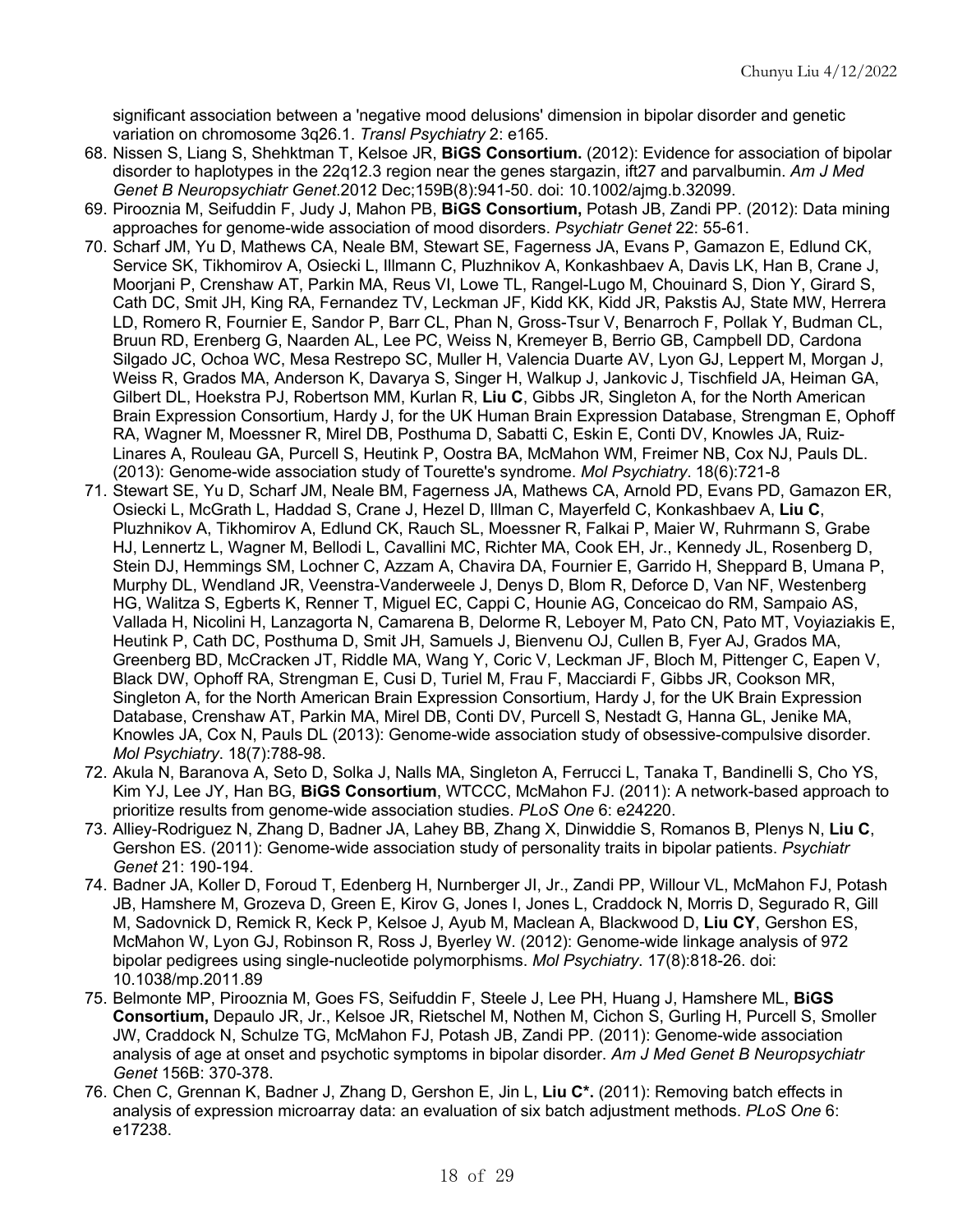- 77. Chen DT, Jiang X, Akula N, Shugart YY, Wendland JR, Steele CJ, Kassem L, Park JH, Chatterjee N, Jamain S, Cheng A, Leboyer M, Muglia P, Schulze TG, Cichon S, Nothen MM, Rietschel M, **BiGS Consortium,** McMahon FJ. (2011): Genome-wide association study meta-analysis of European and Asianancestry samples identifies three novel loci associated with bipolar disorder. *Mol Psychiatry*.2011 Dec 20. doi: 10.1038/mp.2011.157.
- 78. Cichon S, Muhleisen TW, Degenhardt FA, Mattheisen M, Miro X, Strohmaier J, Steffens M, Meesters C, Herms S, Weingarten M, Priebe L, Haenisch B, Alexander M, Vollmer J, Breuer R, Schmal C, Tessmann P, Moebus S, Wichmann HE, Schreiber S, Muller-Myhsok B, Lucae S, Jamain S, Leboyer M, Bellivier F, Etain B, Henry C, Kahn JP, Heath S, **BiGS Consortium,** Hamshere M, O'Donovan MC, Owen MJ, Craddock N, Schwarz M, Vedder H, Kammerer-Ciernioch J, Reif A, Sasse J, Bauer M, Hautzinger M, Wright A, Mitchell PB, Schofield PR, Montgomery GW, Medland SE, Gordon SD, Martin NG, Gustafsson O, Andreassen O, Djurovic S, Sigurdsson E, Steinberg S, Stefansson H, Stefansson K, Kapur-Pojskic L, Oruc L, Rivas F, Mayoral F, Chuchalin A, Babadjanova G, Tiganov AS, Pantelejeva G, Abramova LI, Grigoroiu-Serbanescu M, Diaconu CC, Czerski PM, Hauser J, Zimmer A, Lathrop M, Schulze TG, Wienker TF, Schumacher J, Maier W, Propping P, Rietschel M, Nothen MM. (2011): Genome-wide association study identifies genetic variation in neurocan as a susceptibility factor for bipolar disorder. *Am J Hum Genet* 88: 372-381.
- 79. Gershon ES, liey-Rodriguez N, **Liu C.** (2011): After GWAS: searching for genetic risk for schizophrenia and bipolar disorder. *Am J Psychiatry* 168: 253-256.
- 80. **Liu C\*.** (2011): Brain expression quantitative trait locus mapping informs genetic studies of psychiatric diseases. *Neurosci Bull* 27: 123-133.
- 81. Nwulia EA, Hipolito MM, Aamir S, Lawson WB, Nurnberger JI, Jr., **BiGS Consortium.** (2011): Ethnic disparities in the perception of ethical risks from psychiatric genetic studies. *Am J Med Genet B Neuropsychiatr Genet* 156B: 569-580.
- 82. Sklar P, Ripke S, Scott LJ, Andreassen OA, Cichon S, Craddock N, Edenberg HJ, Nurnberger JI, Jr., Rietschel M, Blackwood D, Corvin A, Flickinger M, Guan W, Mattingsdal M, McQuillin A, Kwan P, Wienker TF, Daly M, Dudbridge F, Holmans PA, Lin D, Burmeister M, Greenwood TA, Hamshere ML, Muglia P, Smith EN, Zandi PP, Nievergelt CM, McKinney R, Shilling PD, Schork NJ, Bloss CS, Foroud T, Koller DL, Gershon ES, **Liu C**, Badner JA, Scheftner WA, Lawson WB, Nwulia EA, Hipolito M, Coryell W, Rice J, Byerley W, McMahon FJ, Schulze TG, Berrettini W, Lohoff FW, Potash JB, Mahon PB, McInnis MG, Zollner S, Zhang P, Craig DW, Szelinger S, Barrett TB, Breuer R, Meier S, Strohmaier J, Witt SH, Tozzi F, Farmer A, McGuffin P, Strauss J, Xu W, Kennedy JL, Vincent JB, Matthews K, Day R, Ferreira MA, O'Dushlaine C, Perlis R, Raychaudhuri S, Ruderfer D, Hyoun PL, Smoller JW, Li J, Absher D, Thompson RC, Meng FG, Schatzberg AF, Bunney WE, Barchas JD, Jones EG, Watson SJ, Myers RM, Akil H, Boehnke M, Chambert K, Moran J, Scolnick E, Djurovic S, Melle I, Morken G, Gill M, Morris D, Quinn E, Muhleisen TW, Degenhardt FA, Mattheisen M, Schumacher J, Maier W, Steffens M, Propping P, Nothen MM, Anjorin A, Bass N, Gurling H, Kandaswamy R, Lawrence J, McGhee K, McIntosh A, McLean AW, Muir WJ, Pickard BS, Breen G, St CD, Caesar S, Gordon-Smith K, Jones L, Fraser C, Green EK, Grozeva D, Jones IR, Kirov G, Moskvina V, Nikolov I, O'Donovan MC, Owen MJ, Collier DA, Elkin A, Williamson R, Young AH, Ferrier IN, Stefansson K, Stefansson H, Thornorgeirsson T, Steinberg S, Gustafsson O, Bergen SE, Nimgaonkar V, Hultman C, Landen M, Lichtenstein P, Sullivan P, Schalling M, Osby U, Backlund L, Frisen L, Langstrom N, Jamain S, Leboyer M, Etain B, Bellivier F, Petursson H, Sigur SE, Muller-Mysok B, Lucae S, Schwarz M, Schofield PR, Martin N, Montgomery GW, Lathrop M, Oskarsson H, Bauer M, Wright A, Mitchell PB, Hautzinger M, Reif A, Kelsoe JR, Purcell SM, Psychiatric GWAS Consortium Bipolar Disorder Working Group. (2011): Large-scale genome-wide association analysis of bipolar disorder identifies a new susceptibility locus near ODZ4. *Nat Genet* 43: 977-983.
- 83. Smith EN, Koller DL, Panganiban C, Szelinger S, Zhang P, Badner JA, Barrett TB, Berrettini WH, Bloss CS, Byerley W, Coryell W, Edenberg HJ, Foroud T, Gershon ES, Greenwood TA, Guo Y, Hipolito M, Keating BJ, Lawson WB, **Liu C**, Mahon PB, McInnis MG, McMahon FJ, McKinney R, Murray SS, Nievergelt CM, Nurnberger JI, Jr., Nwulia EA, Potash JB, Rice J, Schulze TG, Scheftner WA, Shilling PD, Zandi PP, Zollner S, Craig DW, Schork NJ, Kelsoe JR. (2011): Genome-wide association of Bipolar disorder suggests an enrichment of replicable associations in regions near genes. *PLoS Genet* 7: e1002134.
- 84. Zhang D, Qian Y, Akula N, liey-Rodriguez N, Tang J, Bipolar GS, Gershon ES, **Liu C\*.** (2011): Accuracy of CNV Detection from GWAS Data. *PLoS One* 6: e14511.
- 85. Dao DT, Mahon PB, Cai X, Kovacsics CE, Blackwell RA, Arad M, Shi J, Zandi PP, O'Donnell P, **BiGS Consortium,** Knowles JA, Weissman MM, Coryell W, Scheftner WA, Lawson WB, Levinson DF, Thompson SM, Potash JB, Gould TD (2010): Mood disorder susceptibility gene CACNA1C modifies mood-related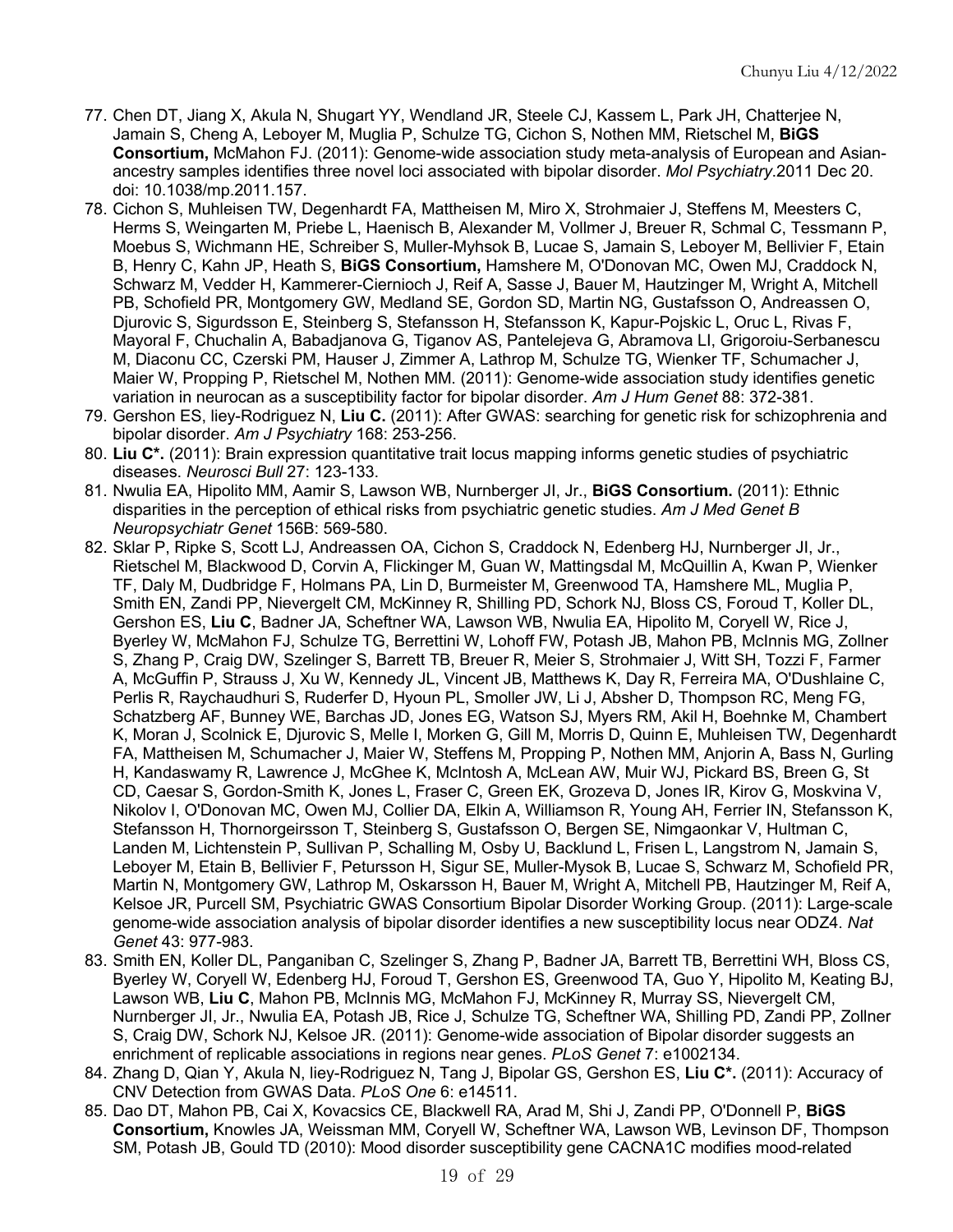behaviors in mice and interacts with sex to influence behavior in mice and diagnosis in humans. *Biol Psychiatry* 68: 801-810.

- 86. **Liu C\***, Cheng L, Badner JA, Zhang D, Craig DW, Redman M, Gershon ES. (2010): Whole-genome association mapping of gene expression in the human prefrontal cortex. *Mol Psychiatry* 15: 779-784.
- 87. Piletz JE, Zhang X, Ranade R, **Liu C.** (2010): Database of genetic studies of bipolar disorder. *Psychiatr Genet* .
- 88. Zhang D, Cheng L, Craig DW, Redman M, **Liu C\*.** (2010): Cerebellar telomere length and psychiatric disorders. *Behav Genet* 40: 250-254.
- 89. Zhang D, Cheng L, Badner JA, Chen C, Chen Q, Luo W, Craig DW, Redman M, Gershon ES, **Liu C\*.**(2010): Genetic control of individual differences in gene-specific methylation in human brain. *Am J Hum Genet* 86: 411-419.
- 90. Maheshwari M, Shi J, Badner JA, Skol A, Willour VL, Muzny DM, Wheeler DA, Gerald FR, Detera-Wadleigh S, McMahon FJ, Potash JB, Gershon ES, **Liu C\***, Gibbs RA. (2009): Common and rare variants of DAOA in bipolar disorder. *Am J Med Genet B Neuropsychiatr Genet* 150B: 960-966.
- 91. Mahon PB, Payne JL, MacKinnon DF, Mondimore FM, Goes FS, Schweizer B, Jancic D, NIMH Genetics Initiative Bipolar Disorder Consortium, **BiGS Consortium,** Coryell WH, Holmans PA, Shi J, Knowles JA, Scheftner WA, Weissman MM, Levinson DF, Depaulo JR, Jr., Zandi PP, Potash JB. (2009): Genome-wide linkage and follow-up association study of postpartum mood symptoms. *Am J Psychiatry* 166: 1229-1237.
- 92. Shi J, Badner JA, Willour VL, Potash JB, Gershon ES, **Liu C\*.** (2009): Further evidence for an association of G72/G30 with schizophrenia in Chinese. *Schizophr Res* 107: 324-326.
- 93. Smith EN, Bloss CS, Badner JA, Barrett T, Belmonte PL, Berrettini W, Byerley W, Coryell W, Craig D, Edenberg HJ, Eskin E, Foroud T, Gershon E, Greenwood TA, Hipolito M, Koller DL, Lawson WB, **Liu C**, Lohoff F, McInnis MG, McMahon FJ, Mirel DB, Murray SS, Nievergelt C, Nurnberger J, Nwulia EA, Paschall J, Potash JB, Rice J, Schulze TG, Scheftner W, Panganiban C, Zaitlen N, Zandi PP, Zollner S, Schork NJ, Kelsoe JR. (2009): Genome-wide association study of bipolar disorder in European American and African American individuals. *Mol Psychiatry* 14: 755-763.
- 94. Zhang D, Cheng L, Qian Y, Aliey-Rodriguez N, Kelsoe JR, Greenwood T, Nievergelt C, Barrett TB, McKinney R, Schork N, Smith EN, Bloss C, Nurnberger J, Edenberg HJ, Foroud T, Sheftner W, Lawson WB, Nwulia EA, Hipolito M, Coryell W, Rice J, Byerley W, McMahon F, Schulze TG, Berrettini W, Potash JB, Belmonte PL, Zandi PP, McInnis MG, Zollner S, Craig D, Szelinger S, Koller D, Christian SL, **Liu C\***, Gershon ES. (2009): Singleton deletions throughout the genome increase risk of bipolar disorder. *Mol Psychiatry* 14: 376-380.
- 95. Gershon ES, **Liu C**, Badner JA. (2008): Genome-wide association in bipolar. *Mol Psychiatry* 13: 1-2.
- 96. Shi J, Badner JA, **Liu C\*.** (2008): PDLIM5 and susceptibility to bipolar disorder: a family-based association study and meta-analysis. *Psychiatr Genet* 18: 116-121.
- 97. Shi J, Wittke-Thompson JK, Badner JA, Hattori E, Potash JB, Willour VL, McMahon FJ, Gershon ES, **Liu C\*.** (2008): Clock genes may influence bipolar disorder susceptibility and dysfunctional circadian rhythm. *Am J Med Genet B Neuropsychiatr Genet* 147B: 1047-1055.
- 98. Shi J, Badner JA, Hattori E, Potash JB, Willour VL, McMahon FJ, Gershon ES, **Liu C\*.**(2008): Neurotransmission and bipolar disorder: a systematic family-based association study. *Am J Med Genet B Neuropsychiatr Genet* 147B: 1270-1277.
- 99. Shi J, Badner JA, Gershon ES, **Liu C\*.** (2008): Allelic association of G72/G30 with schizophrenia and bipolar disorder: a comprehensive meta-analysis. *Schizophr Res* 98: 89-97.
- 100. Shi J, Gershon ES, **Liu C\*.** (2008): Genetic associations with schizophrenia: meta-analyses of 12 candidate genes. *Schizophr Res* 104: 96-107.
- 101. Detera-Wadleigh SD, **Liu C**, Maheshwari M, Cardona I, Corona W, Akula N, Steele CJ, Badner JA, Kundu M, Kassem L, Potash JB, Gibbs R, Gershon ES, McMahon FJ, NIMH Genetics Initiative for Bipolar Disorder Consortium. (2007): Sequence variation in DOCK9 and heterogeneity in bipolar disorder. *Psychiatr Genet* 17: 274-286.
- 102. **Liu C\***, Shi J, Badner JA, Zou H, Qian Y, Gershon ES. (2007): No association of trace amine receptor genes with bipolar disorder. *Mol Psychiatry* 12: 979-981.
- 103. Shi J, Hattori E, Zou H, Badner JA, Christian SL, Gershon ES, **Liu C\*.** (2007): No evidence for association between 19 cholinergic genes and bipolar disorder. *Am J Med Genet B Neuropsychiatr Genet* 144B: 715-723.
- 104. Yao F, Zhang R, Zhu Z, Xia K, **Liu C\*.** (2006): MutScreener: Primer design tool for PCR-direct sequencing. *Nucleic Acids Res* 34: W660-W664.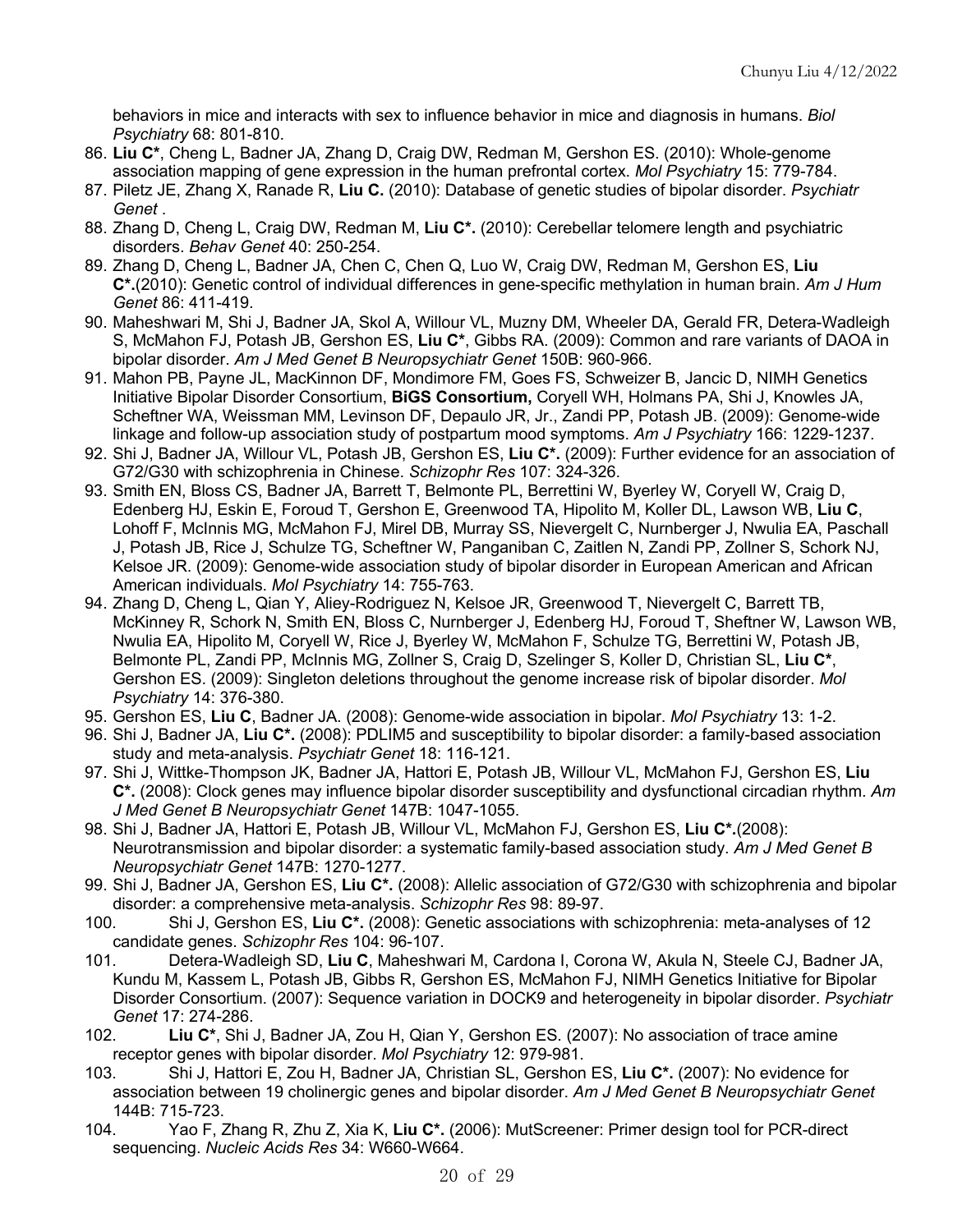- 105. Ferraren DO, **Liu C**, Badner JA, Corona W, Rezvani A, Monje VD, Gershon ES, Bonner TI, Detera-Wadleigh SD. (2005): Linkage disequilibrium analysis in the LOC93081-KDELC1-BIVM region on 13q in bipolar disorder. *Am J Med Genet B Neuropsychiatr Genet* 133B: 12-17.
- 106. Hattori E, **Liu C**, Zhu H, Gershon ES. (2005): Genetic tests of biologic systems in affective disorders. *Mol Psychiatry* 10: 719-740.
- 107. Zhang R, Zhu Z, Zhu H, Nguyen T, Yao F, Xia K, Liang D, **Liu C\*.** (2005): SNP Cutter: a comprehensive tool for SNP PCR-RFLP assay design. *Nucleic Acids Res* 33: W489-W492.
- 108. Nguyen TH, **Liu C**, Gershon ES, McMahon FJ. (2004): Frequency Finder: a multi-source web application for collection of public allele frequencies of SNP markers. *Bioinformatics* 20: 439-443.
- 109. Hattori E, **Liu C**, Badner JA, Bonner TI, Christian SL, Maheshwari M, Detera-Wadleigh SD, Gibbs RA, Gershon ES. (2003): Polymorphisms at the G72/G30 gene locus, on 13q33, are associated with bipolar disorder in two independent pedigree series. *Am J Hum Genet* 72: 1131-1140.
- 110. **Liu C\***, Bonner TI, Nguyen T, Lyons JL, Christian SL, Gershon ES. (2003): DNannotator: Annotation software tool kit for regional genomic sequences. *Nucleic Acids Res* 31: 3729-3735.
- 111. Christian SL, McDonough J, **Liu C**, Shaikh S, Vlamakis V, Badner JA, Chakravarti A, Gershon ES. (2002): An evaluation of the assembly of an approximately 15-Mb region on human chromosome 13q32-q33 linked to bipolar disorder and schizophrenia. *Genomics* 79: 635-656.
- 112. Maheshwari M, Christian SL, **Liu C**, Badner JA, Detera-Wadleigh S, Gershon ES, Gibbs RA. (2002): Mutation screening of two candidate genes from 13q32 in families affected with Bipolar disorder: human peptide transporter (SLC15A1) and human glypican5 (GPC5). *BMC Genomics* 3: 30.
- 113. **Liu C\***, Badner JA, Christian SL, Guroff JJ, Detera-Wadleigh SD, Gershon ES. (2001): Fine mapping supports previous linkage evidence for a bipolar disorder susceptibility locus on 13q32. *Am J Med Genet* 105: 375-380.
- 114. Tang B, **Liu C**, Shen L, Dai H, Pan Q, Jing L, Ouyang S, Xia J. (2000): Frequency of SCA1, SCA2, SCA3/MJD, SCA6, SCA7, and DRPLA CAG trinucleotide repeat expansion in patients with hereditary spinocerebellar ataxia from Chinese kindreds. *Arch Neurol* 57: 540-544.
- 115. Li Y, Lu X, Xia J, Tang X, **Liu C**, Shi X. (1999): [STK11 gene mutation in Chinese with PJS]. *Zhonghua Yi Xue Za Zhi* 79: 425-427.
- 116. Tang B, Xia J, Wang D, Tang X, Shen L, **Liu C**, Dai H, Yan X, Pan Q, Xiao J, Zhang B, Ou Y. (1999): [CAG trinucleotide mutation detection in patients with hereditary spinocerebellar ataxia]. *Zhonghua Yi Xue Yi Chuan Xue Za Zhi* 16: 281-284.
- 117. Xia JH, **Liu C**, Ruan QG, Pan Q, Liao XD, Fu JJ, Cui F, Deng HX. (1999): [Molecular cloning of one splicing form of human M6b cDNA]. *Yi Chuan Xue Bao* 26: 439-446.
- 118. Xia JH, Yu KP, **Liu C**, Pan Q, Zheng D, Dai HP. (1999): [Molecular clonging of the human dimethyglycine dehydrogenase-like gene (DMGDHL1) from the sarcosinemia critical region at 9q34]. *Yi Chuan Xue Bao* 26: 591-597.
- 119. Xia JH, **Liu C**, Wang D, Ruan Q, Cui F, Xie W, Pan Q, Liao X, Dai HP, Deng H. (1999): Molecular cloning and localization of human atrophin-1-like gene. *Progress in Natural Science* 9: 203-210.
- 120. Cui F, **Liu C**, Xia J. (1998): Identification and localization of four retropseudogenes of the human polypeptide elongation factor 1alpha. *Hereditas (Beijing)* 20: 6-10.
- 121. **Liu C**, Chen Y, Gui M, Zhang C. (1998): Studies on the mechanism of variation of hybrids of domesticated silkworm and eri silkworm: RAPD analysis of genome. *Hereditas (Beijing)* 20: 5-8.
- 122. **Liu C**, Zhang C, Xia J. (1998): Identification and mapping of human auxilin by integrated data analysis. *Prog Biochem Biophys* 25: 434-439.
- 123. Xia J, Yang X, Ruan Q, Pan Q, **Liu C**, Xie W, Deng H. (1998): [Molecular cloning and characterization of novel protein kinase gene DYRK3]. *Zhonghua Yi Xue Yi Chuan Xue Za Zhi* 15: 327-332.
- 124. Xia J, Wang D, **Liu C**, Pan Q, Dai H, Deng H. (1998): Molecular cloning and Localization of human ataxin-2-like gene. *High Technology Letters* 4: 100-104.
- 125. Xia JH, **Liu C**, Tang BS, Pan Q, Huang L, Dai HP, Zhang BR, Xie W, Hu DX, Zheng D, Shi XL, Wang DA, Xia K, Yu KP, Liao XD, Feng Y, Yang YF, Xiao JY, Xie DH, Huang JZ. (1998): Mutations in the gene encoding gap junction protein beta-3 associated with autosomal dominant hearing impairment. *Nat Genet* 20: 370-373.
- 126. Zhang C, Chen Y, Gui M, **Liu C.** (1998): RAPD analysis of hereditary and variation of domesticated silkworm generated by introduction of eri silkworm DNA. *Hereditas (Beijing)* 20: 1-4.
- 127. Dong L, **Liu C**, Xia J. (1997): Progress of large scale sequencing of human genome. *Foreign Medical Sciences: Genetics* 20: 281-286.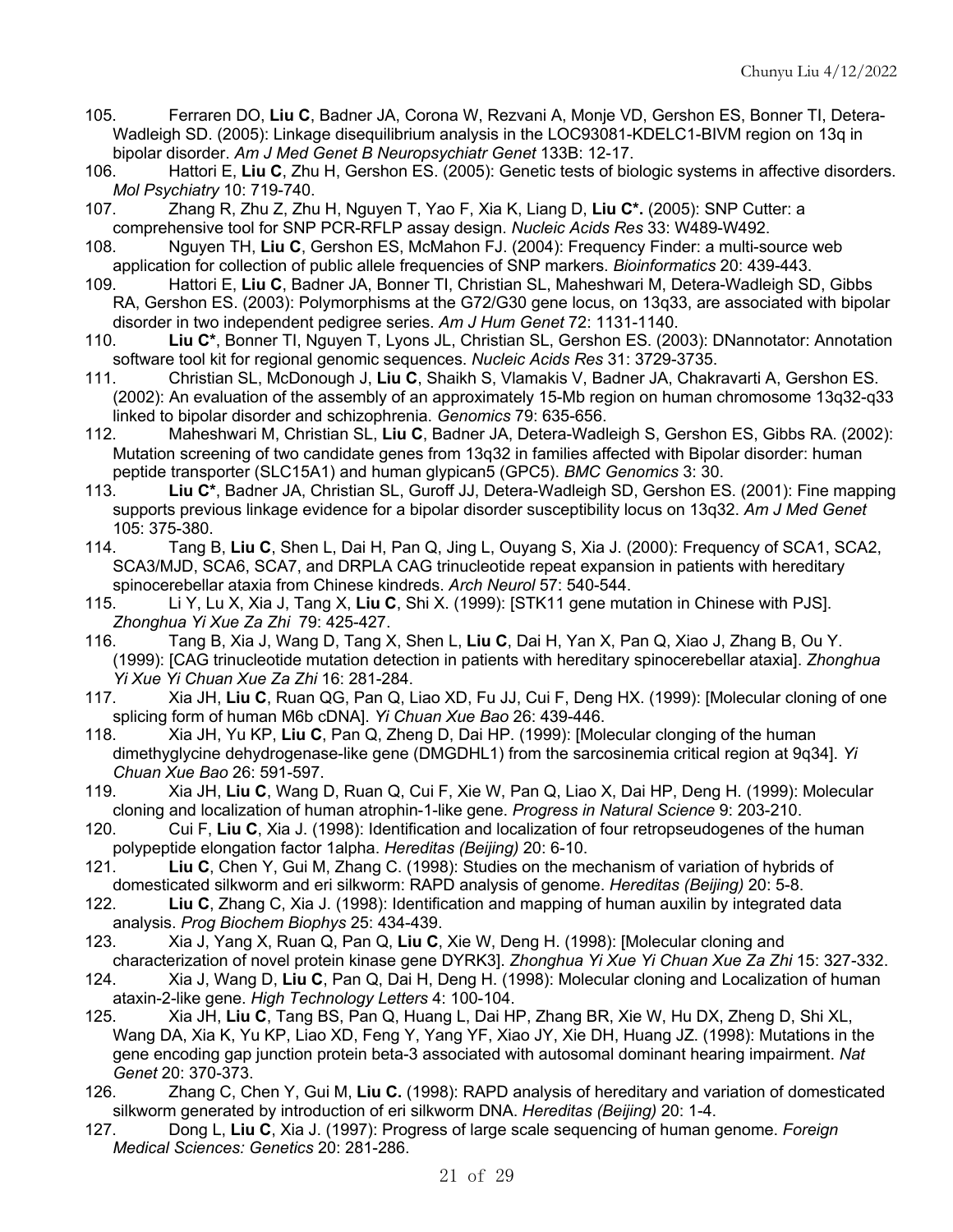- 128. **Liu C**, Zhang C, Chen Y. (1997): RAPD analysis of eri silkworm and domesticated silkworm. *Acta Sericologica Sinica* 23: 215-220.
- 129. Tang B, **Liu C**, Xia J, Pan Q, Long Z. (1997): The SCA1 mutation detection and analysis in the patients with hereditary spinocerebellar ataxia in one Chinese family. *Chinese J Neurol* 30: 110-113.
- 130. **Liu C.** (1996): Bioinformatics and human genome project in HGM'96. *Foreign Medical Sciences: Genetics* 19: 262-263.
- 131. **Liu C**, Tang B, Xia J. (1996): Progress in research on genes responsible for hereditary spinocerebellar ataxia. *Foreign Medical Sciences: Genetics* 19: 16-19.
- 132. **Liu C**, Zhang C, Xia J. (1996): Application of Random Primers in the Research of Molecular Biology. *Prog Biochem Biophys* 23: 517-520.

#### **Note: \* corresponding author**

BiGS Consortium: Kelsoe JR, Greenwood TA, Nievergelt CM, McKinney R, Shilling PD, Schork NJ, Smith EN, Bloss CS, Nurnberger JI Jr, Edenberg HJ, Foroud T, Koller DL, Gershon ES, **Liu C**, Badner JA, Scheftner WA, Lawson WB, Nwulia EA, Hipolito M, Coryell W, Rice J, Byerley W, McMahon FJ, Schulze TG, Berrettini WH, Potash JB, Zandi PP, Mahon PB, McInnis MG, Zöllner S, Zhang P, Craig DW, Szelinger S, Barrett TB.

#### *Invited Reviews/Editorials*

- 1. Gershon ES, **Liu C**, Badner JA (2008): Genome-wide association in bipolar disorder. *Mol Psychiatry* 13: 1-2.
- 2. Tang J and **Liu C**. Genome-wide association studies of neuropsychiatric diseases. The 5th Symposium for Chinese Neuroscientists Worldwide. Progress of Neuroscience (5). 2008. 7-25-2008.

#### *Book Chapters*

- 1. Grennan K, Zhang F, **Liu C\*.**(2012): microRNAs and Their Potential Roles in Schizophrenia and Bipolar Disorder. miRNAs and human diseases. Kerala, India: Research Signpost. Editors: Junming Yue and Lu Lu.
- 2. **Liu C\***. (2012): QTL Mapping of Molecular Traits for Studies of Human Complex Diseases. In Translational Bioinformatics: Computational Genomics. Springer. Editor: Yin Yao.
- 3. Shi J, Cheng L, Gershon ES, **Liu C\*.** (2008): G72/G30 in Neuropsychiatric Disorders. In Javitt, DC; Kantrowitz, J; Lajtha, A. editors. *Handbook of Neurochemistry and Molecular Neurobiology*: Springer.
- 4. **Liu C**, Piletz JE. (2006): Strategies and technologies for genetic study of complex diseases *Recent Developments in Nucleic Acids Research*. Kerala, India: Research Signpost, pp 267-305.
- 5. **Liu C\*.** (2004): DNannotator: Annotation software tool kit for regional genomic sequences. In Jurgen Fuchs, Maurizio Podda, editors. *Encyclopedia of Medical Genomics and Proteomics*. New York: Marcel Dekker, Inc.
- 6. **Liu C\*,** Zhou H. (2005) DNA genotyping. In *Experimental Protocols for Medical Molecular Biology in Chinese and English*. Edited by Wei Zheng. Peking Union Medical College Press. 215-244
- 7. **Liu C\*,** Chen C. (2014) Multi-gene inheritance: Medical Genetics (Chinese textbook).
- 8. Zhang D, **Liu C.** et al. (2014) DSM5 Desk Reference (Chinese version). Beijing University Press.
- 9. **Liu C\***, Jiao C, Wang K, Yuan N. (2017) DNA Methylation and Psychiatric Disorders. In Epigenetics and Psychiatric Disease, Progress in Molecular Biology and Translational Science. volume 158. ELSEVIER. Editor: Dennis Grayson.

#### *Abstracts*

- 1. Haixia Gu, Chunyu Liu. New High-Throughput Method to Induce Robust Psychological Stress. 60th American College of Neuropsychopharmacology. Annual Meeting. December 5-8, 2021.
- 2. Longfei Tang, Yu Chen, Cuihua Xia, Chao Chen, Chunyu Liu. Comparing Gene Expression Changes in Blood and Brain of Schizophrenia. 2021 Virtual World Congress of Psychiatric Genetics, Oct 11-15. Virtual
- 3. Cindy Wen, Rujia Dai, Pawel F. Przytycki, Minsoo Kim, Arjun Bhattacharya, Pan Zhang, Rebecca L. Walker, Dalila Pinto, Katherine S. Pollard, Chunyu Liu, Michael J. Gandal. Large-Scale, Multi-Ethnic Resource of Gene, Isoform, and Splicing Regulation in the Developing Human Brain. 2021 Virtual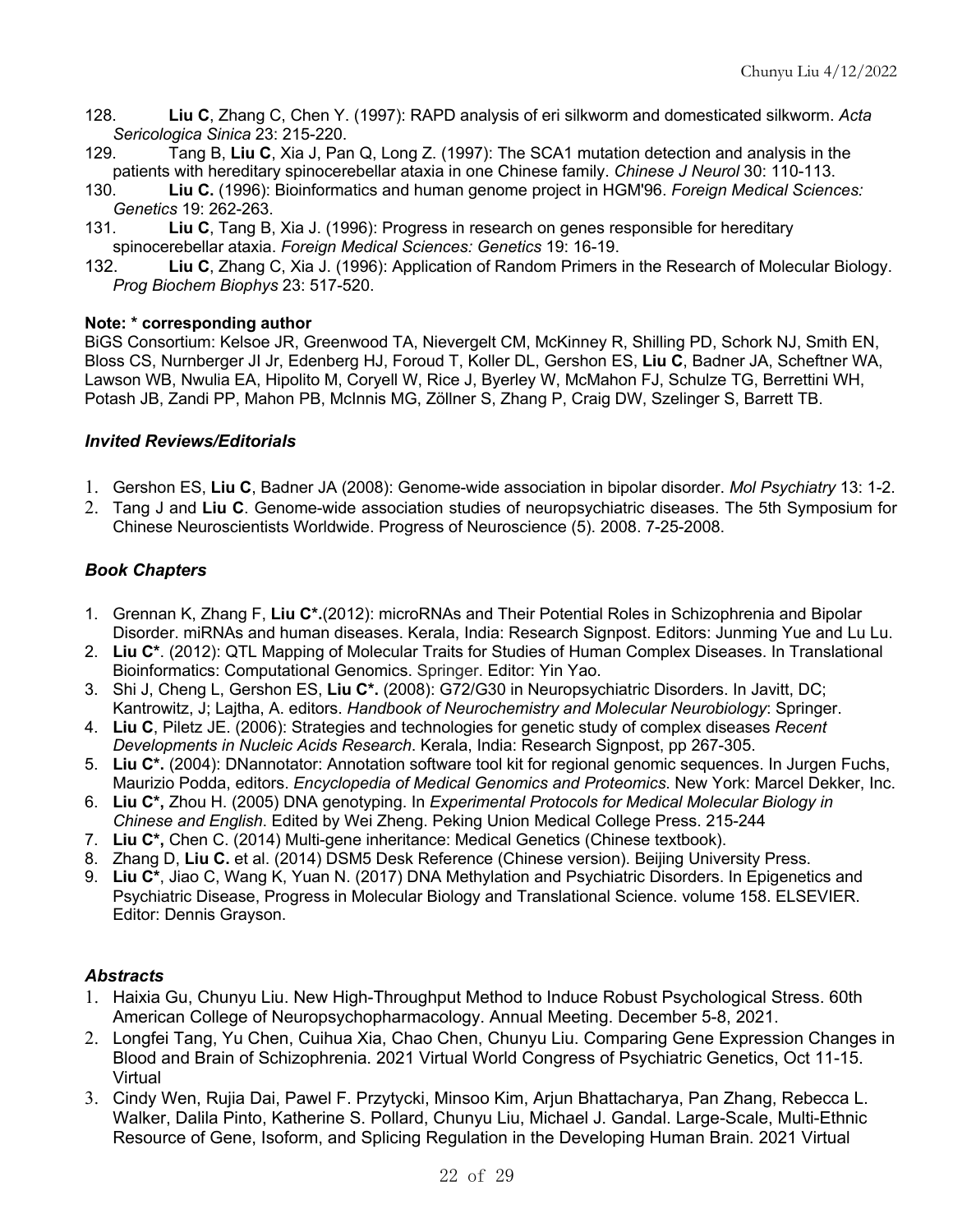World Congress of Psychiatric Genetics, Oct 11-15. Virtual

- 4. Yu Chen, Sihan Liu, Feiran Wang, Yi Jiang, Fangyuan Duan, Yan Xia, Miao Li, Wenying Qiu, Chao Ma, Jufang Huang, Shuhua Xu, Beisha Tang, Hailiang Huang, Chunyu Liu, Chao Chen. Brain eQTL of East Asian, African American, and European Descent Explains Schizophrenia GWAS in Diverse Populations. 2021 Virtual World Congress of Psychiatric Genetics, Oct 11-15. Virtual
- 5. Cong Han, Yu Chen, Chao Chen, Chunyu Liu. Gene Body-Based eQTL Analysis Detects Signals Located in Genebody and Downstream of TES that are Missed by TSS-Centered Analysis for Long Transcripts. 2021 Virtual World Congress of Psychiatric Genetics, Oct 11-15. Virtual
- 6. Rujia Dai, Ramu Vadukapuram, Chunling Zhang, Yan Xia, Chao Chen, Chunyu Liu. Transcription and Translation Regulated by microRNA in Human Brain and its Potential Contribution to Psychiatric Disorders.  $59<sup>th</sup>$  ACNP. Virtual. Dec  $5 - 9$ . 2020.
- 7. Shishi Min, PsychENCODE Consortium, Daniel H. Geschwind, Chao Chen, Chunyu Liu. Detection of human viruses in the brains of patients with schizophrenia, bipolar disorder, and autism spectrum disorder. 2020 Virtual World Congress of Psychiatric Genetics. Virtual. October 16 – 22, 2020.
- 8. Rujia Dai, Ramu Vadukapuram, Chunling Zhang, Yan Xia, Chao Chen, Chunyu Liu. Transcription and translation regulated by microRNA in human brain and its potential contribution to psychiatric disorders. 59<sup>th</sup> ACNP. Virtual.
- 9. Amira Kefi, Lingling Huang, Chunyu Liu. A novel approach to identify and validate novel genes and transcripts using a probabilistic framework. ASHG 2020 Virtual Meeting. October 27-30, 2020.
- 10. Yu Chen, Jiacheng Dai, Jinghong Qiu, Chao Chen, Chunyu Liu. Cross-Disorder Analyses of Immune-Related Gene Expressions in Brains of Major Neuropsychiatric Disorders. 58<sup>th</sup> ACNP. Orlando, FL, USA. Dec 8-11, 2019.
- 11. Chuan Jiao, Richard Kopp, Elizabeth Kuney, Chao Chen, and Chunyu Liu. Sex-differences in brain development correspond to sex-differences in the age of onset for schizophrenia. **Oral presentation**. American Society of Human Genetics 2019. Oct 15- 19. 2019. Houston, TX, USA
- 12. Yu Chen, Jiacheng Dai, Jinghong Qiu, Chunyu Liu, Chao Chen. The brain transcriptomic profiles of immunogenic systems in major neuropsychiatric disorders: a cross-disorder study. American Society of Human Genetics 2019. Oct 15- 19. 2019. Houston, TX, USA
- 13. Sihan Liu, Yu Chen, Feiran Wang, Yi Jiang, Fangyuan Duan, Richard F. Kopp, PsychENCODE consortium, Chunyu Liu, Chao Chen. Interpret risk of schizophrenia using brain regulatory profiles across different populations. **Oral presentation**. American Society of Human Genetics 2019. Oct 15- 19. 2019. Houston, TX, USA
- 14. Yi Jiang, Dan Zhou, Rui Chen, The PsychENCODE Consortium, Chao Chen, Bingshan Li, Chunyu Liu. Integrating multi-omics data for gene-level association test identifies schizophrenia risk genes. American Society of Human Genetics 2019. Oct 15- 19. 2019. Houston, TX, USA
- 15. Meng Xu, Chuan Jiao, Yu Chen, Sihan Liu, Jianghua Tian, Chao Chen, Chunyu Liu. The relationship between subunits of a protein complex and gene co-expression networks in the human brain. American Society of Human Genetics 2019. Oct 15- 19. 2019. Houston, TX, USA
- 16. Yan Xia, Yu Chen, Yi Jiang, Chunyu Liu, Chao Chen. Sex-specific brain transcriptome dysfunction burden in schizophrenia, autism spectrum disorder, and bipolar disorder. **Oral presentation**. American Society of Human Genetics 2019. Oct 15- 19. 2019. Houston, TX, USA
- 17. Sihan Liu, Yu Chen, Feiran Wang, Yi Jiang, Fangyuan Duan, Richard F. Kopp, PsychENCODE consortium, Chunyu Liu, Chao Chen. Interpret risk of schizophrenia using brain regulatory profiles across different populations. 2019 World Congress of Psychiatric Genetics. October 26-31, 2019. Los Angeles, CA, USA
- 18. Meng Xu, Chuan Jiao, Yu Chen, Sihan Liu, Jianghua Tian, Chao Chen, Chunyu Liu. The relationship between subunits of a protein complex and gene co-expression networks in the human brain. 2019 World Congress of Psychiatric Genetics. October 26-31, 2019. Los Angeles, CA, USA
- 19. Yan Xia, Yu Chen, Yi Jiang, Chunyu Liu, Chao Chen. Sex-specific brain transcriptome dysfunction burden in schizophrenia, autism spectrum disorder, and bipolar disorder. 2019 World Congress of Psychiatric Genetics. October 26-31, 2019. Los Angeles, CA, USA
- 20. Jeffrey R. Bishop, Bin Guo, Adam M. Lee, Paul D. Thuras, Joshua Baller, Chuan Jiao, Christopher R.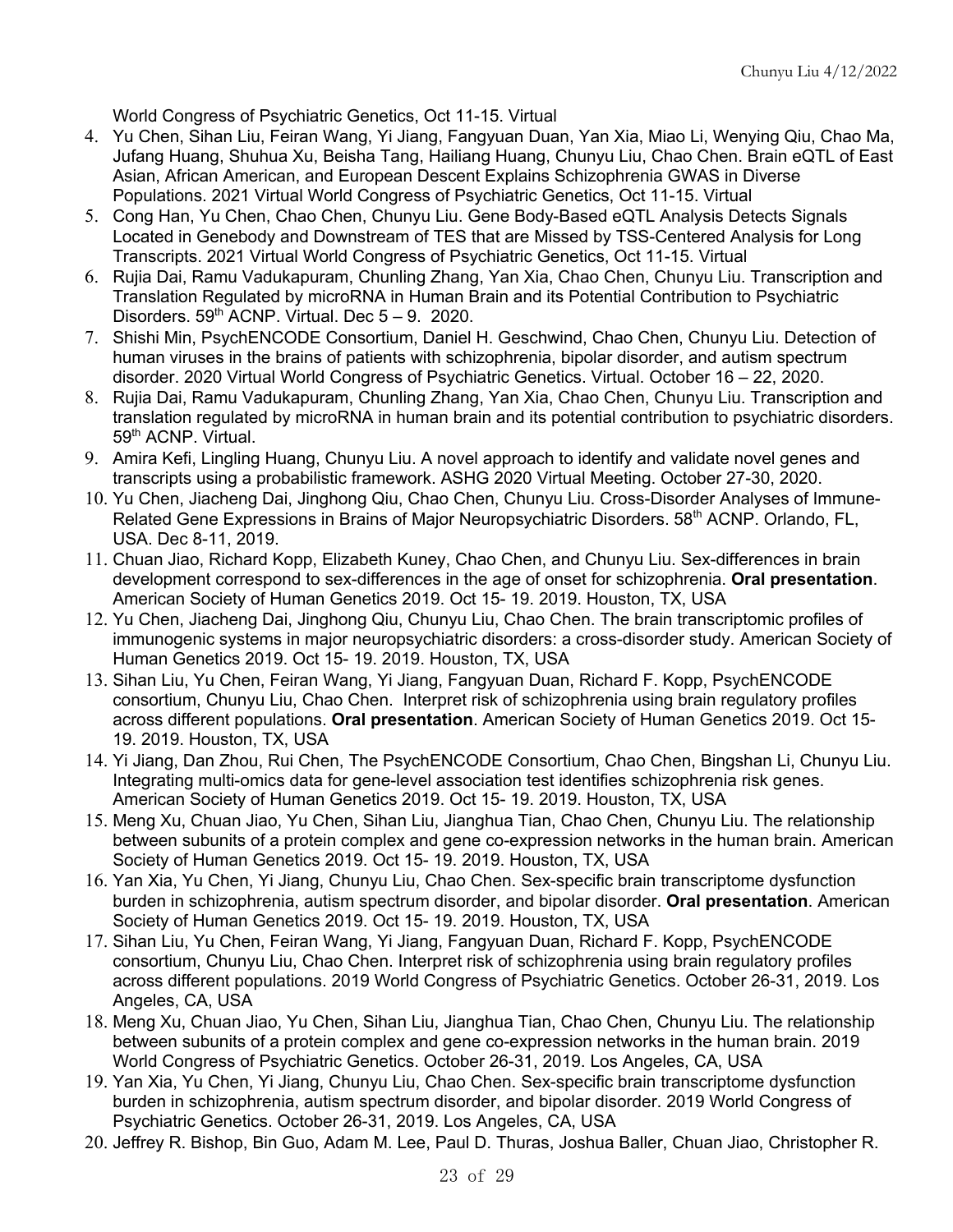Erbes, Melissa A. Polusny, Gregory J. Lamberty, Chunyu Liu, Baolin Wu and Kelvin O. Lim. Polygenic risk score associations with nonpharmacologic interventions for PTSD. American College of Neuropsychopharmacology 58th Annual Meeting. December 8 – 11, 2019. Orlando, FL, USA

- 21. Yan Xia, Chuan Jiao, Yu Chen, Yi Jiang, Chao Chen, Chunyu Liu. Sex-related brain transcriptome differences may participate in risks, symptoms and age-of-onset of psychiatric disorders. American College of Neuropsychopharmacology 58th Annual Meeting. December 8 – 11, 2019. Orlando, FL, USA
- 22. Ding C. et al. Schizophrenia associated functional study of POU3F2-regulated TRIM8 signaling pathway in neural progenitor cells. American Society of Human Genetics 2018, October 18, 2018, San Diego, CA, USA
- 23. Jiang Y. et al. DRAMS: A tool to Detect and Re-Align Mixed-up Samples leveraging multi-omics data, American Society of Human Genetics 2018, October 18, 2018, San Diego, CA, USA
- 24. Dai R. et al. Celll type-specific alteration in schizophrenia and bipolar disorder, World Congress of Psychiatric Genetics. poster Oct 13, Glasgow, Scotland, UK
- 25. Dai R. et al. Celll type-specific alteration in schizophrenia and bipolar disorder, **Oral presentation**. The American Society of Human Genetics 2018, October 18, 2018, San Diego, CA, USA
- 26. Jiao, C. et al. Brain region- and developmental time-specific genes are enriched in psychiatric genetics signals. Abstract Program Number: 262, **Oral presentation**. The American Society of Human Genetics 2018, October 19, 2018, San Diego, CA, USA
- 27. Xia Y, Dai R, Wang K, Jiao C, Xu Y, Li H, Jing X, Chen Y, The PsychENCODE Consortium, Chen C and **Liu C\***. Sexually dimorphic DNA methylation in human brain and release to psychiatric disorders. **Oral presentation**. The American Society of Human Genetics 2017, Oct.17 - Oct.21, 2017, Orlando, USA
- 28. Hu M, Xia Y, Zong X, Sweeney JA, Bishop JR, Giase G, Li B, Rubin LH, Wang Y, Li Z, He Y, Tang J, **Liu C**, Chen C, Chen X. Risperidone-induced DNA methylation alterations in first-episode drug-naïve schizophrenia patients and their relation with neuroimaging and cognitive phenotypes. **Oral presentation**. 2017 XXV World Congress of Psychiatric Genetics. Oct.13 - Oct.17, 2017, Orlando, USA
- 29. Wang K, Dai R, Xia Y, Jiao C, Chen C, Liu C<sup>\*</sup>. Various relationships between DNA methylation and gene expression in different tissues and ages. **Oral presentation**. 2017 XXV World Congress of Psychiatric Genetics. Oct.13 - Oct.17, 2017, Orlando, USA
- 30. Wang K, Dai R, Xia Y, Jiao C, Chen C, Liu C<sup>\*</sup>. Various relationships between DNA methylation and gene expression in different tissues and ages. The American Society of Human Genetics 2017, Oct.17 - Oct.21, 2017, Orlando, USA
- 31. Dai R, Jiao C, Chen Y, Chen C, **Liu C\***. Specificity and Co-expression of Cell Type-Specific Marker Genes in Brain. The American Society of Human Genetics 2017, Oct.17 - Oct.21, 2017, Orlando, USA
- 32. Dai R, Jiao C, Chen Y, Chen C, **Liu C\***. Specificity and Co-expression of Cell Type-Specific Marker Genes in Brain. 2017 XXV World Congress of Psychiatric Genetics. Oct.13 - Oct.17, 2017, Orlando, USA
- 33. Hu M, Xia Y, Zong X, Sweeney JA, Bishop JR, Giase G, Li B, Rubin LH, Wang Y, Li Z, He Y, Tang J, Liu C, Chen C, Chen X. Risperidone-induced DNA methylation alterations in first-episode drug-naïve schizophrenia patients and their relation with neuroimaging and cognitive phenotypes. Poster presentation. The American Society of Human Genetics 2017, Oct.17 - Oct.21, 2017, Orlando, USA
- 34. Horwitz T, Lam K, Chen Y, Xia Y, **Liu C\***, A Decade in Psychiatric GWAS Research. American College of Neuropsychopharmacology 56th Annual Meeting. Palm Springs, CA, December 3-7, 2017.
- 35. **Liu C.** Using Human Genetics Gwas and Expression Data to Drive Discovery. American College of Neuropsychopharmacology 55th Annual Meeting. Hollywood, Florida, December 4-8, 2016. (Symposium, oral presentation)
- 36. Liu C. Global diversity task force: mission and vision. World Congress of Psychiatric Genetics. Toronto, Canada October 15-20, 2015. (oral presentation)
- 37. Liu C, Tang H, Tang J, Chen H, Chen C. Circadian rhythms of DNA methylation and gene expression. American College of Neuropsychopharmacology. Pheonix, AZ, Dec 7-11, 2014.
- 38. Liu C, Zhang C, Chen C, Badner J.A., Alliey-Rodriguez N., Gershon E.S., Gamazon E.R., IOCDF-GC,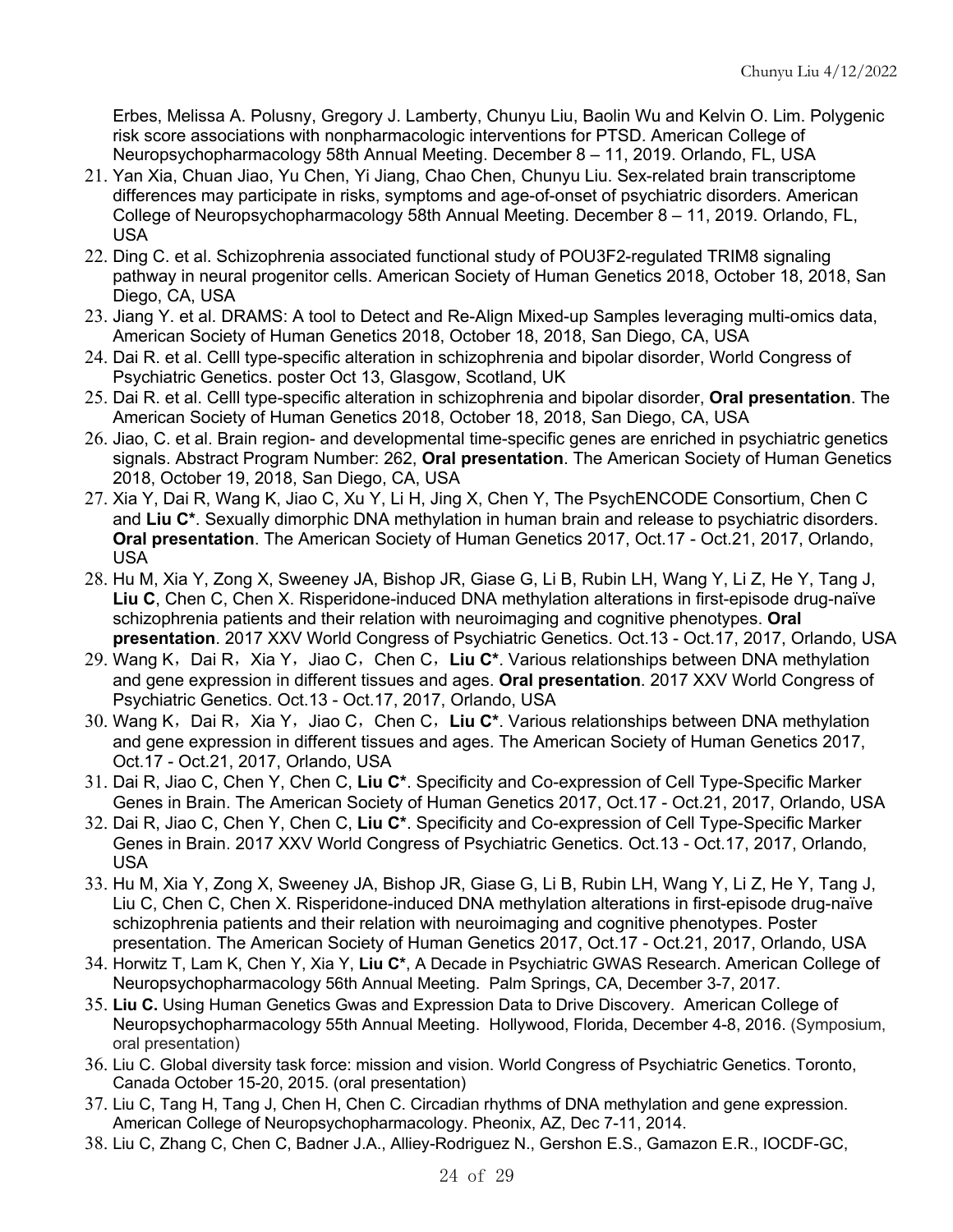TSAICG, Cox N. Brain eQTLs shared by multiple psychiatric diseases. American College of Neuropsychopharmacology. Miami, FL, Dec 8-12, 2013.

- 39. Liu C, Zhang C, Chen C, Badner J.A., Alliey-Rodriguez N., Gershon E.S., Gamazon E.R., IOCDF-GC, TSAICG, Cox N. Using brain molecular QTLs to identify novel risk genes shared by multiple psychiatric diseases. The American Society of Human Genetics 61th Annual Meeting. Boston, MA, October 22-26, 2013. (oral presentation)
- 40. Hause RJ. Jr., Archer CT., Cheng L, Liu C, and Jones RB. Genetic variation underlying protein levels in brain samples and lymphoblastoid cell lines. Boston, MA, October 22-26, 2013. (oral presentation)
- 41. Liu C, Zhang C, Chen C, Badner J.A., Alliey-Rodriguez N., Gershon E.S., Gamazon E.R., IOCDF-GC, TSAICG, Cox N. Using brain molecular QTLs to identify novel risk genes shared by multiple psychiatric diseases. World Congress of Psychiatric Genetics. Boston, MA, October 17-21, 2013. (oral presentation)
- 42. Liu C, Bishop J, Zhang C, Wong M, Patel SR, Leigh J, Pavuluri MN. Cell adhesion pathway is implicated in Lithium treatment for adolescent Mania via DNA Methylation alteration. American College of Neuropsychopharmacology. Miami, FL, Dec 2-6, 2012.
- 43. Liu C, Zhang C, Chen Q, Liu X, Wang X, Chen C, Bishop J, Gershon E, Singleton A, Lipska B, Kleinman J, Sweeney J, Badner J, Cheng C. Sexually dimorphic DNA methylation are conserved across brain and blood. Univ of Illinois at Chicago, Department of Psychiatry Third Annual Research Forum Extravaganza. UIC west student center, Chicago. 2012, Sept 19, 2012.
- 44. Chen C, Zhang C, Cheng C, Bishop J, Sweeney J, Liu C. DNA Methylation regulates gene expression differently across tissues. Univ of Illinois at Chicago, Department of Psychiatry Third Annual Research Forum Extravaganza. UIC west student center, Chicago. 2012, Sept 19, 2012.
- 45. Liu C, Chen H, Chen C, Zhang C, Badner J, Gershon E, Cheng L. Interaction between SNPs and DNA methylation affects gene expression in human brain. Univ of Illinois at Chicago, Department of Psychiatry Third Annual Research Forum Extravaganza. UIC west student center, Chicago. 2012, Sept 19, 2012.
- 46. Cheng L, Zhang C, Badner J, Chen C, Gershon E, Liu C. DNA Methylation in Cerebellum of Bipolar disorder, Schizophrenia and Depression patients. The American Society of Human Genetics 61th Annual Meeting & ICHG. Montreal, Canada. Oct. 11-15, 2011.
- 47. Chen C, Cheng L, Pibiri F, Zhang C, Badner E, Gershon E. Liu C. A Metallothionein gene family coexpression module is differentially expressed in multiple studies of schizophrenia postmortem brains. The American Society of Human Genetics 61th Annual Meeting & ICHG. Montreal, Canada. Oct. 11-15, 2011.
- 48. Liu C, Zhang C, Zhang K, Chen C, Gamazon E, Zhang X, Badner J. Common SNPs in expression Microarray probes impact eQTL studies. The American Society of Human Genetics 61th Annual Meeting & ICHG. Montreal, Canada. Oct. 11-15, 2011.
- 49. Chen Q, Reed J, Cheng, Edenberg H, BiGS consortium, Gershon E, Liu C, Deep sequencing of brain expressed microRNAs and bipolar association studies of microRNA SNPs. The American Society of Human Genetics 61th Annual Meeting & ICHG. Montreal, Canada. Oct. 11-15, 2011.
- 50. Cox N, Gamazon E, BadnerJ, Cheng L, Pibiri F, Zhang C, Chen C, Grennan K, Gershon E, Nicolae D, BiGS Consortium, Liu C. Brain eQTLs and function-based GWAS of Bipolar disorder identified novel disease risk genes. XIX World Congress of Psychiatric Genetics. Washington DC, Sept 10-14, 2011.
- 51. Chen C, Cheng L, Pibiri F, Zhang C, Badner J, Gershon E, Liu C. Co-expression modules in Schizophrenia postmortem brains. XIX World Congress of Psychiatric Genetics. Washington DC, Sept 10-14, 2011.
- 52. Liu C, Gershon ES, Zhang C, Badner JA, Cheng L, Zhang D. Age and sex effects on gene-specific methylation in human brain and its relevance to Psychiatry. (Symposium). 66th Annual Meeting of Society of Biological Psychiatry. San Francisco, CA. May 12, 2011.
- 53. Liu C, Gamazon E, Cheng L, Pibiri F, Badner JA, Zhang C, Chen C, Grennan K, Gershon ES, Nicolae D, BiGS, Cox N. Brain eQTLs and function-based GWAS of Bipolar disorder. 13thInternational Congress on Schizophrenia Research. Colorado Spring, CO. April 2, 2011.
- 54. Chen C, Zhang D, Badner JA, Gershon ES, and Liu C. Batch effects in microarray experiments: performance evaluation of six algorithms. The American Society of Human Genetics 60th Annual Meeting. Washington, DC. Nov. 2, 2010.
- 55. Chen Q, Cheng L, Rodriguez A, Chen C, Zhang C, Gershon ES, Liu C. Brain DNA Methylation of major depressive Disorder and healthy control. The American Society of Human Genetics 60th Annual Meeting. Washington, DC. Nov. 2, 2010.
- 56. Liu C, Zhang C, Chen C, Badner JA, Lipska BK, Rizig MA, Mcquillan A, Gurling H, and Gershon ES. Gene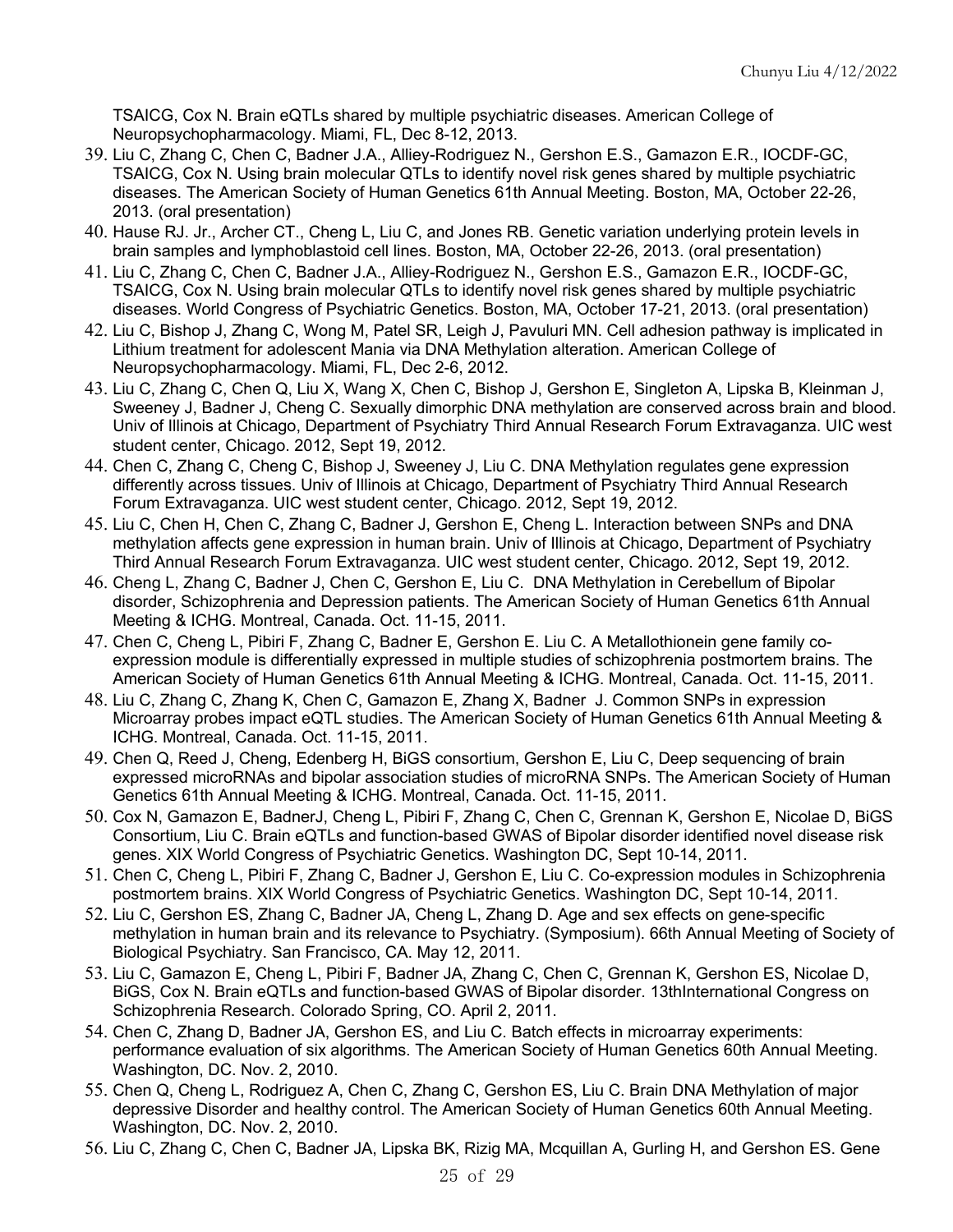expression changes induced by haloperidol and clozapine in rodents. World Congress of Psychiatric Genetics. Athens, Greece. Oct. 3, 2010.

- 57. Liu C, Cheng L, Pibiri F, Badner JA, Chen C, Zhang C, Grennan K, and Gershon ES. eQTLs and sQTLs in human Cerebellum and Parietal cortex. The American Society of Human Genetics 60th Annual Meeting. Washington, DC. Nov. 2, 2010.
- 58. Zhang D, Cheng L, Pibiri F, Chen C, Badner JA, Gershon ES, and Liu C. Rare CNVs affect gene expression in human brains. XVIII World Congress of Psychiatric Genetics. Athens, Greece. Oct. 3, 2010.
- 59. Alliey N, Zhang D, Badner JA, Greenwood T, Kelsoe JR, Liu C, and Gershon ES. GWAS for personality traits in Bipolarpatients. XVII World Congress of Psychiatric Genetics. San Diego, California. Nov. 4, 2009.
- 60. Chen C, Zhang D, Cheng L, Badner JA, Gershon ES, and Liu C. Correlations between gene expression and DNA methylation in human brain. XVII World Congress of Psychiatric Genetics. San Diego, California. Nov. 4, 2009.
- 61. Cheng L, Zhang D, Chen C, Badner JA, Luo W, and Liu C. Genome-wide methylation analysis of postmortem brains suggests gene differential methylation is associated with Schizophrenia and Major Depression. Emerging Evidence for Epigenomic Changes in Human Disease Workshop. Bethesda. MD. Mar. 16, 2009.
- 62. Cheng L, Chen C, Badner JA, Zhang D, Gershon ES, and Liu C. Genome-wide Methylation analysis of postmortem brains suggests differential Methylation is associated with major depression and Bipolar disorder. XVII World Congress of Psychiatric Genetics. San Diego, California. Nov. 4, 2009.
- 63. Liu C, Reid J, Cheng L, Alvi O, Lucas AS, Lewis L, Hall O, Nazareth L, Wheeler D, Muzny D, Zhang D, Gershon ES, and Gibbs RA. microRNA genomic variations in psychiatric diseases. International Congress on Schizophrenia Research. San Diego, California. Mar. 28, 2009.
- 64. Smith EN, Badner JA, Barrett T, Belmonte PL, Berrettini W, Bloss CS, Byerley W, Coryell W, Craig D, Edenberg HJ, Eskin E, Foroud T, Gershon ES, Greenwood TA, Hipolito M, Koller DL, Lawson WB, Liu C, Lohoff F, McInnis MG, McMahon FJ, Mirel DB, Murray SS, Nievergelt C, Nurnberger J, Nwulia EA, Paschall J, Potash JB, Rice J, Schulze TG, Scheftner W, Panganiban C, Zaitlen N, Zandi PP, Zhang P, Zollner S, Schork NJ, and Kelsoe JR. Genome-wide association of Bipolar disorder. XVII World Congress of Psychiatric Genetics. San Diego, California. Nov. 4, 2009.
- 65. Zhang D, Qian Y, Akula N, Gershon ES, and Liu C. Comparison of four CNV detection programs based on genome wide SNP array. XVII World Congress of Psychiatric Genetics. San Diego, California. Nov. 4, 2009.
- 66. Cheng L, Tang Y, Gershon ES, and Liu C. Gene expression, biochemistry, and behavior study in a G72 transgenic mouse model. 63rd Annual Meeting of Society of Biological Psychiatry. Washington DC. May 1, 2008.
- 67. Cheng L, Reid J, Alvi O, Lucas AS, Lewis L, Hall O, Nazareth L, Wheeler D, Muzny D, Zhang D, Gershon ES, Gibbs RA, and Liu C. microRNA genomic variations in psychiatric diseases. 58th Annual Meeting of the American Society of Human Genetics. Philadelphia, Pennsylvania. Nov. 11, 2008.
- 68. Liu C. Variants of Human brain expressed miRNAs and disease association. XVI World Congress of Psychiatric Genetics. Osaka, Japan. Oct. 11, 2008.
- 69. Liu C, Cheng L, Badner JA, Craig DW, Josephson M, Christian SL, and Gershon ES. Genomic mapping of gene expression regulation in human frontal cortex. 58th Annual Meeting of the American Society of Human Genetics. Philadelphia, Pennsylvania. Nov. 11, 2008.
- 70. Liu C, Cheng L, Badner JA, Craig DW, Josephson M, Christian SL, and Gershon ES. Genomic mapping of gene expression regulation in human frontal cortex. The 5th Symposium for Chinese Neuroscientists Worldwide. Changsha, China. Aug. 1, 2008.
- 71. Reid J, Liu C, Cheng L, Alvi O, Lucas AS, Lewis L, Hall O, Nazareth L, Wheeler D, Muzny D, Gershon ES, and Gibbs RA. microRNA Variation and Schizophrenia. The Biology of Genomes 2008. Cold Spring Harbor, NY. May 6, 2008.
- 72. Reid J, Liu C, Nagaraja A, Creighton C, Cheng L, Alvi O, Lucas AS, Lewis L, Hall O, Nazareth L, Wheeler D, Anderson M, Matzuk M, Muzny D, Gunaratne P, Gershon ES, and Gibbs RA. microRNAs and deep sequencing of the short RNA-ome. Advances in Genome Biology and Technology 2008. Marco Island, FL. Feb. 6, 2008.
- 73. Tang J, Cheng L, Craig DW, Josephson M, Christian SL, Gershon ES, Chen X, and Liu C. DNA copy number variations in major psychosis. 58th Annual Meeting of the American Society of Human Genetics. Philadelphia, Pennsylvania. Nov. 11, 2008.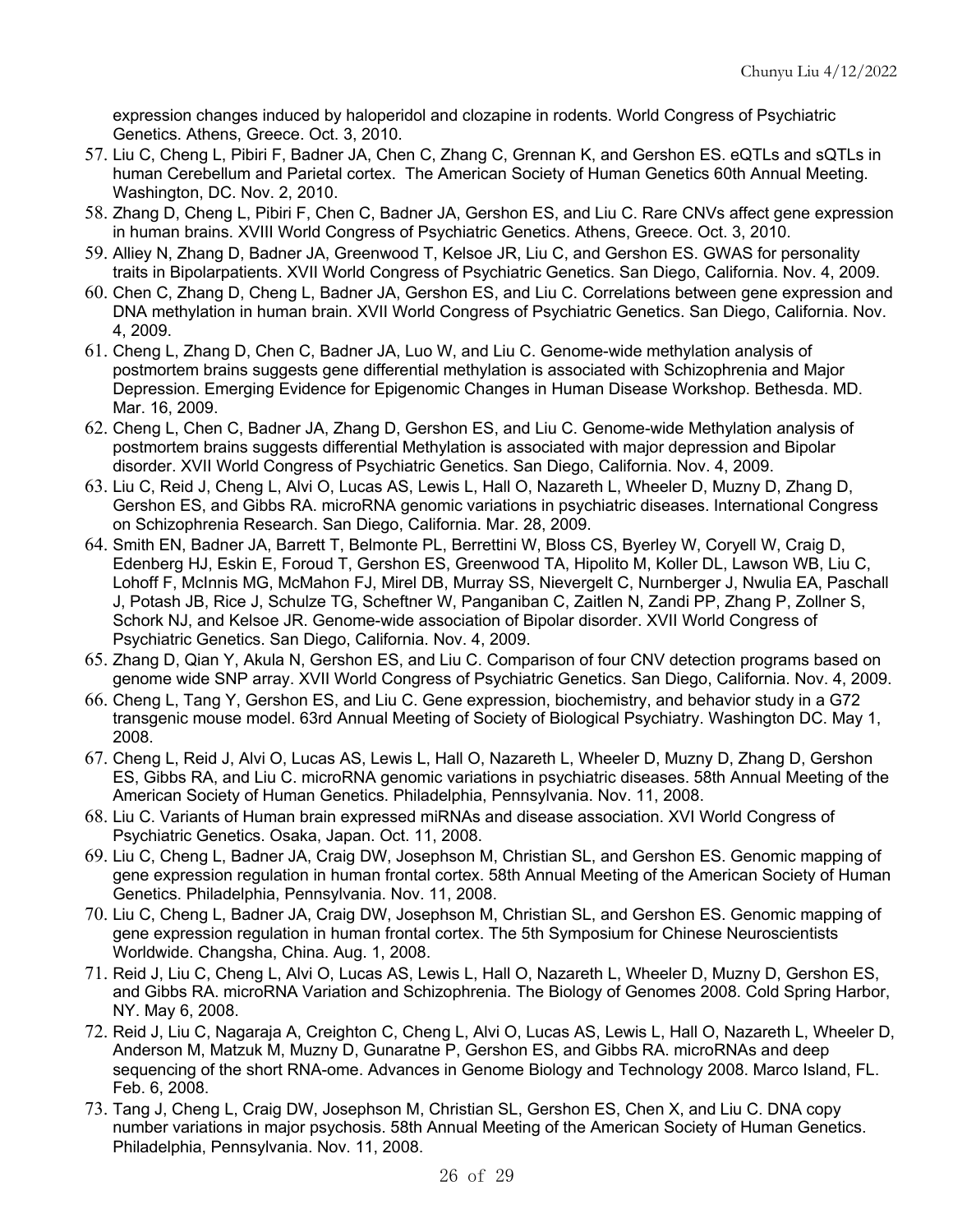- 74. Zhang D, Cheng L, and Liu C. Telomere length in brain and psychiatric disorders. 58th Annual Meeting of the American Society of Human Genetics. Philadelphia, Pennsylvania. Nov. 11, 2008.
- 75. Cheng L, Tang Y, Gershon ES, and Liu C. G72/G30 transgenic mice and brain expression profiling. The Society of Biological Psychiatry's 62nd Annual Scientific Program and Convention. San Diego, CA. May 17, 2007.
- 76. Liu C and Armoskus C. Missing parts of the whole genome association studies. The 1st Annual Midwest Symposium on Computational Biology and Bioinformatics. Evanston, IL. Oct. 6, 2007.
- 77. Shi J, Wittke-Thompson JK, Badner JA, Hattori E, Gershon ES, and Liu C. Clock genes may influence Bipolar disorder susceptibility and dysfunctional circadian rhythm. 57th Annual Meeting of the American Society of Human Genetics. San Diego. Oct. 23, 2007.
- 78. Shi J, Maheshwari M, Skol A, Badner JA, Gershon ES, Gibbs RA, and Liu C. Association of the DAOA gene and mental illness: a meta-analysis and resequencing. 62nd Annual Scientific Convention & Program. San Diego, CA. May 17, 2007.
- 79. Cheng L, Hattori E, Nakajima A, Tang Y, Gershon ES, and Liu C. G72/G30 transgenic mice and gene expression profiling. 56th Annual Meeting of the American Society of Human Genetics. New Orleans, Louisiana. Oct. 9, 2006.
- 80. Detera-Wadleigh SD, Liu C, Cardona I, Corona W, Akula N, Steele CJM, Kundu M, Bonner TI, Badner JA, Maheshwari M, Gibbs RA, Gershon ES, and McMahon FJ. DOCK9 variants are associated with several bipolar disorder phenotypes and interact with G72. XIV World Congress of Psychiatric Genetics. Cagliari, Sardinia, Italy. Oct. 28, 2006.
- 81. Liu C. Evaluation of sequencing analysis software for complex disease studies. The 8th International Meeting on Human Genome Variation and Complex Genome Analysis. Hong Kong. Sept. 14, 2006.
- 82. Liu C. Evaluation of sequencing Analysis software for complex disease studies. 56th Annual Meeting of the American Society of Human Genetics. New Orleans, Louisiana. Oct. 9, 2006.
- 83. Liu C, Cheng L, Hattori E, Nakajima A, Tang Y, and Gershon ES. G72/G30 transgenic mice and gene expression profiling. XIV World Congress of Psychiatric Genetics. Cagliari, Sardinia, Italy. Oct. 28, 2006.
- 84. Shi J, Badner JA, Qian Y, Gershon ES, and Liu C. An Association analysis of Cannabinoid Receptor 1 gene with Bipolar disorder. 56th Annual Meeting of the American Society of Human Genetics. New Orleans, Louisiana. Oct. 9, 2006.
- 85. Detera-Wadleigh SD, Liu C, Badner JA, Corona W, Akula N, Cardona I, Kundu M, Steele CJM, Maheshwari M, Bonner T, Gershon ES, and McMahon FJ. DOCK9, a candidate bipolar disorder susceptibility gene on chromosome 13q32.3. XIII World Congress of Psychiatric Genetics. Boston, Massachusetts. Oct. 14, 2005.
- 86. Detera-Wadleigh SD, Liu C, Badner JA, Corona W, Akula N, Cardona I, Kundu M, Steele CJM, Maheshwari M, Bonner T, Gershon ES, and McMahon FJ. DOCK9, a candidate bipolar disorder susceptibility gene on chromosome 13q32.3. 55th Annual Meeting of the American Society of Human Genetics. Salt Lake City, Utah. Oct. 25, 2005.
- 87. Gershon ES and Liu C. Linkage and association findings in Bipolar disorder and Schizophrenia. American College of Neuropsychopharmacology. Waikoloa, Hawaii. Dec. 11, 2005.
- 88. Liu C, Badner JA, Zou H, Christian SL, and Gershon ES. Association of DISC1 with bipolar disorder in two sample sets. XIII World Congress of Psychiatric Genetics. Boston, Massachusetts. Oct. 14, 2005.
- 89. Liu C, Shi J, Zou H, Badner JA, Christian SL, and Gershon ES. Association study of trace Amine receptors in Bipolar disorder. 55th Annual Meeting of the American Society of Human Genetics. Salt Lake City, Utah. Oct. 25, 2005.
- 90. Maheshwari M, Liu C, Badner JA, Smith CK, Christian SL, Zou H, Detera-Wadleigh SD, Bonner TI, McMahon FJ, Gershon ES, and Gibbs RA. Resequencing& fine map association study of G72/G30 region in bipolar disorder. 55th Annual Meeting of the American Society of Human Genetics. Salt Lake City, Utah. Oct. 25, 2005.
- 91. Shi J, Hattori E, Zou H, Badner JA, Christian SL, Gershon ES, and Liu C. Cholinergic system genes and Bipolar disorder. 55th Annual Meeting of the American Society of Human Genetics. Salt Lake City, Utah. Oct. 25, 2005.
- 92. Liu C, Yao F, Zhang R, Zhu Z, Xia J, and Gershon ES. MutScreener: a web-based tool of primer design for mutation screening by PCR-direct sequencing. 54th Annual Meeting of the American Society of Human Genetics. Toronto, Canada. Oct. 27, 2004.
- 93. Liu C, Nguyen T, Zhang R, Yao F, Zhu Z, and Gershon ES. SNP information mining pipeline (SIMP) for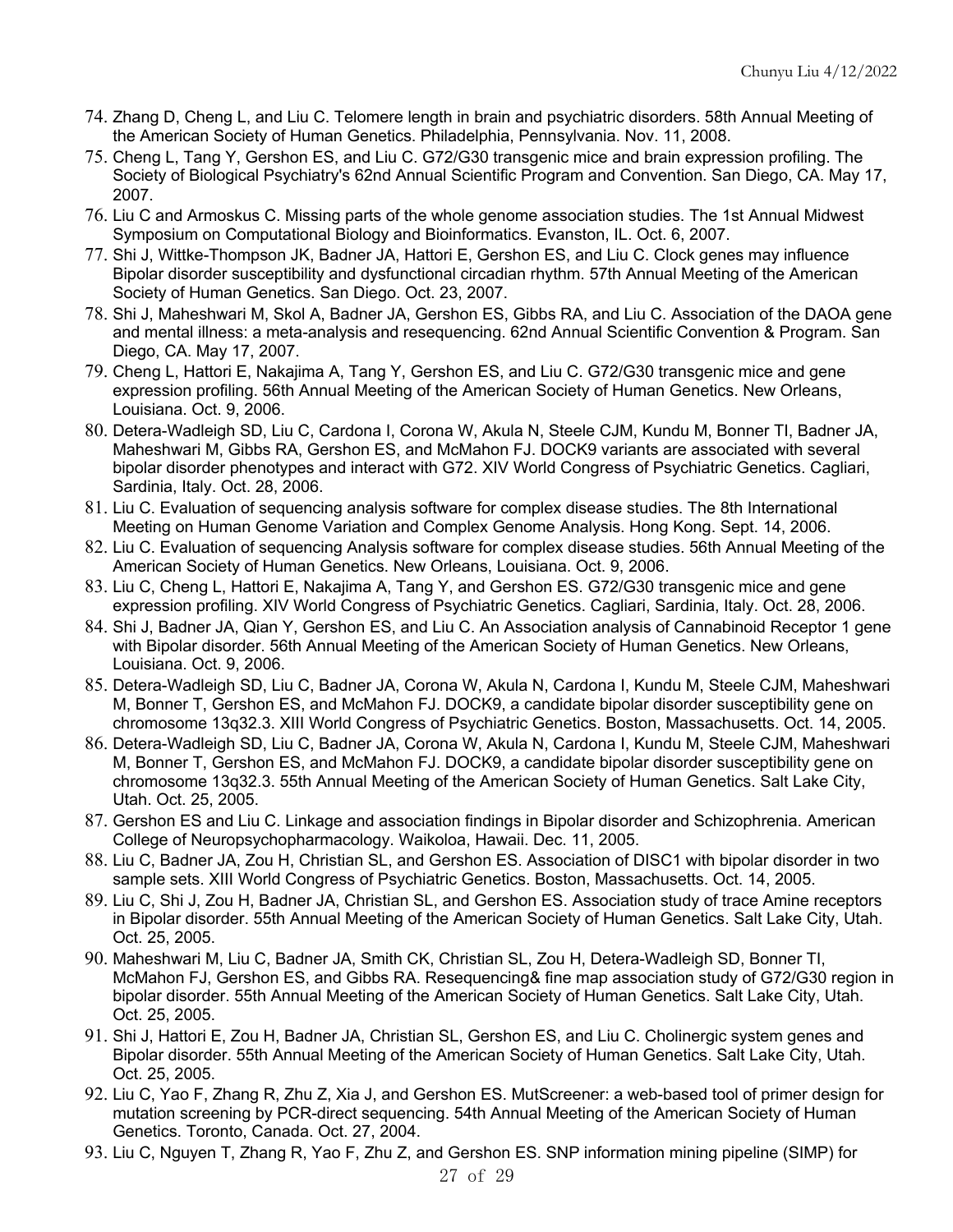complex disease studies. 53rd Annual Meeting of the American Society of Human Genetics. Los Angeles, CA. Nov. 4, 2003.

- 94. Hattori E, Liu C, Badner JA, Christian SL, Maheshwari M, Detera-Wadleigh SD, Bonner TI, Gibbs RA, and Gershon ES. Polymorphisms of LG72 (on 13q33) associated with Bipolar disorder by TDT and partition of linkage evidence. 52nd Annual Meeting of the American Society of Human Genetics. Baltimore MD. Oct. 15, 2002.
- 95. Liu C, Bonner TI, Liu Y, Lyons JL, and Gershon ES. DNannotator: a web-based sequence annotation tool kit and its application to analyses of the sequence of human chromosome 13q32-33. 52nd Annual Meeting of the American Society of Human Genetics. Baltimore MD. Oct. 15, 2002.
- 96. Liu C, Zhang D, Zou H, Christian SL, Badner JA, and Gershon ES. Mutation screening of 3 candidate genes on 13q32 for bipolar disorder. Society of biological psychiatry. New Orleans, Louisiana. May 3, 2001.
- 97. Liu C and Gershon ES. SNP-Cruncher: A Perl script toolbox for large-scale SNP data mining and its application on 13q32. 51th Annual Meeting of the American Society of Human Genetics. San Diego, California. Oct. 12, 2001.
- 98. Liu C and Gershon ES. SNP Cruncher: A Perl script toolbox for large-scale SNP data mining. The IXth World Congress on Psychiatric Genetics. St. Louis, Missouri. Oct. 6, 2001.
- 99. Christian SL, Vlamakis V, Liu C, and Gershon ES. An ~10 Mb Integrated transcript map of chromosome 13q32. Eighth World Congress on Psychiatric Genetics. Versailles, France. Aug. 27, 2000.
- 100. Christian SL, Vivian V, Liu C, Badner JA, and Gershon ES. An integrated transcript map of the chromosome 13q32 region linked to bipolar disorder and schizophrenia. 50th Annual Meeting of the American Society of Human Genetics. Philadelphia, Pennsylvania. Oct. 3, 2000.
- 101. Liu C, Badner JA, Christian SL, Guroff JJ, Detera-Wadleigh SD, and Gershon ES. Further linkage evidence for a bipolar disorder susceptibility locus on 13q32. 50th Annual Meeting of the American Society of Human Genetics. Philadelphia, Pennsylvania. Oct. 3, 2000.
- 102. Liu C, Badner JA, Christian SL, Guroff JJ, Detera-Wadleigh SD, and Gershon ES. Fine mapping provides further linkage evidence for a bipolar disorder susceptibility locus on 13q32. Eighth World Congress on Psychiatric Genetics. Versailles, France. Aug. 27, 2000.
- 103. Liu C, Xia J, Tang D, and Pan Q. Molecular cloning of complete coding sequence of human M6ba. 48th Annual Meeting of the American Society of Human Genetics. Denver, Colorado. Oct. 27, 1998.
- 104. Xia J, Liu C, Yu K, Pan Q, Zheng D, and Dai H. Molecular cloning of the human Dimethyglycine Dehydrogenase-like gene (DMGDHL1) from the sarcosinemia critical region at 9q34. 18th International Congress of Genetics. Beijing, China. June 20, 1998.
- 105. Xia J, Liu C, Wang D, Pan Q, Liao X, Dai H, and Deng H. Molecular cloning and localization of human atrophin-1-like gene. 18th International Congress of Genetics. Beijing, China. June 20, 1998.
- 106. Xia J, Liu C, Huang L, Pan Q, and Dai H. Molecular cloning and mapping of human Cx31.1 gene. 48th Annual Meeting of the American Society of Human Genetics. Denver, Colorado. Oct. 27, 1998.
- 107. Xia J, Wang D, Liu C,Ruan Q, Pan Q, Dai H, and Deng H. Molecular cloning and Localization of human ataxin-2 like gene. 18th International Congress of Genetics. Beijing, China. June 20, 1998.
- 108. Tang D, Xia J, Li L, Dai H, Jiang S, Liu C, and Long Z. Repository of Human Chromosomal Anomalies in China. 47th Annual meeting of American Society of Human Genetics. Baltimore, Maryland. Oct. 28, 1997.
- 109. Xia J, Ruan Q, Xu L, Tang D, Liu C, and Deng H. Construction and Application of Chromosome Band-specific Probe Pools and pUC19 Libraries. 47th Annual meeting of American Society of Human Genetics. Baltimore, Maryland. Oct. 28, 1997.
- 110. Xu L, Xia J, Ruan Q, Liu C, and Deng H. Mapping of human MAD2 gene to chromosome 5q23.3. Human Genome Meeting. Toronto, Canada. Mar. 6, 1997.
- 111. Zhang C, Chen Y, Liu C, and Gui M. Hereditary and variation of domesticated silkworm generated by introduction of eri silkworm DNA. Proceedings of the 3rd National Symposium on Transgenic Animals. Beijing, China. Nov. 1, 1996.
- 112. Zhang C, Chen Y, Gui M, and Liu C. RAPD analysis of hereditary and variation of domesticated silkworm generated by introduction of eri silkworm DNA. The First International Conference on Transgenic Animals. Beijing, China. Nov. 1, 1996.
- 113. Liu C, Zhang C, Chen Y, and Gui M. RAPD analysis of the offspring generated by cross or DNA introduction between domesticated silkworm and eri silkworm. The 5th Congress of Genetics Society of